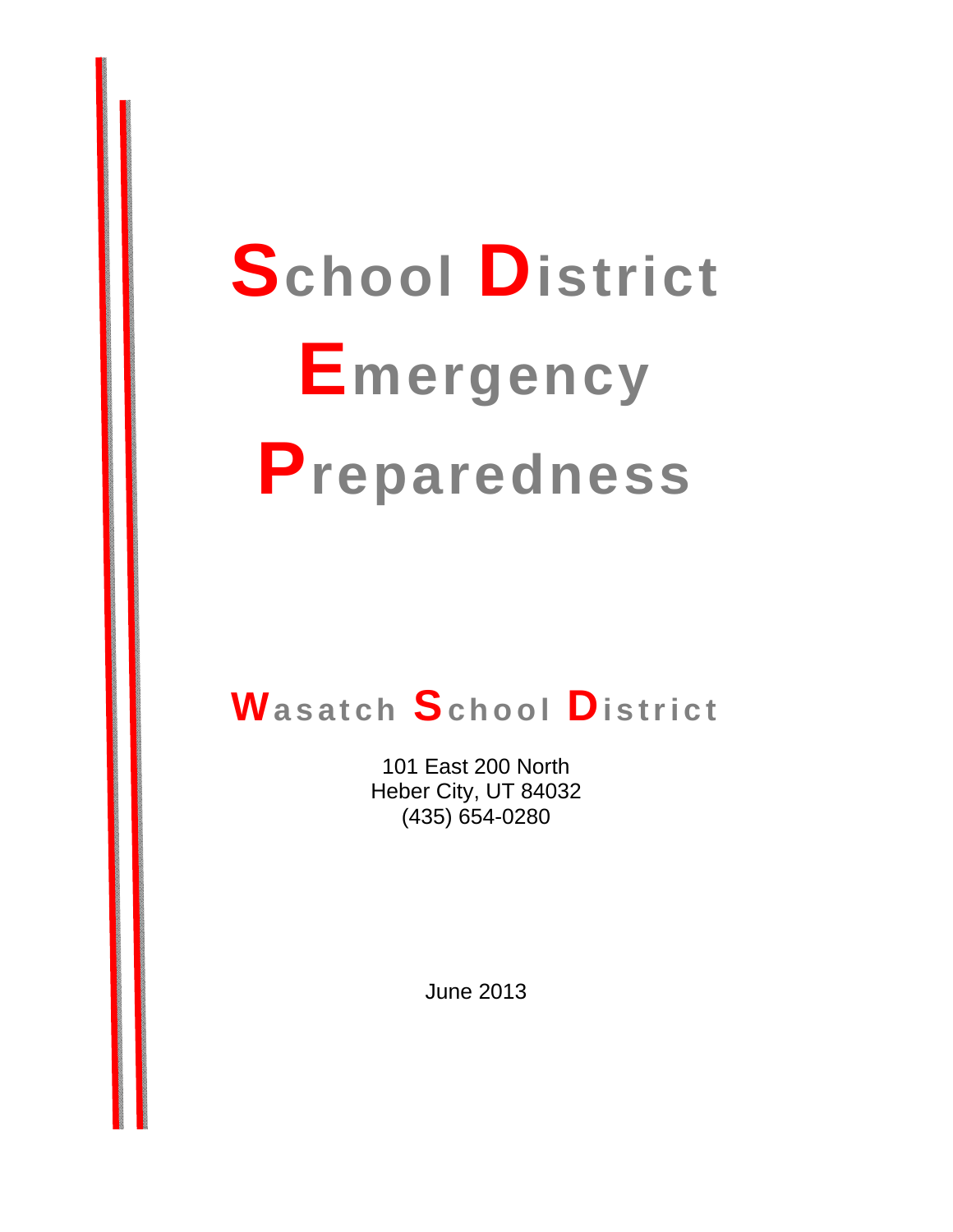# Wasatch School District

# Emergency Preparedness

# Table of Contents

| Appendix: Sample Letters and Forms |
|------------------------------------|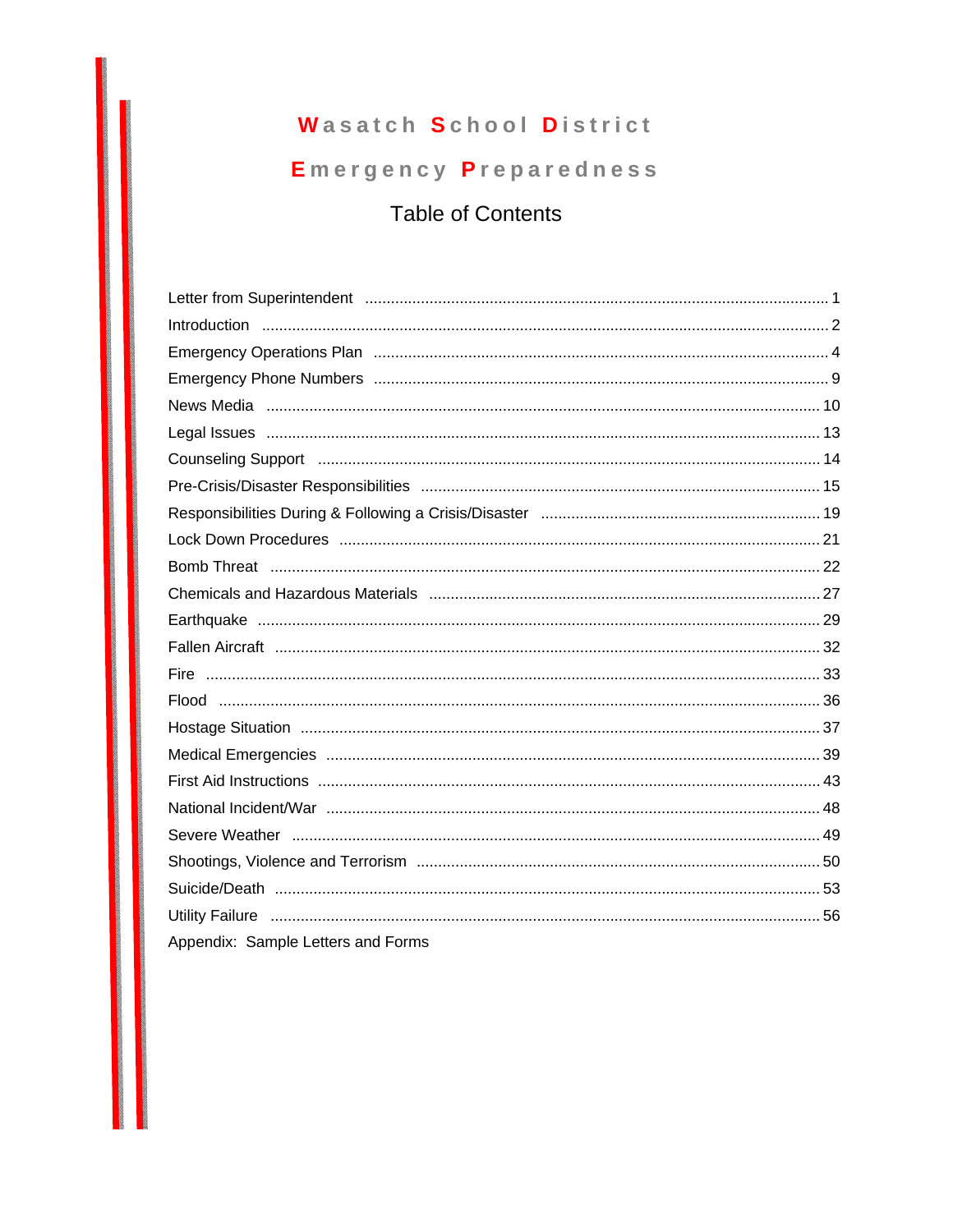#### **INTRODUCTION**

#### **Why a Crisis Plan?**

In past years, random violence in schools across the country has forced Americans to ask the question, "Are my children safe at school?" There are some startling similarities and facts about the recent events that make a crisis plan essential for every school.

- Fifteen major school violence incidents resulting in fatalities have occurred since February 1996.
- Only two of the impacted communities had a population of more than 100,000; the average was about 52,500.
- All but one of the shooters were Caucasians, as were all but three of the victims.
- Eleven of the 15 incidents occurred in the final two months of the school year. The massacre at Columbine High School in Littleton, Colorado, occurred just 19 days before graduation.

After reviewing these and many other facts, the Wasatch County School District (WCSD) has developed a crisis plan to help maintain a safe learning environment for the students and prepare for or prevent a crisis in our District.

Without an established emergency plan, Wasatch schools, students and personnel are vulnerable to potential crises. Now that the plan is being implemented, we encourage you to take advantage of it. Test the plan by participating in the training exercises. You'll find that the more prepared you are, the safer your children will be.

#### **Key Stakeholders**

In almost any significant emergency, we must focus on several key audiences, each of whom is directly affected and has a stake in the outcome of an incident. Our key stakeholders are described below.

**Students** are entrusted to the schools for their safety and well being, so their security is of highest importance. Of all the stakeholders in a crisis, it is generally students who are the most personally and emotionally involved.

**Parents** are naturally concerned with the safety of their children. Be helpful in allaying fears or concerns a parent may have. In the event of a crisis, every effort should be made to keep parents updated on the situation.

**Faculty/Staff** members sometimes blame themselves for a tragedy. It is common to ask, "What could I have done?"

- Realize that your feelings are normal reactions to an abnormal situation.
- As individuals, we all respond differently.
- We move at our own pace through stages of loss and healing.

**Administrators** are under great pressure to see the situation resolved appropriately. Although generally the ones responsible to make key decisions during emergencies, they require cooperation and full support from staff and faculty, as well as from other administrators.

**The Board of Education** will be receiving numerous telephone calls from concerned parents, community leaders and the media. It is important that they are informed of the situation and supportive of the school district.

**Utah Office of Education** will need information regarding the incident. It is important to provide them with the confirmed facts.

**Neighbors** living near a school are often directly affected by emergencies. In the case of fires, explosions, hostage situation, chemical spills or leaks, or hostile intruders, they may also be at risk. In the event of widespread media coverage, they may be bombarded with questions about the situation and their opinion about the school's safety and security performance.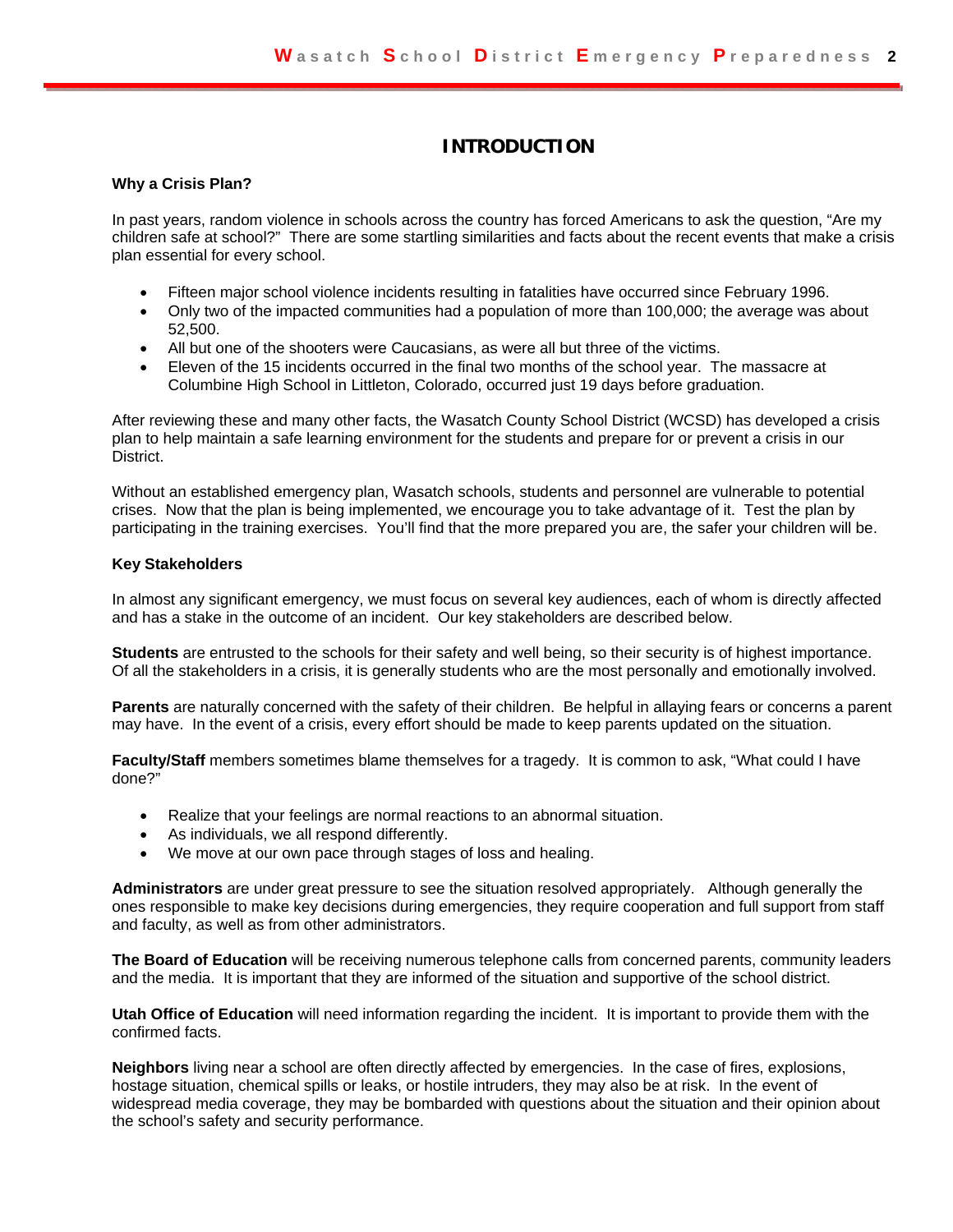**News Media** will arrive at the scene within minutes of an incident. Their job is not always pleasant, but they are professionals with an important job to do. It is generally in the district's best interest to cooperate fully with reporters whenever possible, though the situation may require centralizing the WCSD responses.

#### **Goals**

#### **Crisis Management Operating Principles**

In an emergency situation, we will be judged by key stakeholders on the things we do well. Just as important, our "customers" will be watching to see how we deal with adversity. The following operating principles should guide our efforts in major (and minor) incidents:

- Our first priority is to ensure the safety of our district's students, faculty, staff, administrators and volunteers in any emergency situation.
- We will improve our ability to forecast potentially volatile situations through improved attention to danger signs involving our students.
- We will cooperate fully with public safety officials and other crucial stakeholders to achieve a safe outcome in any emergency affecting WCSD.
- We will focus on solutions, not on placing blame.
- We will conduct ourselves in a professional, compassionate and thoughtful manner throughout an emergency.
- We will use effective training techniques to help prepare faculty, staff and administrators for pertinent and predictable contingencies.
- We will learn from all incidents occurring in our district and in others around the state and region. Our processes will be upgraded accordingly.

#### **Crisis Management Goals**

Our overall goal is to prevent or reduce the possibility of accidents or tragedies through effective crisis management. To achieve this, we must:

- Help WCSD maintain a stable and productive learning environment in the event of a crisis
- Help school personnel prevent unnecessary confusion and turmoil
- Reduce disruptions within our schools during times of high stress
- Facilitate the return to a normal school routine as quickly as possible following an emergency situation and minimize liability to the school district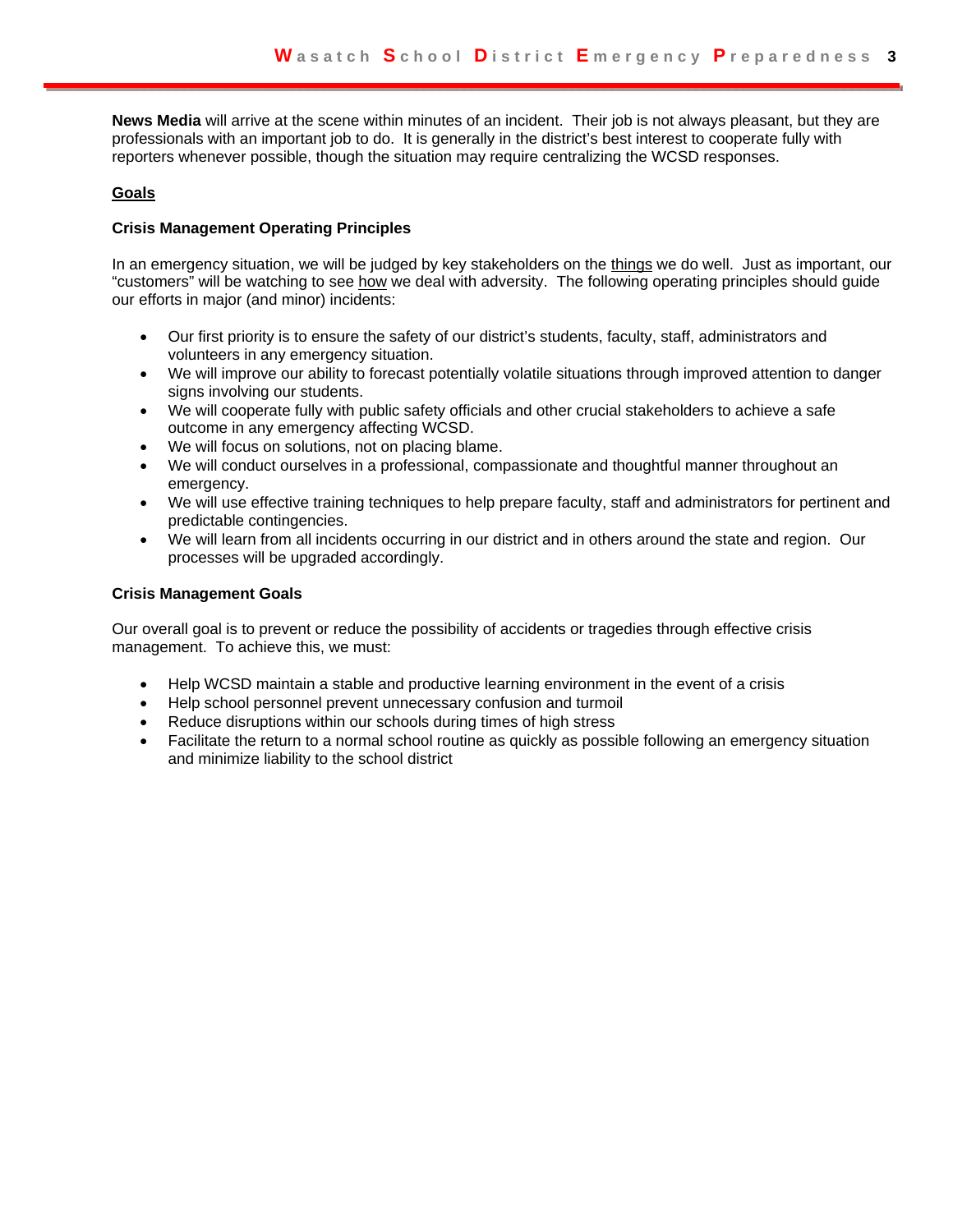#### **EMERGENCY OPERATIONS PLAN**

| School               | ⊃ate         |
|----------------------|--------------|
| <b>Princins</b><br>. | <b>JI 18</b> |

#### **School Safety Committee** А.

Personnel: (Each school determines the number of people to be on the committee. Include a variety of people: administration, faculty, custodian, PTA)

| 1.<br><u> 1989 - Johann John Stein, markin fan it fjort fan de ferstjer fan it fjort fan de ferstjer fan de ferstjer f</u> |                                            |
|----------------------------------------------------------------------------------------------------------------------------|--------------------------------------------|
| 2.<br><u> 2008 - Jan Barnett, mars et al. (f. 1888)</u>                                                                    |                                            |
| 3.                                                                                                                         |                                            |
|                                                                                                                            |                                            |
| 5.                                                                                                                         | Position: ________________________________ |
| 6.                                                                                                                         |                                            |

#### **Responsibilities**

The Safety Committee functions continuously throughout the school year to develop safety and emergency policies, ensures that proper safety procedures are observed and hazard mitigation strategies at the school are implemented. They annually review and update the school plan.

#### **Equipment/Supplies**

Wasatch School District Emergency Preparedness Plan

#### **B. School Crisis Team**

Personnel: Include principal, counselor, secretary, custodian, teacher and police officer.

|    | 2. $\qquad \qquad$                                                                                                    |
|----|-----------------------------------------------------------------------------------------------------------------------|
|    |                                                                                                                       |
|    |                                                                                                                       |
|    |                                                                                                                       |
| 6. | <u> 2000 - Jan James James James James James James James James James James James James James James James James Ja</u> |

#### **Responsibilities**

- 1. Assesses the need for crisis intervention services as a result of a particular crisis situation
- 2. Initiates the schools Emergency Operations Plan
- 3. Works with Community Crisis Team
- 4. Provides direct intervention services to faculty, staff and students
- 5. Develops useful recreational and educational activities that can be used to maintain order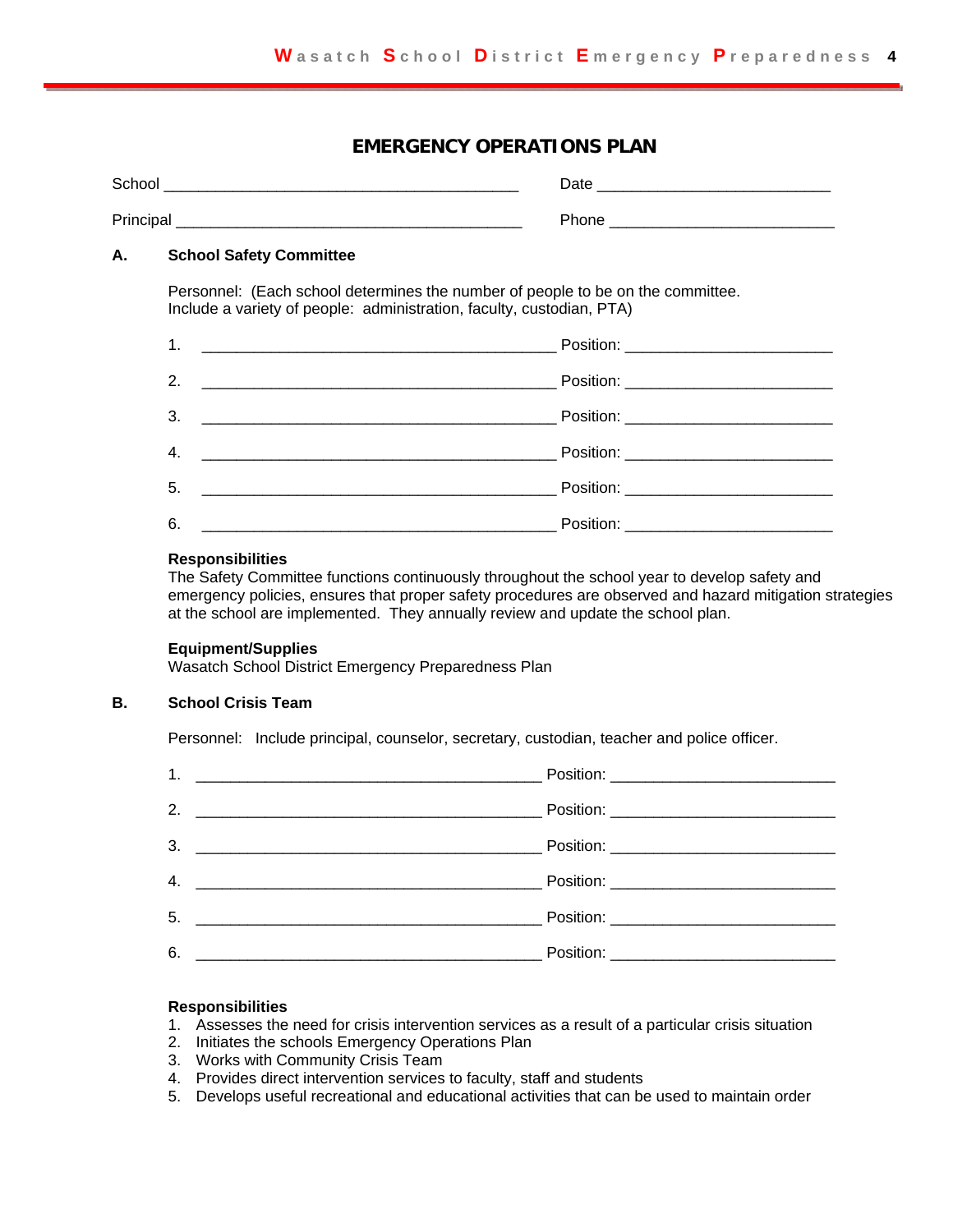#### **Equipment/Supplies**

- 1. Staff roster
- 2. Necessary psychological first aid
- 3. School information map
- 4. Log book

#### $C_{\cdot}$ **Command Post**

| Indoor Locations: Primary location - Main Office | Secondary location _____________________ |
|--------------------------------------------------|------------------------------------------|
|                                                  |                                          |
| Personnel:                                       |                                          |
| 1. Principal                                     |                                          |
| 2.                                               |                                          |
| 3.                                               |                                          |
| 4.                                               | Position:                                |

#### Others:

#### **Responsibilities**

- 1. Directs evacuation of the building according to type of emergency
- 2. Accounts for the presence of all students and staff
- 3. Implements and coordinates emergency operations
- 4. Coordinates emergency activities with public safety officials
- 5. Prepares reports for superintendent

#### **Equipment/Supplies**

- 1. Emergency roster and map showing location of each teacher/staff station at the Emergency Assembly Area (EAA).
- 2. Bullhorn and battery-operated AM radio.

#### **Clipboard containing**

- 1. Teacher/staff location at EAA
- 2. Staff roster
- 3. Emergency assignment list (contained in this operations plan)
- 4. School information map
- 5. Blank paper for notes

#### D. **Search and Rescue Team**

Search Team Personnel **Rescue Team Personnel** Team 1 Team 1  $\overline{A}$  $\overline{2}$ 

| 4. |  |  |
|----|--|--|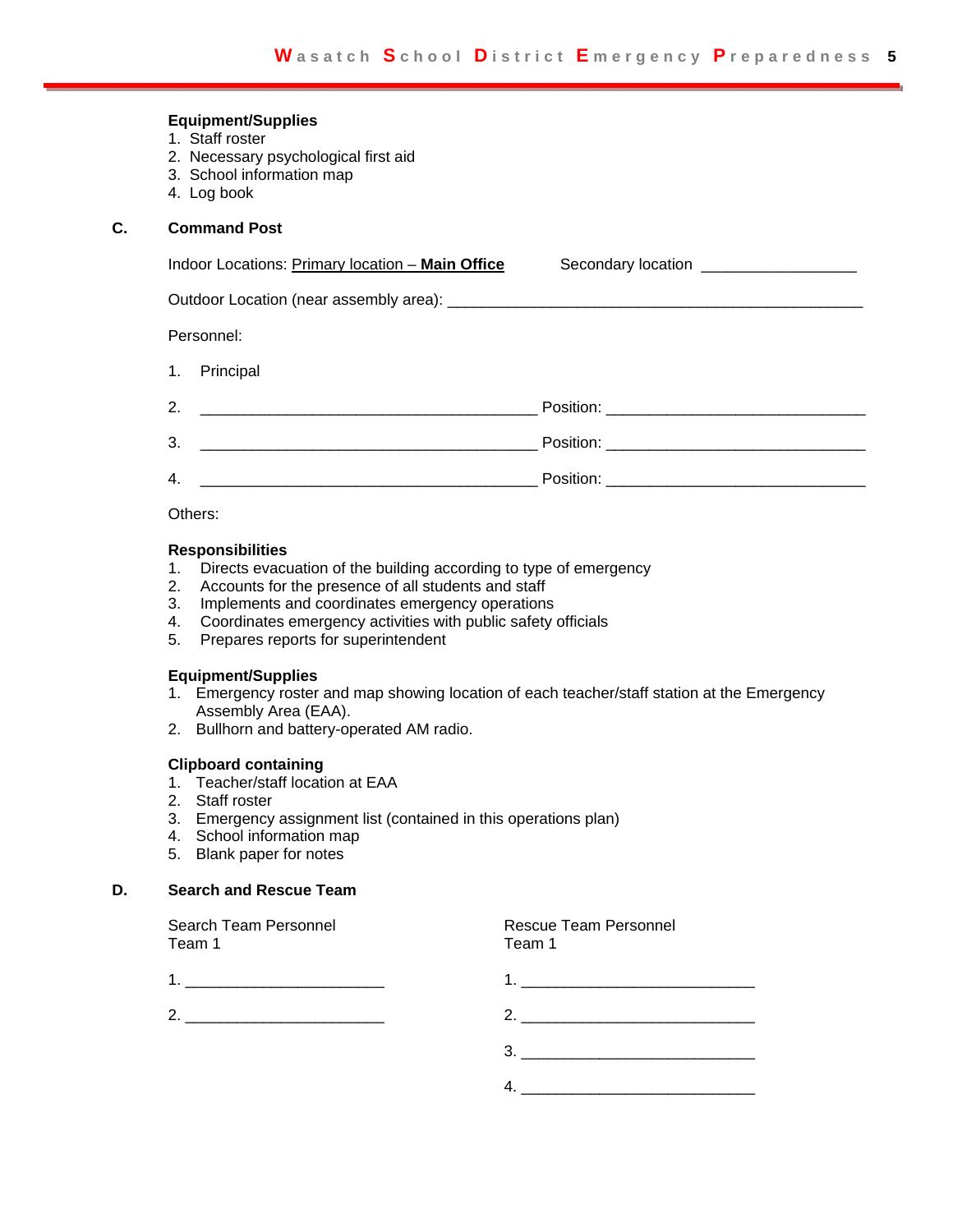| Search Team Personnel<br>Team 2                                                                                                         | <b>Rescue Team Personnel</b><br>Team 2 |
|-----------------------------------------------------------------------------------------------------------------------------------------|----------------------------------------|
|                                                                                                                                         |                                        |
| 2 <sub>1</sub><br><u> 1980 - John Stone, mars and de la provincia de la provincia de la provincia de la provincia de la provincia d</u> | 2. $\qquad \qquad$                     |
|                                                                                                                                         |                                        |
|                                                                                                                                         |                                        |

#### **Responsibilities**

Proceeds in an orderly and pre-established sweep pattern, checking each shop, office, classroom, storage room, auditorium, etc., visually, vocally, physically, and marking each room. After locating the injured, the Search Team applies first aid and prioritizes victims. The Rescue Team transfers the victims to the First Aid/Mass Care Center.

#### **Equipment/Supplies**

Master keys, fire extinguishers, bolt cutter, shovels, ropes, gloves, goggles, flashlight, first aid kits, batteries, chalk, etc.

#### E. **First Aid/Mass Care Team**

| Personnel:                                                                                                                                                                                                                                                                                                             |  |
|------------------------------------------------------------------------------------------------------------------------------------------------------------------------------------------------------------------------------------------------------------------------------------------------------------------------|--|
| 1. School Nurse                                                                                                                                                                                                                                                                                                        |  |
|                                                                                                                                                                                                                                                                                                                        |  |
|                                                                                                                                                                                                                                                                                                                        |  |
| 4. $\frac{1}{2}$ $\frac{1}{2}$ $\frac{1}{2}$ $\frac{1}{2}$ $\frac{1}{2}$ $\frac{1}{2}$ $\frac{1}{2}$ $\frac{1}{2}$ $\frac{1}{2}$ $\frac{1}{2}$ $\frac{1}{2}$ $\frac{1}{2}$ $\frac{1}{2}$ $\frac{1}{2}$ $\frac{1}{2}$ $\frac{1}{2}$ $\frac{1}{2}$ $\frac{1}{2}$ $\frac{1}{2}$ $\frac{1}{2}$ $\frac{1}{2}$ $\frac{1}{2}$ |  |
| 5. Student assistants:                                                                                                                                                                                                                                                                                                 |  |

#### **Responsibilities**

Administers first aid and records information on extent of injuries and first aid provided. Determines need for medical assistance. Ensures that first aid supplies, emergency papers and health papers are at the First Aid/Mass Care Center.

#### **Equipment/Supplies**

What is necessary for your school population: stretchers, blankets, wheelchair, and first aid supplies? Clipboard with the following:

- 1. Teacher/staff location
- 2. Staff roster
- 3. Emergency assignment list
- 4. School information map
- 5. Log book record who is treated and for what injuries; who is sent to the hospital; who is sent home with parents.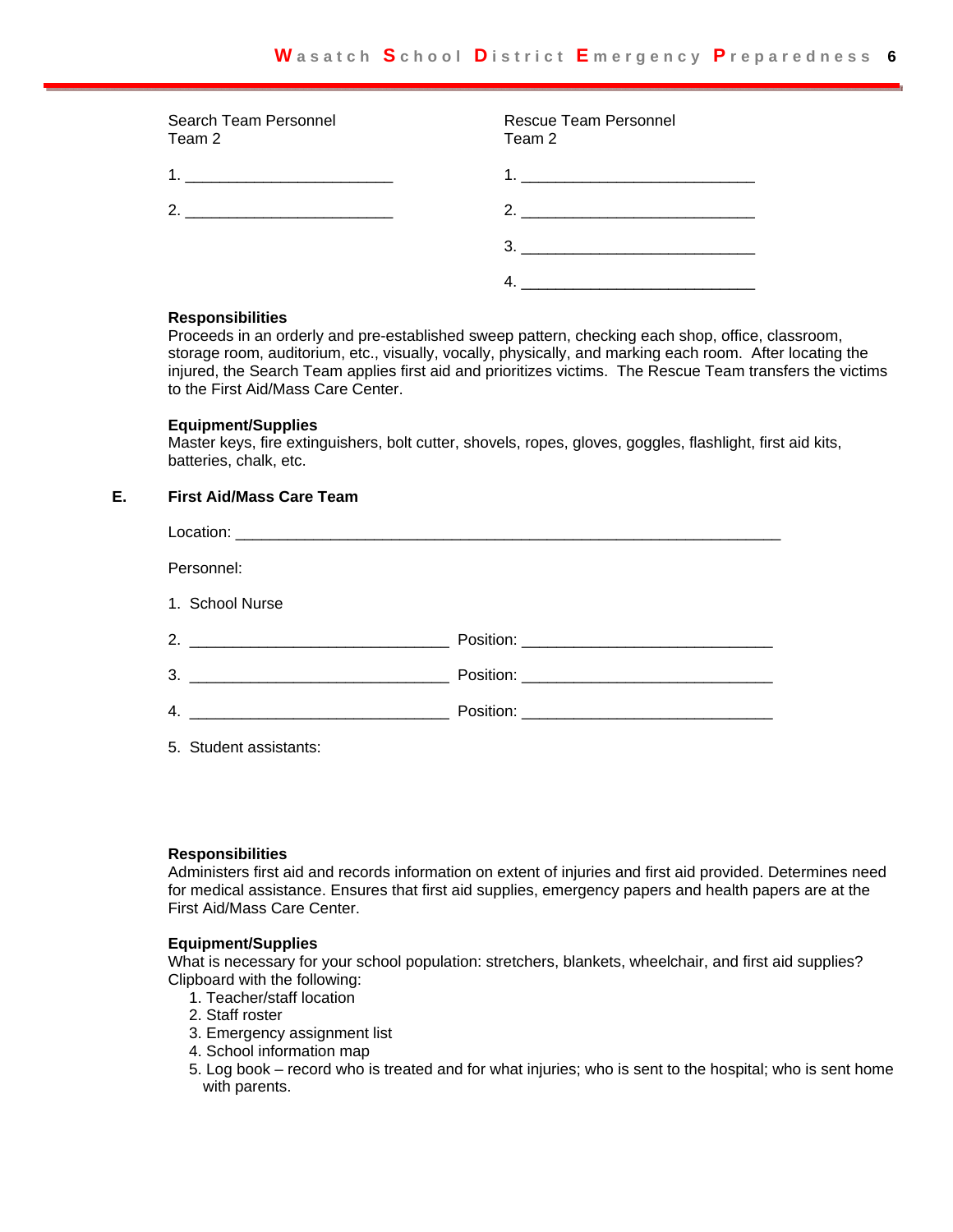#### F. **Student/Staff Accounting Team**

Personnel:

All classroom teachers and staff

#### **Responsibilities**

- 1. Responds to the specific emergency as prescribed and directs students in appropriate safety procedures
- 2. Ascertains the extent of the injuries and capabilities for class/staff evacuation
- 3. Determines the need for assistance to neighboring teachers/staff (buddy system)
- 4. Buddy system responsibilities:
	- a. Checks with neighboring (buddy) teacher for injured students
	- b. One teacher remains with injured students (The one with the most first aid training)
	- c. Alerts neighboring teacher of closed exits
- 5. Takes classroom emergency kit and release forms to the EAA
- 6. Takes roll and reports class/group status to the command post via student runner
- 7. If not on classroom duty with pupils, reports at once to pre-assigned station or to the command post

#### **Equipment/Supplies**

Classroom emergency kit and release forms

#### **Utility Survey Team** G.

Personnel:

- 1. Custodian
- 2. Food Services Personnel
- 
- 

#### **Responsibilities**

- 1. Checks utilities and takes appropriate action to minimize damage to school (shut off utilities)
- 2. Inventories resources that are available for immediate school use (water, food, power, radio, telephone, and sanitary supplies)
- 3. Surveys the extent of damage to the school and reports findings to the command post

#### Η. **Parent/Student Reunion Team**

**Location: Containers Containers Containers Containers Containers Containers** 

Personnel:

- 
- $3.$
- $4.$
- 5. Student Messengers

#### **Responsibilities**

- Receives parents and/or designees  $1.$
- Begins the process of reuniting students with their parents or authorized  $2.$ person by referring to the Emergency Release Forms
- 3. Dispatches student messengers to secure students and escort them to the Reunion Site
- 4. Confirms that the individual is authorized to pick up the student. Confirms that the students recognize the individual and feels secure in his/her custody. Requires that the individual sign for the student(s). Ensures that all records are kept on students leaving campus.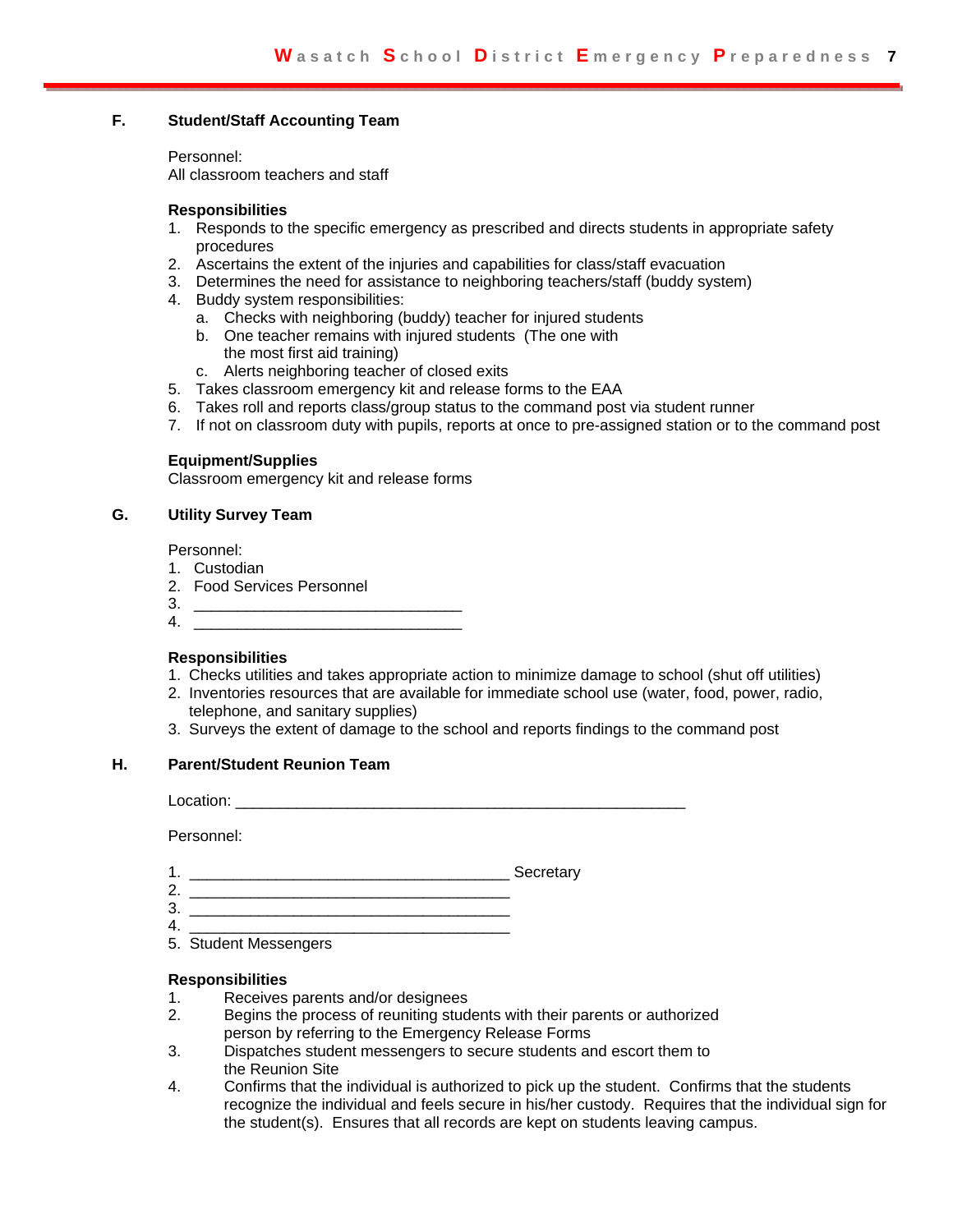#### **Equipment/Supplies**

Map of EAA stations, Emergency Release Forms, class rosters, computer printouts and record keeping material

- Clipboard with the following items: 1. Teacher/staff location
- 2. Staff roster
- 
- 3. Emergency assignment list
- 4. School information map
- 5. Log book

#### **I. School Map**

Add a school map with this section that includes the following information:

- 1. Location and lay out of the student/staff Emergency Assembly Area (EAA)
- 2. Emergency student/staff evacuation routes
- 3. Utility shut-off locations
- 4. Location of fire extinguishers
- 5. Location of first aid kits and emergency supplies

#### **J. Conduct a community hazard assessment**

It is incumbent upon school administrators to know where potential hazards are located near their school. The school may be located in a flood plain or near potential man-made hazards such as power lines, underground gas pipes, chemical storage tanks, airports, railroads, manufacturing plants, waste disposal sites, etc.

The School Crisis Team shall conduct a community hazard survey within a one-mile radius of the school to determine if potentially dangerous hazards exist. For assistance, contact the fire department at 654-1411. Firefighters have an excellent knowledge of the hazards within their jurisdiction. List the identified hazards below.

\_\_\_\_\_\_\_\_\_\_\_\_\_\_\_\_\_\_\_\_\_\_\_\_\_\_\_\_\_\_\_\_\_\_\_\_\_\_\_\_\_\_\_\_\_\_\_\_\_\_\_\_\_\_\_\_\_\_\_\_\_\_\_\_\_\_\_\_\_\_\_\_\_\_\_\_\_\_\_\_\_\_\_\_ \_\_\_\_\_\_\_\_\_\_\_\_\_\_\_\_\_\_\_\_\_\_\_\_\_\_\_\_\_\_\_\_\_\_\_\_\_\_\_\_\_\_\_\_\_\_\_\_\_\_\_\_\_\_\_\_\_\_\_\_\_\_\_\_\_\_\_\_\_\_\_\_\_\_\_\_\_\_\_\_\_\_\_\_ \_\_\_\_\_\_\_\_\_\_\_\_\_\_\_\_\_\_\_\_\_\_\_\_\_\_\_\_\_\_\_\_\_\_\_\_\_\_\_\_\_\_\_\_\_\_\_\_\_\_\_\_\_\_\_\_\_\_\_\_\_\_\_\_\_\_\_\_\_\_\_\_\_\_\_\_\_\_\_\_\_\_\_\_ \_\_\_\_\_\_\_\_\_\_\_\_\_\_\_\_\_\_\_\_\_\_\_\_\_\_\_\_\_\_\_\_\_\_\_\_\_\_\_\_\_\_\_\_\_\_\_\_\_\_\_\_\_\_\_\_\_\_\_\_\_\_\_\_\_\_\_\_\_\_\_\_\_\_\_\_\_\_\_\_\_\_\_\_ \_\_\_\_\_\_\_\_\_\_\_\_\_\_\_\_\_\_\_\_\_\_\_\_\_\_\_\_\_\_\_\_\_\_\_\_\_\_\_\_\_\_\_\_\_\_\_\_\_\_\_\_\_\_\_\_\_\_\_\_\_\_\_\_\_\_\_\_\_\_\_\_\_\_\_\_\_\_\_\_\_\_\_\_

#### **K. Develop an evacuation plan**

In the event of a natural or man-made disaster, it is important to have a planned evacuation route to a site such as another school, church, or large park area.

Your evacuation plan should include the walking or driving route and the location of the evacuation site so that the public can be notified where children can be reunited with their parents. If possible, avoid overpasses on your walking route. The school evacuation plan is as follows: (Contact police or fire department for assistance)

\_\_\_\_\_\_\_\_\_\_\_\_\_\_\_\_\_\_\_\_\_\_\_\_\_\_\_\_\_\_\_\_\_\_\_\_\_\_\_\_\_\_\_\_\_\_\_\_\_\_\_\_\_\_\_\_\_\_\_\_\_\_\_\_\_\_\_\_\_\_\_\_\_\_\_\_\_\_\_\_\_\_\_\_ \_\_\_\_\_\_\_\_\_\_\_\_\_\_\_\_\_\_\_\_\_\_\_\_\_\_\_\_\_\_\_\_\_\_\_\_\_\_\_\_\_\_\_\_\_\_\_\_\_\_\_\_\_\_\_\_\_\_\_\_\_\_\_\_\_\_\_\_\_\_\_\_\_\_\_\_\_\_\_\_\_\_\_\_ \_\_\_\_\_\_\_\_\_\_\_\_\_\_\_\_\_\_\_\_\_\_\_\_\_\_\_\_\_\_\_\_\_\_\_\_\_\_\_\_\_\_\_\_\_\_\_\_\_\_\_\_\_\_\_\_\_\_\_\_\_\_\_\_\_\_\_\_\_\_\_\_\_\_\_\_\_\_\_\_\_\_\_\_ \_\_\_\_\_\_\_\_\_\_\_\_\_\_\_\_\_\_\_\_\_\_\_\_\_\_\_\_\_\_\_\_\_\_\_\_\_\_\_\_\_\_\_\_\_\_\_\_\_\_\_\_\_\_\_\_\_\_\_\_\_\_\_\_\_\_\_\_\_\_\_\_\_\_\_\_\_\_\_\_\_\_\_\_ \_\_\_\_\_\_\_\_\_\_\_\_\_\_\_\_\_\_\_\_\_\_\_\_\_\_\_\_\_\_\_\_\_\_\_\_\_\_\_\_\_\_\_\_\_\_\_\_\_\_\_\_\_\_\_\_\_\_\_\_\_\_\_\_\_\_\_\_\_\_\_\_\_\_\_\_\_\_\_\_\_\_\_\_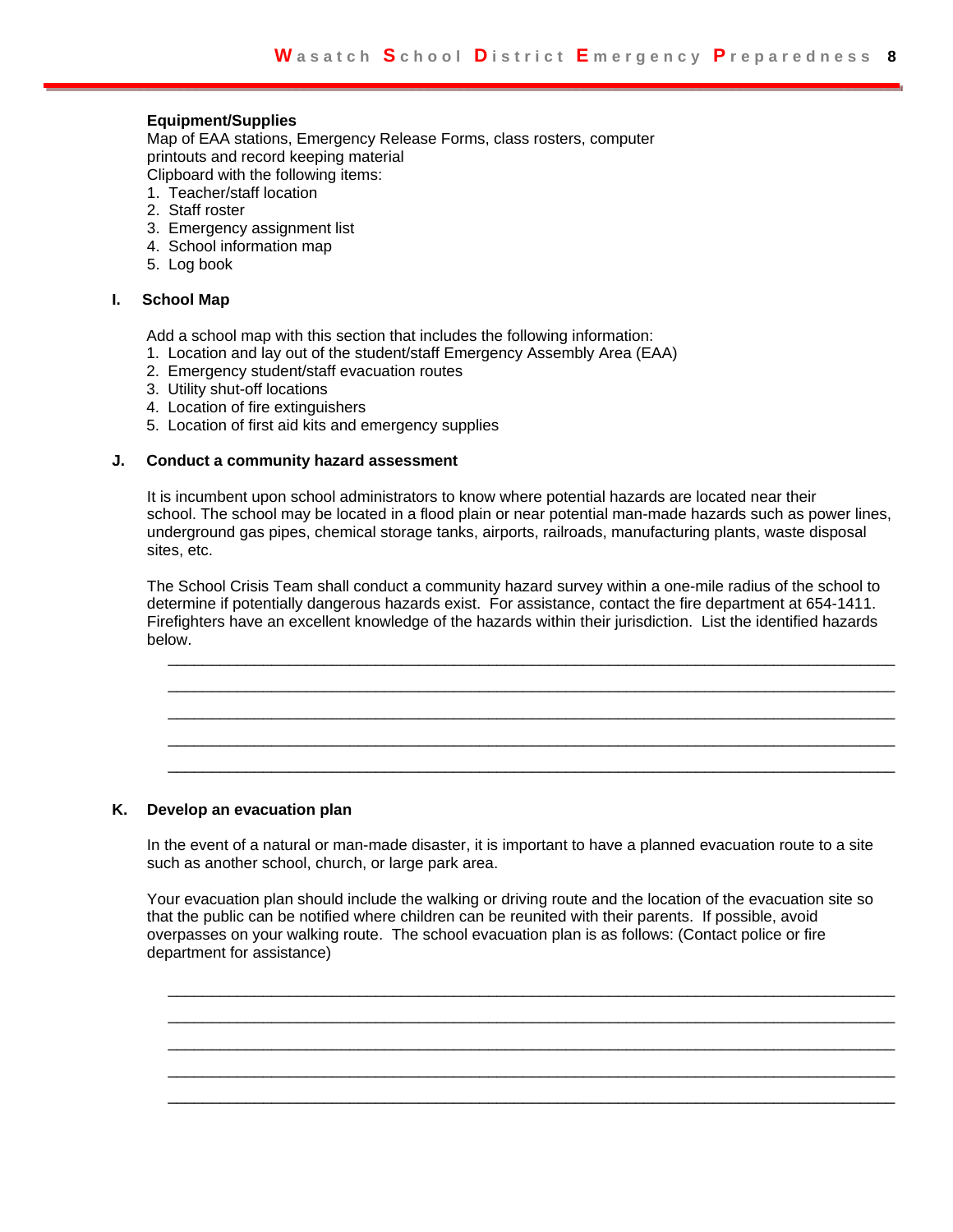# **EMERGENCY TELEPHONE NUMBERS**

### ALL OF WASATCH COUNTY

| <b>ELECTRICITY</b>              |  |
|---------------------------------|--|
|                                 |  |
| <b>GAS</b>                      |  |
|                                 |  |
|                                 |  |
|                                 |  |
|                                 |  |
| <b>WATER</b>                    |  |
| <b>SCHOOL TELEPHONE NUMBERS</b> |  |
|                                 |  |
|                                 |  |
|                                 |  |
|                                 |  |
|                                 |  |
|                                 |  |
|                                 |  |
|                                 |  |
|                                 |  |
|                                 |  |
|                                 |  |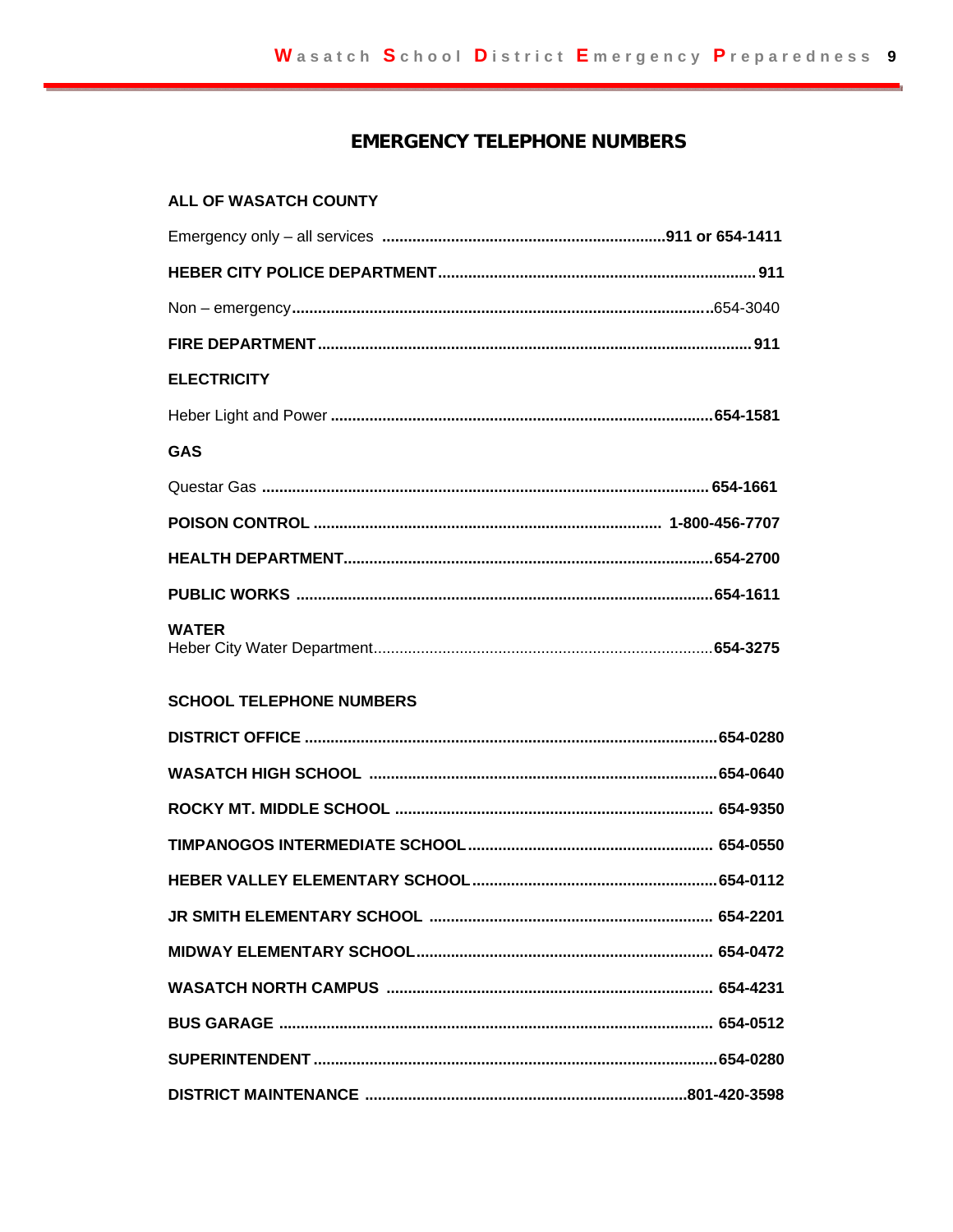#### **DEALING WITH THE NEWS MEDIA**

#### **Key Steps in Working with the News Media**

1. \_\_\_\_\_\_\_\_\_\_\_\_\_\_\_\_\_\_\_\_\_\_\_ is designated by the district to handle media queries and relationships in any significant incident. The back-up media spokesperson is \_\_\_\_\_\_\_\_\_\_\_\_\_\_\_\_\_\_\_\_\_. It is essential that this chain of command be intact so that the district can be consistent and accurate in the information released to the media.

2. If an incident draws more than 6-8 reporters, the district will need a media briefing center. Depending on circumstances, the center may move around. For example:

The primary location is the **Wasatch Education Center** (district administration office) in Heber City.

The **back-up location** is

#### **Media Briefing Center Criteria**

**Location:** The room may be in a non-district facility such as a hotel or conference center; for security reasons, it should not be adjacent to the room being used by the crisis team; team deliberations and notes should not be available prematurely.

**Lighting/sound:** It should be well-lit and have an adequate sound system that will save district officials from having to shout over the background noise.

**Materials:** Easels should be available for displaying maps and other information to the media.

**Provisions:** A photocopier should be readily available for distributing copies of district statements to all reporters present; the same information would be sent to out-of-town media via fax.

When dealing with the **news media**, always remember:

- **TELL THE TRUTH**. Be open and honest, but remember that you don't have to volunteer everything you know.
- **NEVER SPECULATE.** Say, "I really can't speculate. Let's stick to what we know." Only state that which has been confirmed, e.g., "This is what we can confirm at this time…"
- NEVER SAY, "NO COMMENT." Most people interpret this to mean that you are quilty or that you have done something wrong.
- **SPEAK CLEARLY.** Don't use educational jargon.
- **BE COURTEOUS.** Try to remain calm and be pleasant, especially when the reporter is pressing for much more information than you can provide or confirm at that time. Remember, the reporter is someone just like you with a job to do.
- **BE PREPARED.** Anticipate questions; write notes about the incident; have your answers ready. If you don't know an answer, it is best to say, "I don't know, but I will find out and get back to you."
- **BE QUICK.** Remember that reporters are on deadline. Let the media know that you will provide the information as soon as you have it.
- **RESPOND TO QUESTIONS WITH SHORT, DIRECT ANSWERS.** This will help you stay in control of the interview.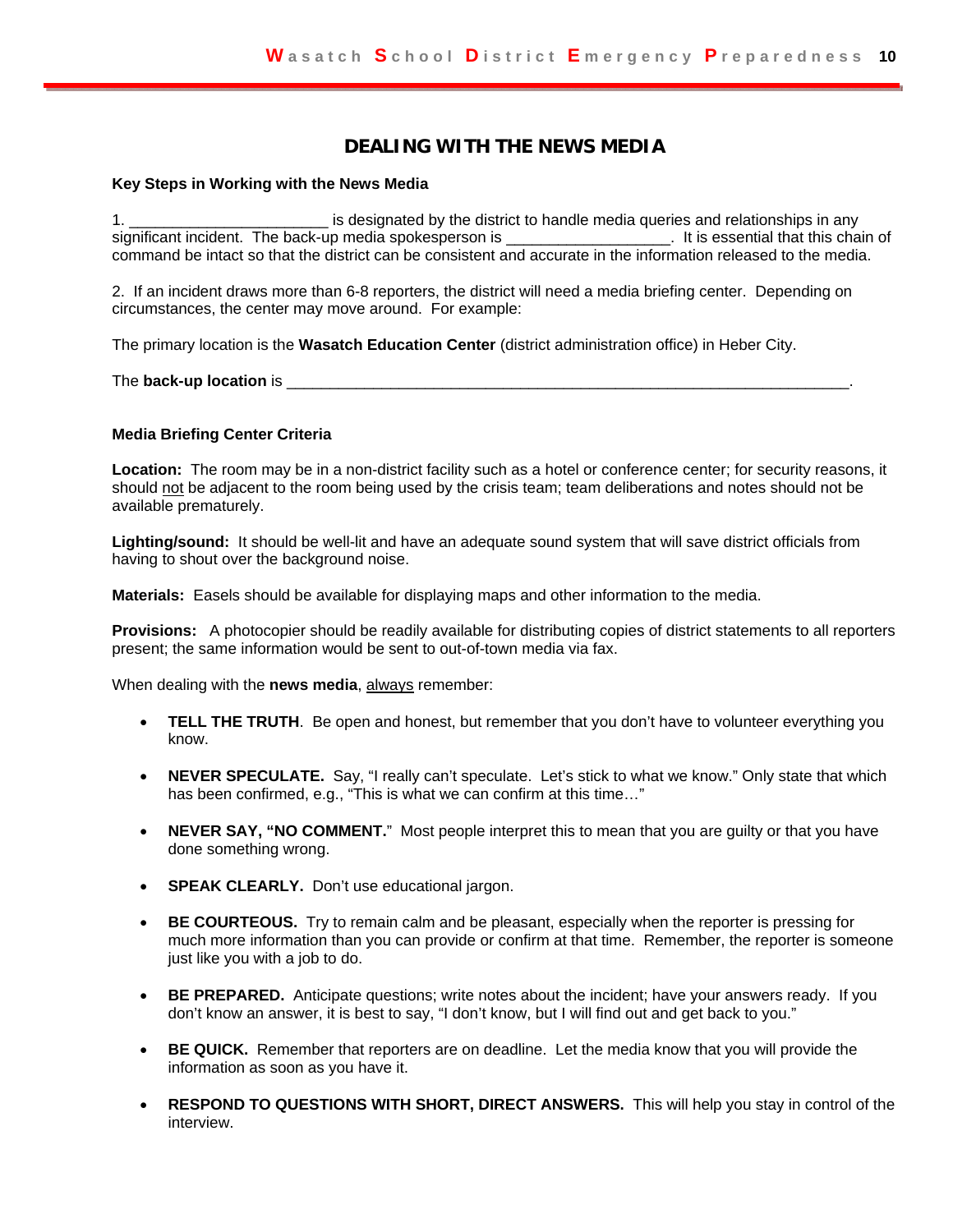- **DEMONSTRATE COMPASSION AND SENSITIVITY.** Be sensitive in situations where there are fatalities or serious injuries. Do not speculate or address hypothetical questions.
- **DO NOT TRY TO ASSESS BLAME.** This is a natural line of questioning, but the details of an incident will take days to sort out.

#### **MEDIA LOG**

*Every media call should be logged* with a summary of the reporter's questions. Subsequent statements will include updated information so it is important to put the date and time on all statements to be sure all parties are working with the most recent information.

| Reporter      |                                    |
|---------------|------------------------------------|
| Representing: |                                    |
|               | Fax No.: _________________________ |
| Questions:    |                                    |
|               |                                    |
|               |                                    |
|               |                                    |

Answers promised by (time): \_\_\_\_\_\_\_\_\_\_\_\_\_\_\_\_\_\_\_\_\_\_\_\_\_\_\_\_\_\_\_\_\_\_\_\_\_\_\_\_\_\_\_\_

**ASK: What can you tell me about the situation?**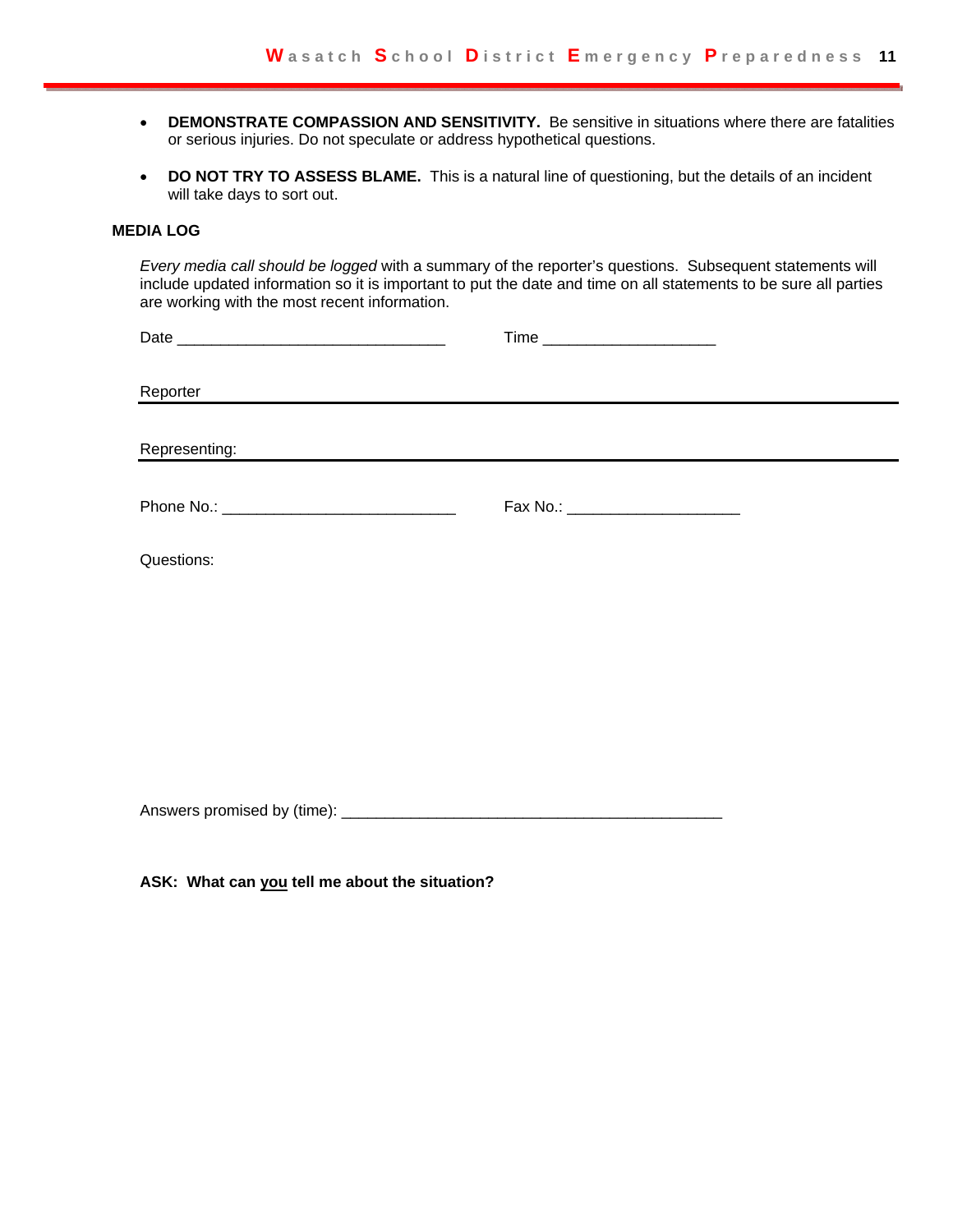### **District Media Responsibilities:**

|                                                                                                                                     |                                                                                              | <b>Name</b> | <b>Back-up</b> |
|-------------------------------------------------------------------------------------------------------------------------------------|----------------------------------------------------------------------------------------------|-------------|----------------|
| Media response statement                                                                                                            |                                                                                              |             |                |
| Provide media response statement<br>to public safety officials                                                                      |                                                                                              |             |                |
| Employee statement                                                                                                                  |                                                                                              |             |                |
| Develop likely media Q&A                                                                                                            |                                                                                              |             |                |
| Response to media calls                                                                                                             |                                                                                              |             |                |
| Authorized to speak for the district                                                                                                |                                                                                              |             |                |
| Request involvement of the<br>Superintendent                                                                                        |                                                                                              |             |                |
| Update information from on-site team                                                                                                |                                                                                              |             |                |
| Travel to scene of incident                                                                                                         |                                                                                              |             |                |
| Conduct media briefing(s)                                                                                                           |                                                                                              |             |                |
| Recruit additional personnel                                                                                                        |                                                                                              |             |                |
| Provide media access to the site<br><b>KSL</b><br><b>KUTV</b><br>News 4 Utah<br>Daily Herald<br><b>Deseret News</b><br>Wasatch Wave | 801-224-5806<br>801-818-0140<br>801-975-4400<br>801-373-5050<br>801-437-7600<br>435-654-1471 |             |                |
| Arrange meals for crisis team                                                                                                       |                                                                                              |             |                |
| Authorize release of names of<br>fatalities or injured                                                                              |                                                                                              |             |                |
| Prepare obituary information<br>on fatalities                                                                                       |                                                                                              |             |                |
| Update district web site                                                                                                            |                                                                                              |             |                |
| Arrange media monitoring services                                                                                                   |                                                                                              |             |                |
| Determine whether outside resources<br>are needed                                                                                   |                                                                                              |             |                |
| Mobilize outside resources                                                                                                          |                                                                                              |             |                |
| Notify Governor's office                                                                                                            | 1-801-538-1000                                                                               |             |                |
| Notify State Office of Education 1-801-538-7500                                                                                     |                                                                                              |             |                |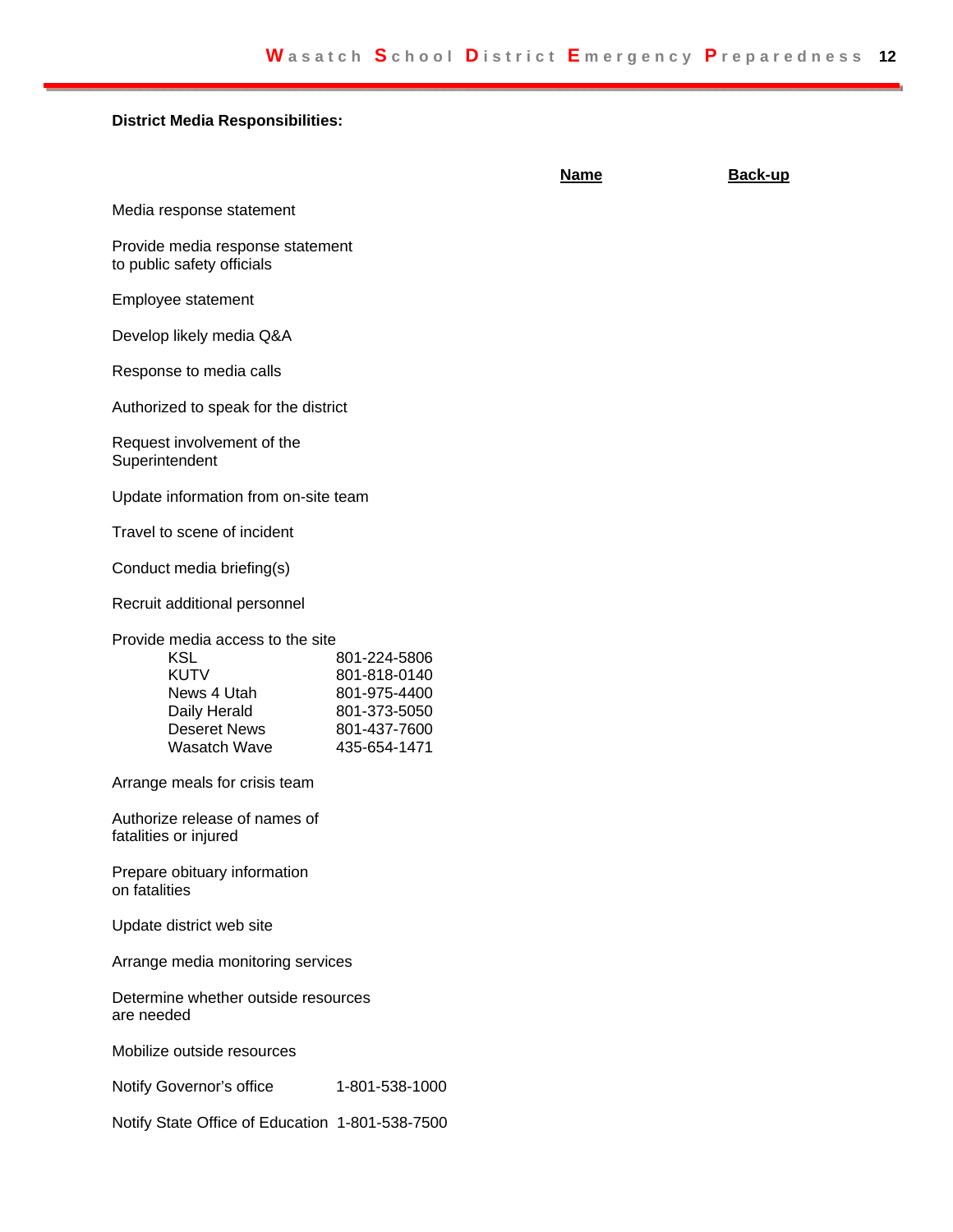# **LEGAL ISSUES**

This section is written as a general guide.

#### **Legal Considerations**

- In sensitive situations such as suicide, make sure that the family of the deceased approves all information that is given to the media about the child.
- The district will not release any medical information that has not been already released by the medical examiner, appropriate police officials or local hospital authorities.
- No district employees should discuss fault or place blame on anyone or anything for the incident.

#### **Law Enforcement on your campus**

The Wasatch County Sheriff's Department was an early and steady participant in development of this plan. District administrators have the right to search lockers, book bags, etc. if they reasonably believe there is a danger to students and staff. Police have the right to search if they have probable cause. The police officer(s) will make that determination.

Individual schools should consider several steps for effective cooperation with the police:

- **EMERGENCY PLANS.** Design emergency plans with assistance from the police department; include planning for major life-threatening events such as shootings, bomb threats or natural disasters.
- **TRAINING.** Train school staff in recognizing when police intervention is required.
- **CRIME SCENE.** Only authorized law enforcement and fire department personnel will be allowed to enter the crime scene. It is important that no one else try to enter the crime scene or interfere with the investigation. If police or fire department needs a school official, they will arrange for access to the crime scene.
- **EVIDENCE.** It is essential that nobody be allowed to touch any evidence.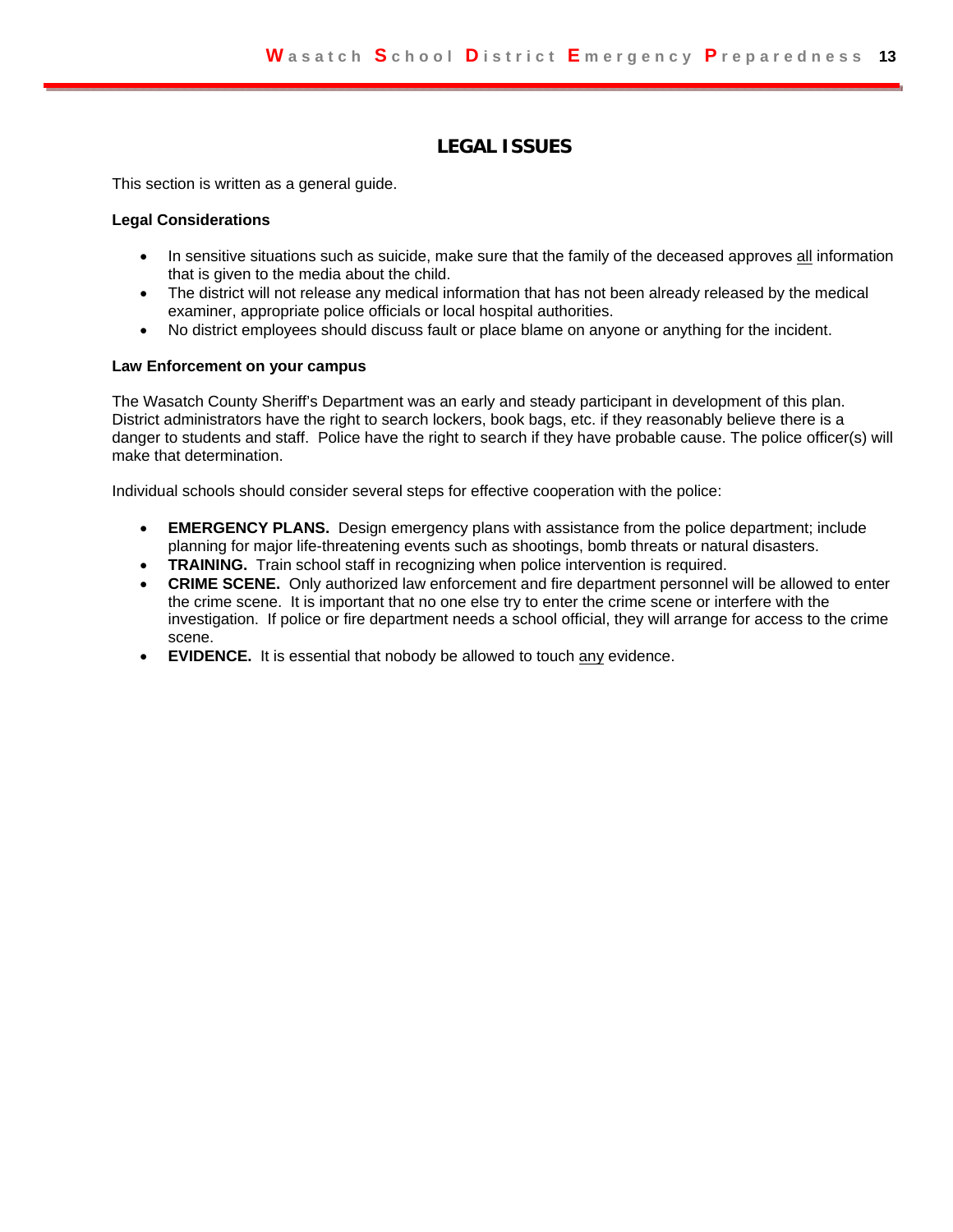#### **COUNSELING/SUPPORT**

#### **School Arrangements**

Counseling services will be available as soon as possible after an incident. Both short-term and long-term counseling may be appropriate to help individuals adjust after a crisis.

In the event of a crisis, each school should designate both a group counseling site and an individual counseling site. Assuming the situation is under control, these counseling sites should be located somewhere in the school. These locations are listed below.

#### **Our school group counseling site will be located:**

#### **Our individual school counseling site will be located:**

School personnel should decide how they will refer students to the counseling sites in order to prevent students from trying to get out of class for the sake of getting out of class or wandering in the halls. Some examples of student referrals are requiring the teacher to send a note to the office or giving the student a special pass to leave the classroom.

#### **District Arrangements**

If the principal decides the crisis is beyond the resources of the school team, the district counseling team will be called in. The district team consists of local professionals who have volunteered their services in the event of a crisis.

It is important to note that the district counseling team is not called in to "take over" the situation but to provide support to students, parents, faculty and staff. **The principal is still in control.**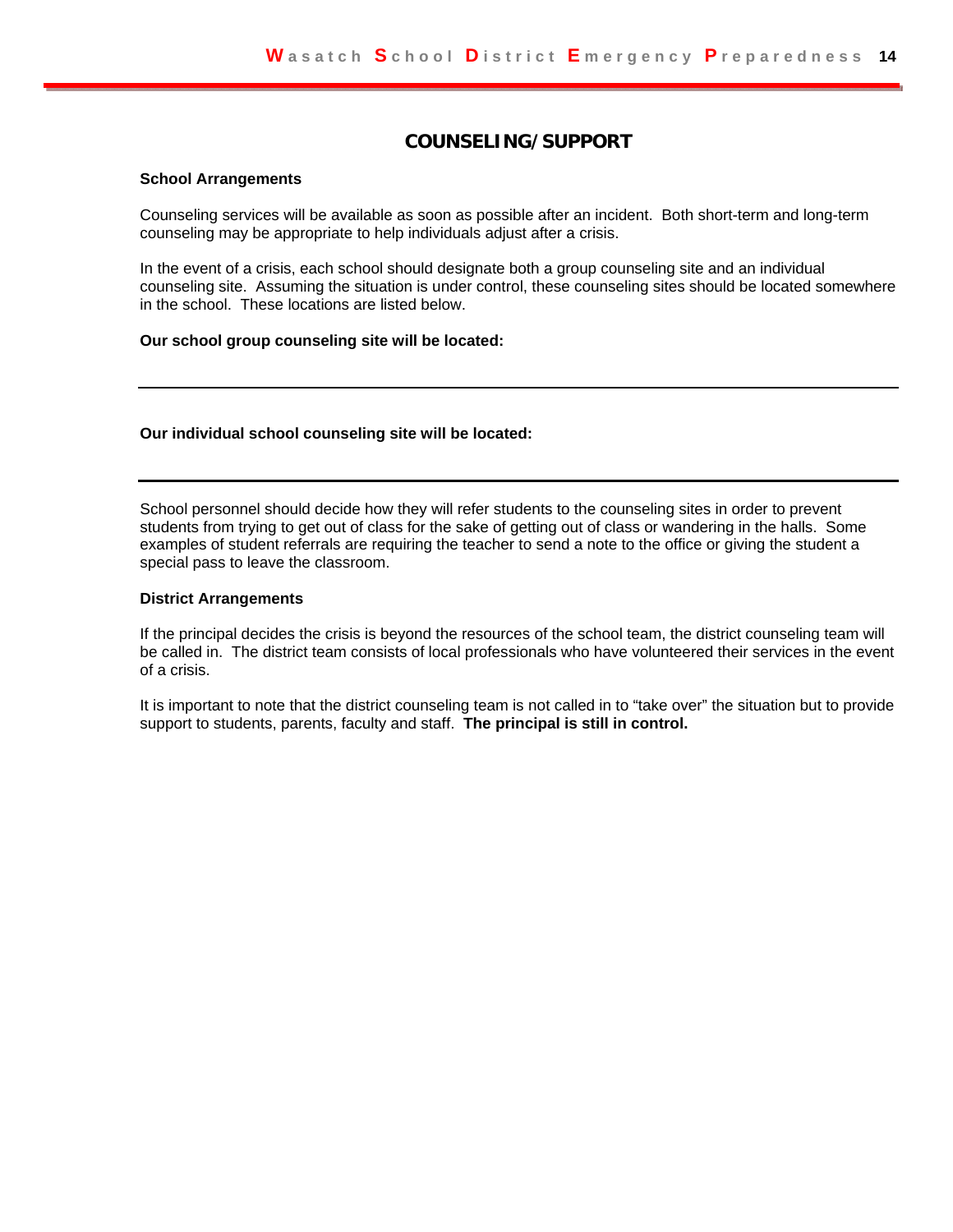#### PRE-CRISIS/DISASTER RESPONSIBILITIES & CHECKLIST

#### **Superintendent will:**

- Be knowledgeable about responsibilities for disaster preparedness.
- Organize a chain of command for the district office.
- \_ Order a site and building hazard survey that would include recommendations on how to determine the safety of buildings after a disaster. Update hazard survey when necessary.
- See that principals and staff are trained to determine safety of buildings after a disaster.
- Require all staff to annually review disaster procedures and check preparations for their own offices or classrooms.
- See that all schools carry out drills and disaster education programs for both students and staff.
- Recommend that all teachers receive first aid training.
- Encourage all staff to prepare family disaster plans.
- \_\_\_ Appoint a district preparedness coordinator.
- Cooperate with district preparedness coordinator to see that the preparedness plan is carried out.
- Make sure police and fire departments have a copy of the district's Emergency Preparedness Plan including Emergency Operations Plans from each school.
- Keep parents informed of district policies and plans relating to disasters.
- In the spring, prepare an annual report to the Board of Education on disaster preparedness including updating procedures, expenses and recommendations for the following year.

#### **Principals will:**

- Organize a school Crisis Team and Safety Committee. Chair or designate a chair for the school's Crisis Team and Safety Committee. Organize and assign school faculty and staff responsibilities outlined in the **Emergency Operations Plan.** Be familiar with the disaster procedures outlined in the district's Emergency Plan and in their school's Emergency Operations Plan. Provide the district office with a copy of their school's Emergency Operations Plan.
	- See that each member of the faculty and staff has a copy of the Emergency Operations Plan and understands his/her responsibilities.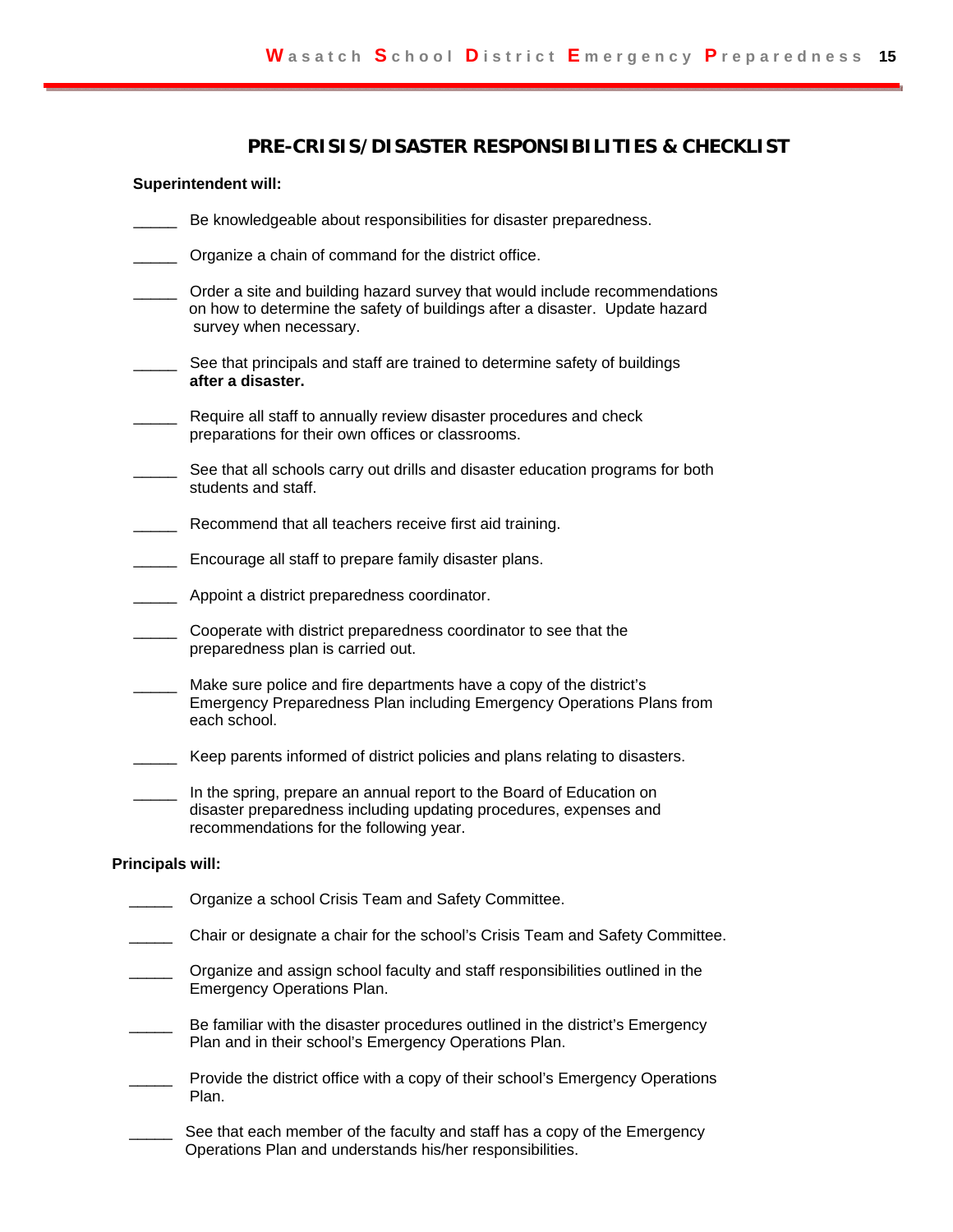#### **Principals will: (continued)**

- Annually review and update their school's Emergency Operations Plan.
- Inform parents about emergency procedures.
- Set up procedures to protect essential records.
- Care for and monitor all warning systems to keep them functional.
- \_\_\_\_\_ Order, participate in, and monitor all drills.
- Encourage teachers and staff to be trained in first aid.
- See that teachers and staff know alternate routes from each classroom and office to the emergency assembly area.
- Plan for traffic control during a disaster and designate a lead and backup personnel who can direct traffic until police arrive.
- Receive from each teacher an annual hazard survey report on classroom conditions; take necessary actions to correct hazards.

#### **Teachers will:**

- Annually review responsibilities outlined in their school's Emergency Operations Plan.
- Participate in emergency preparedness in-service training and school drills.
- \_\_\_\_\_ Integrate emergency preparedness data into regular learning instruction.
- \_\_\_\_\_ Receive first aid training.
- Provide ongoing leadership training and activities which encourage student confidence in their abilities to care for themselves and be of help to others during an emergency.
- \_\_\_\_\_ Be prepared to assist students and staff who have disabilities. Teach students to assist with and know how to use the chair carry. (**Use only when directed by the teacher.**)
- \_\_\_\_\_ Know of special medical needs or medication required by their students.
- At the beginning of each school year, check the emergency classroom backpack. Submit list of needed supplies to the principal. Add new class roster, replace water, add current student release forms, and any necessary emergency medications for students.
- \_\_\_\_\_ Develop a disaster plan for their families.
- \_\_\_\_\_ Conduct an annual hazard survey of their classroom and report findings to the principal.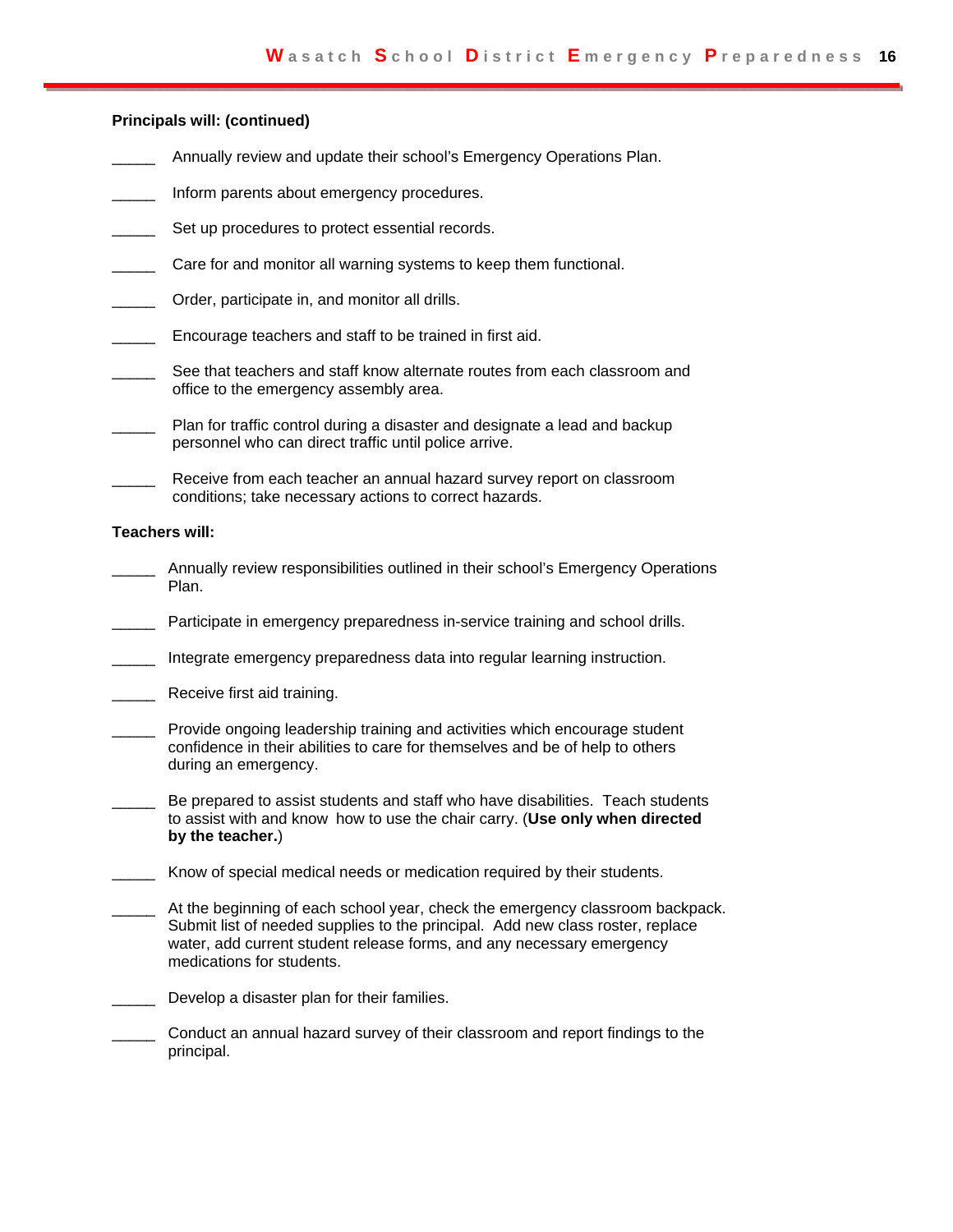#### **Custodians will:**

- Participate on their school's Safety Committee.
- Annually review responsibilities outlined in their school's Emergency Operations Plan.
- Participate in emergency preparedness in-service training and school drills.
- Develop a disaster plan for their families.
- Receive first aid training.
- Report structural defects and safety hazards to the principal.
- Assume responsibility for the inspection and maintenance of fire-fighting equipment. Annually have the fire extinguishers recharged.
- \_\_\_\_\_ Identify on a school map the location of shutoff valves and switches for gas, water and electricity. Inform faculty and staff where the shutoff valves are and how to shut them off.
- Maintain an inventory of tools and equipment.
- \_\_\_\_\_ Advise the school Safety Committee of hazardous and protected areas of the school, available emergency equipment, supplies and alternate power sources.
- If school has a generator, check monthly the diesel fuel in the generator. Annually rotate the fuel.
- Maintain adequate toiletry supplies for emergency use.
- Check exits daily to make sure they are clear and that doors function properly. All exits should be unlocked, obvious, maintained and clear of obstructions.

#### **Secretaries will:**

- Participate on their school's Safety Committee.
- Annually review responsibilities outlined in their school's Emergency Operations Plan.
- \_\_\_\_\_ Be familiar with the district's emergency plan.
- Develop a disaster plan for their families.
- Maintain an emergency backpack to be taken to the command post during an emergency or drill. Annually check supplies, especially batteries. (See supplies section.)
- \_\_\_\_\_ Maintain supply of first aid equipment.
- Know how to monitor telephone lines in order to keep them free during an emergency.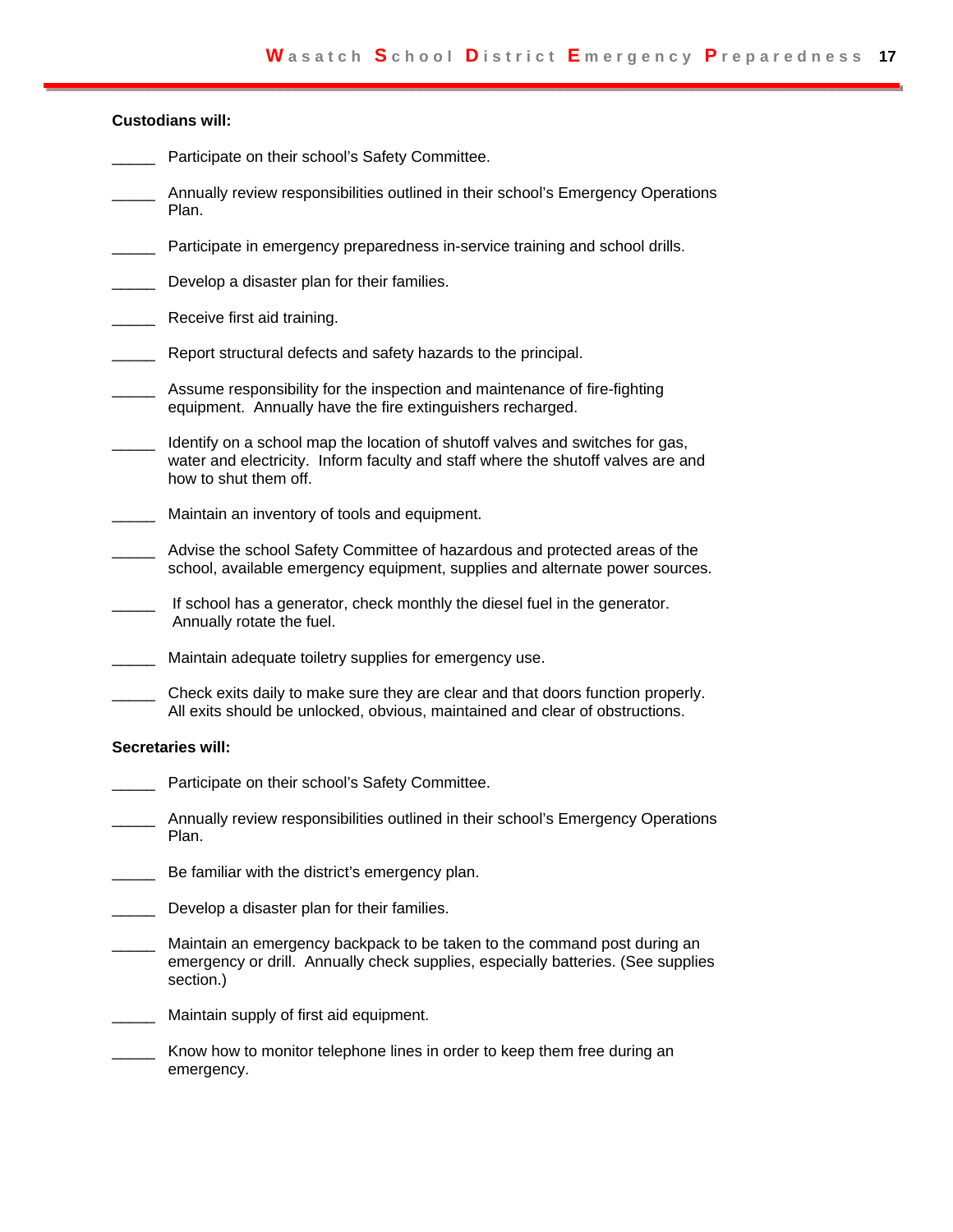#### **Food Service Personnel will:**

Annually review responsibilities outlined in their school's Emergency Operations Plan.

\_ Keep a current list of food supplies on hand.

Maintain the facilities and equipment for the preparation and distribution of food and water.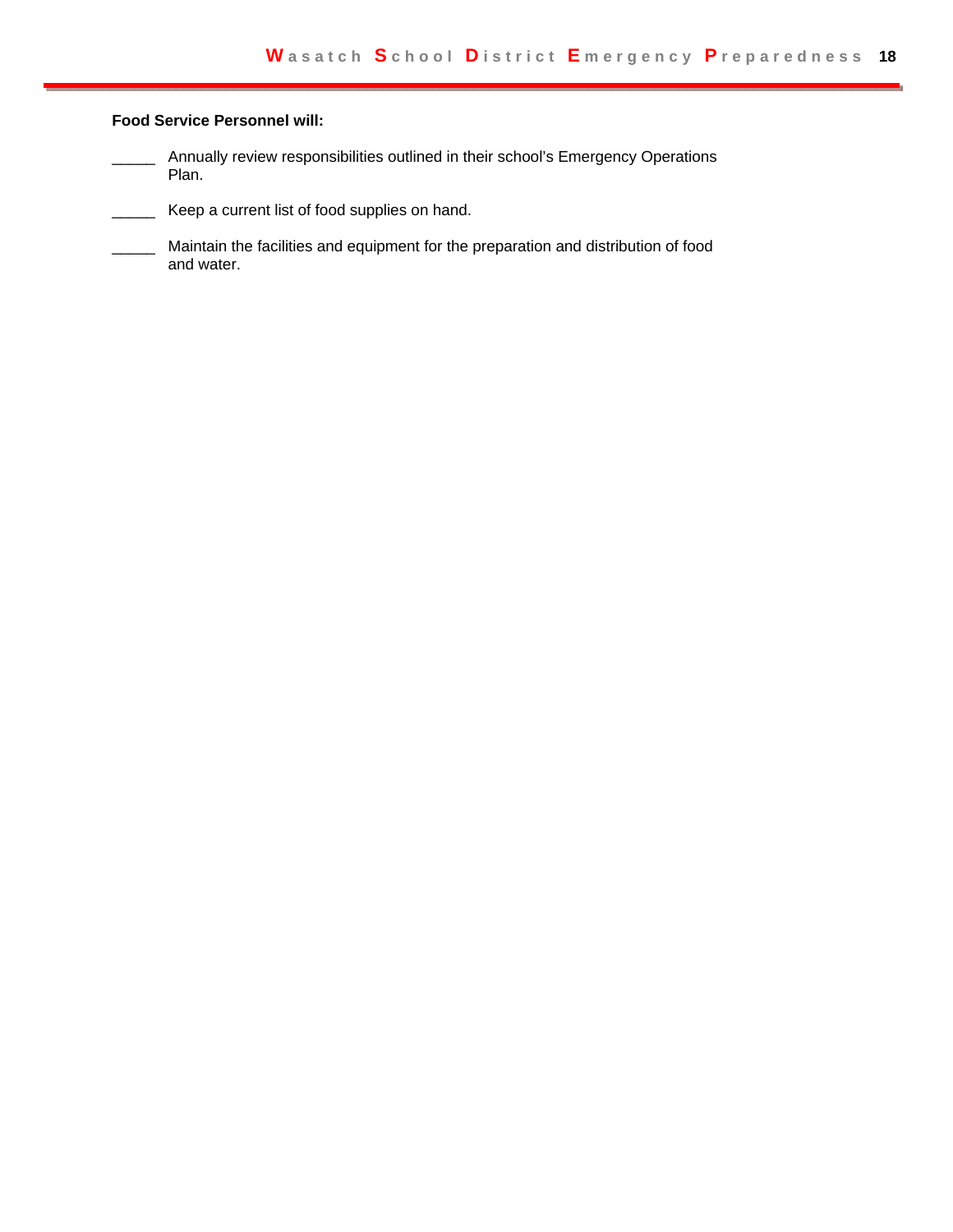#### **GENERAL RESPONSIBILITIES DURING AND FOLLOWING A CRISIS/DISASTER**

#### **Superintendent will:**

- Check status of the schools, the district office and the buses.
- Evacuate the district office, if necessary, and set up a command post.
- Confer with police, fire, and city officials regarding the situation at the school(s) and in the community.
- Assemble the Community Crisis Team if necessary.
- Determine a plan for continuing school following a crisis.
- Notify the principal(s) and radio station so that parents are informed of the situation at the school(s) and  $\bullet$ of what the school plans are.
- Set up a media briefing room and assist the principal(s) with the media.  $\bullet$
- Release principal(s) when all the students and teachers have been released.
- Debrief with all involved (principal, crisis teams, etc.).  $\bullet$
- Make necessary adjustments to crisis plan.

#### **Principal will:**

- Call 911 first then the district office.  $\bullet$
- If necessary, initiate the Emergency Operations Plan. Set up a command post.
- Assemble the school crisis team and district crisis team if needed.
- Be visible, available and supportive.
- Dispel rumors by giving everyone the facts.
- Appoint quards to see that no unauthorized person goes back into the building(s) or into the area until it is safe.
- Adjust the bell schedule to ensure safety.
- Post traffic control to keep parking lot free for emergency vehicles.
- Receive information from teachers of students' conditions and first aid needs.
- Assess the school's situation and inform the district office.
- See that parents and quardians are notified as soon as possible of any serious injury to students; if necessary, send injured students to emergency centers.
- $\bullet$ Release students according to the district office's directive.
- Release teachers.
- Conduct a faculty meeting.
- Chair parent meetings.
- Debrief with the crisis team and evaluate the school's crisis management actions.  $\bullet$
- Continue intervention and follow-up or terminate crisis management services.
- Document decisions.
- Contact family/families of deceased.  $\bullet$
- Provide updated information to all concerned.
- If necessary, revise the school's crisis plan.  $\bullet$

#### **School Crisis Team will:**

- Arrange for counseling rooms.
- Triage students to individual or group counseling.
- Check on all students identified as vulnerable or deeply affected.
- Provide individual counseling.
- Facilitate support groups.  $\bullet$
- Visit classrooms.
- Meet teachers informally and in groups.  $\bullet$
- Make home visits, deliver sympathy cards or donations.
- Attend the funeral(s) or memorial(s).
- Monitor student's adjustment.
- Coordinate re-entry plans for hospitalized students.
- Provide follow-up support or counseling.
- Consult with a resource person regarding cultural differences.  $\bullet$
- Debrief with principal, teacher, etc.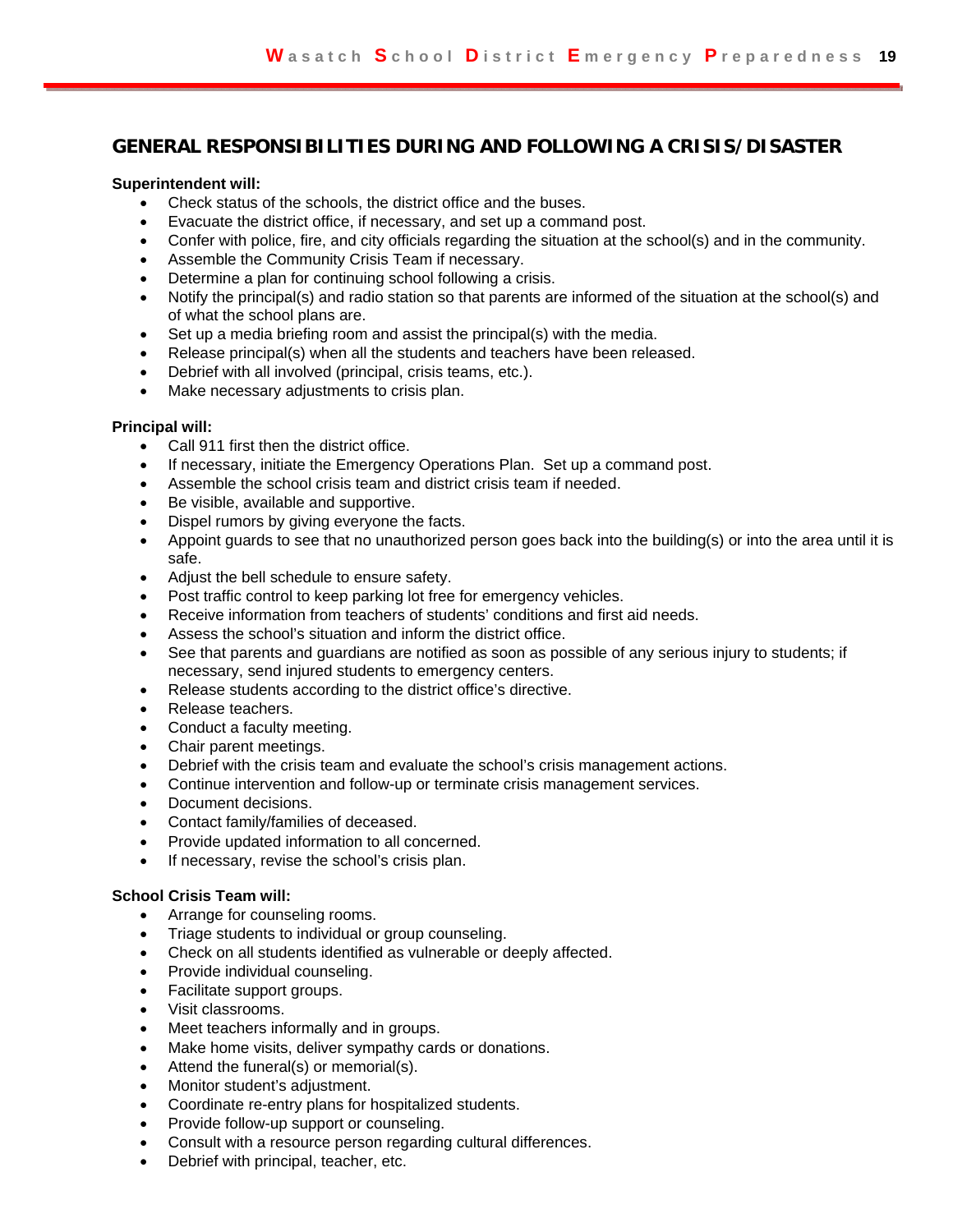#### **Teachers will:**

- Remain with their class/group or report to the emergency assembly area if they do not have a class group.
- Teachers are in charge of all first aid for their students in their class group until an emergency first aid station is established. Students with major injuries are to remain in the classroom supervised by a teacher; children with minor injuries are to be cared for after evacuation.
- When evacuating classrooms, take the emergency kit and class roster.
- Check with buddy teacher and nearby classes when evacuating. If there are seriously injured persons who cannot be moved, assign one teacher to remain. Other teachers evacuate the rest of the children.
- Take roll when assembled outside. Send notice to the command post immediately of any student who is not with the class group, noting possible whereabouts, i.e., library, absent from school, etc. Take roll periodically throughout the crisis period.
- Assist with emergency operations plan as assigned.
- Note on class roster in emergency kit the name of anyone who, for any reason, leaves the class group to go to the first aid center, home or home of authorized person.
- Encourage students to talk about their experiences and feelings. Talking is the best way for a fearful child to give expression to his/her concerns. Maintaining verbal contact with students will not only provide reassurance but will allow the anxious child the means to vent his/her apprehensions. Talking it out is absolutely essential in psychological adjustment to the disaster.
- Provide accurate information to the students. Dispel rumors.
- As the time period extends, reassure students. Fill in the time with games, songs, stories, exercise and rest periods.
- Report to the principal when all students have been released.
- Identify students who need counseling.
- Set aside curriculum as needed.
- Discuss funeral procedures including customs and etiquette.
- Participate in debriefing.

#### **Nurse will (if at the school):**

- Assist the injured.
- Help set up and staff the first aid center.
- Brief emergency personnel upon arrival and indicate which students are most seriously injured.
- Arrange for someone to travel with students to the hospital.
- Complete a referral form to accompany any injured students to be moved.
- Participate in debriefing.

#### **Secretarial Staff will:**

- Assist principal with fact sheets, letters, phone calls and any other needs.
- Assist in setting up the emergency operations plan.
- Monitor radio emergency broadcasts.
- Participate in debriefing.

#### **Custodians will:**

- Check water, gas and electricity; turn off utilities and intake valve on the water heater if needed.
- Assist in setting up the emergency operations plan.
- Assist in any fire fighting or recovery activities.
- Assist the principal in establishing controls to prevent the use of contaminated water.
- Help set up emergency sanitation facilities if needed.
- Participate in debriefing.

#### **Food Services Staff will:**

- Oversee conservation and distribution of food.
- Assist outside agencies (i.e. American Red Cross).

Throughout this plan, all key persons have been designated by role. It is assumed that each of these persons will have one or two people trained to carryout their responsibilities in their place if necessary.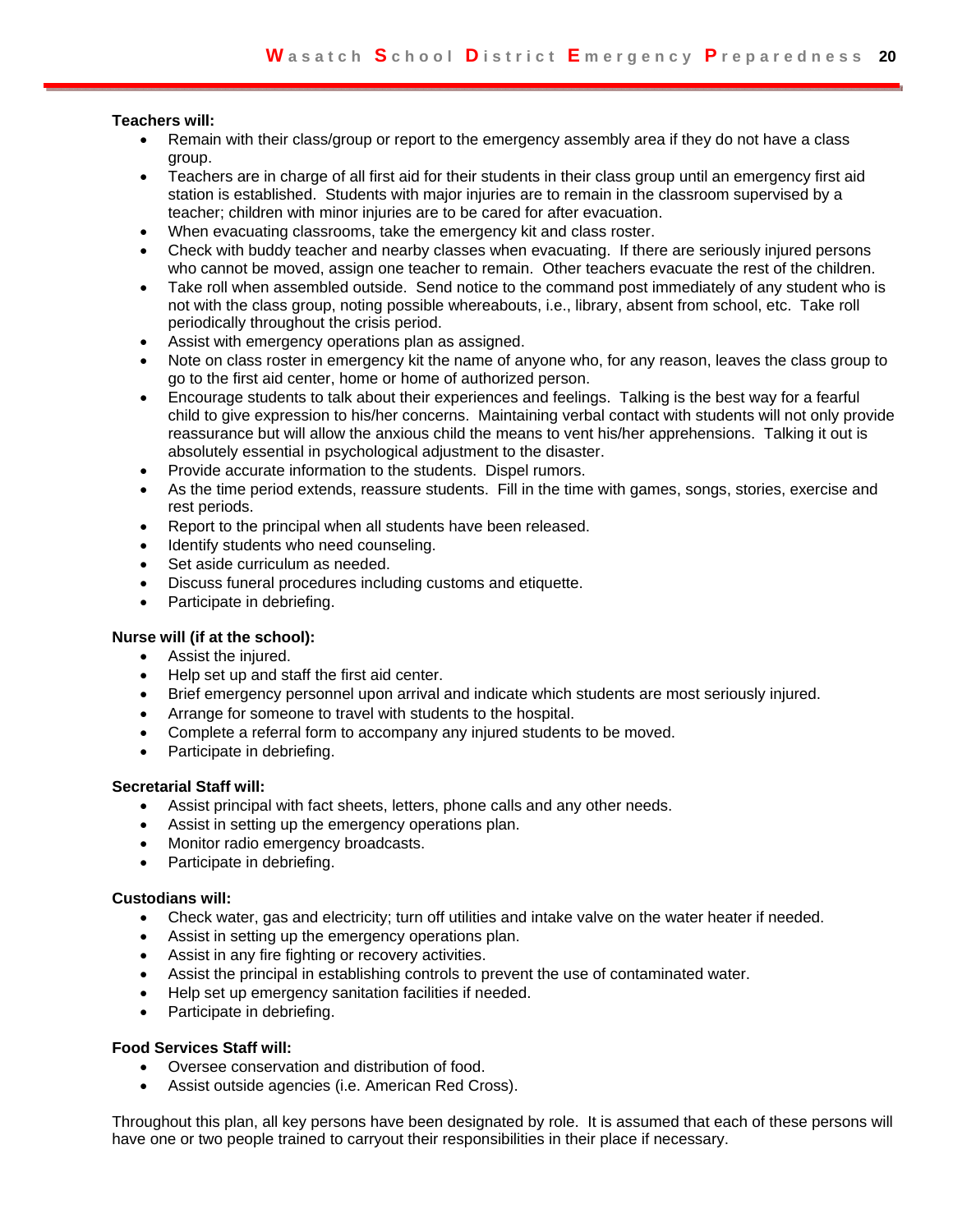#### **LOCK DOWN PROCEDURES**

Each school crisis and safety team will develop a school wide lock down plan that maximizes the safety and wellbeing of students and staff. These plans will include scenarios that involve whole school down to the individual classroom levels. These plans will have staff members assigned appropriately to facilitate the school plan.

#### **Lock Down Criteria**

All staff members have the authority to initiate a lockdown when there is a potential threat to safety and welfare of students and staff. Before initiating a lock down, determine if the safest location for the students and staff is within the school and that they may be in danger if a lock down is NOT put into effect. The following lock down procedures may be followed.

#### **Perimeter Lock Down**

Perimeter lockdown indicates a potential threat to safety and welfare of students and staff from danger OUTSIDE of the building. (Examples – chemical spill, truck/train accident, gas line break, toxic fumes, dangerous person in the neighborhood.)

#### **Classroom Lock Down**

Classroom lockdown indicates a potential threat to safety and welfare of students and staff from danger INSIDE the building. Staff members should clear the halls and lock room to prevent students from entering hallway or school grounds. Lesson continues in classroom. Staff members mentally prepare in case of an escalation in the situation.

#### **Active Threat**

Active threat is defined as an immediate and pervasive situation that is actively happening that threatens the safety and welfare of students and staff. When a situation rises to the level of active threat, it becomes imperative that staff members do whatever is within their power to create a barrier of time and space between the students and the active threat.

Staff members are encouraged to implement their plan once active threat is known, do everything possible to Run, Hide, Fight. If possible, evacuate the building and meet at the evacuation site.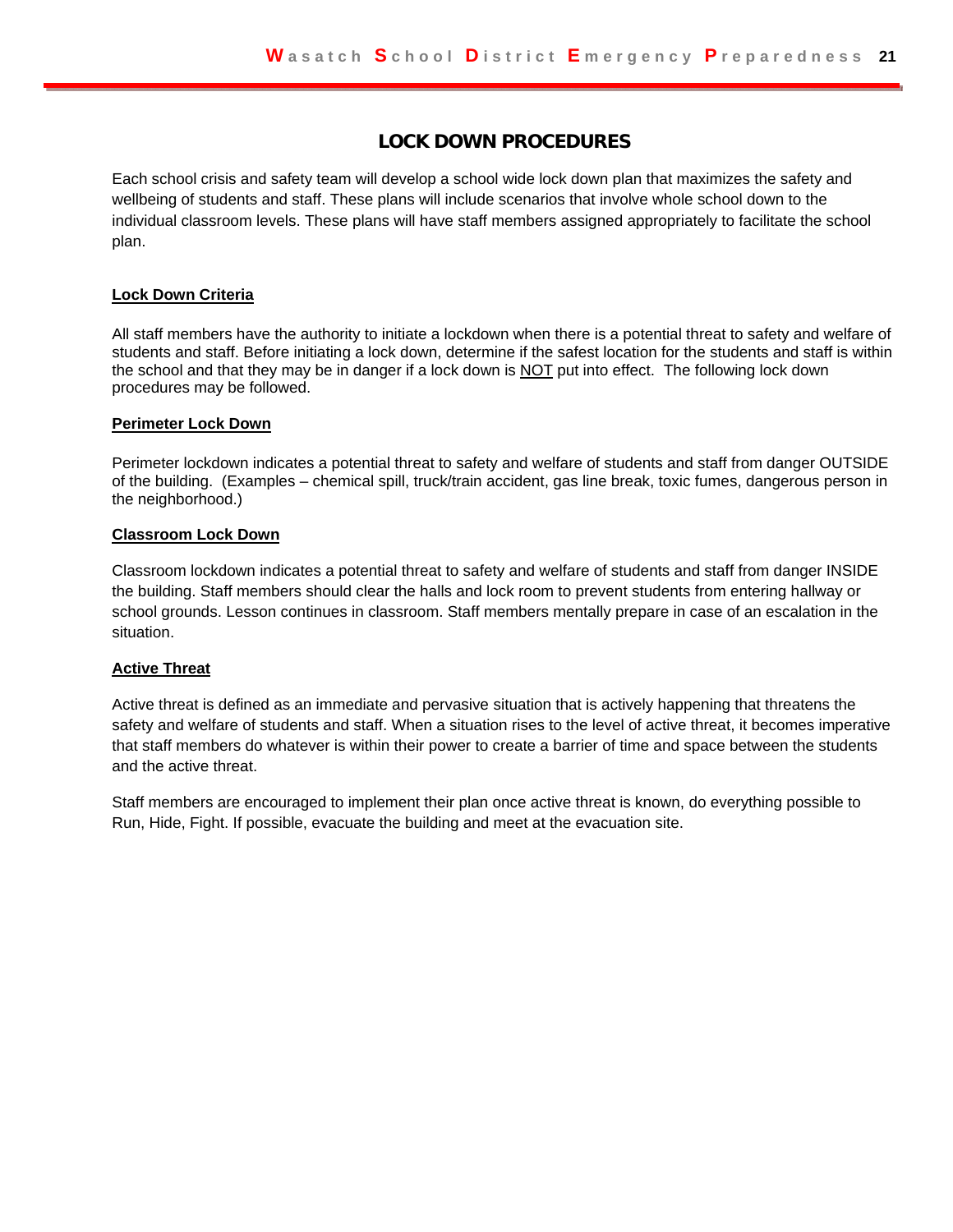#### **BOMB THREAT**

The bomb threat section deals primarily with incidents involving bomb threat—both credible and hoaxes explosions, protective measures, lock down and evacuation. This section is based on the assumption that the FBI criteria be used as a decision model for accessing the validity of bomb threats.

#### **Prevention**

- 1. The school's faculty and staff will maintain an awareness of the contents of their rooms or offices. Any suspicious containers or changes should be reported immediately to the principal.
- 2. Teachers will lock their rooms whenever they are not in use.
- 3. Cabinets and closets should be locked when not in use.
- 4. Custodians should lock each room after cleaning it.
- 5. During evening occupancy of the building, the public will be limited to those areas set aside for their use.
- 6. Supply areas, boiler rooms and fan rooms shall be kept locked and secure at all times.
- 7. All people entering the building who are neither staff nor students must check in at the main office to obtain a visitor's pass before going anywhere else in the building.
- 8. Have a complete set of keys kept in a secure location in the office and readily available at all times.

#### **ALL BOMB THREATS SHOULD BE TAKEN SERIOUSLY!**

(False threats are sometimes used to throw people off guard.)

#### **Reporting**

- 1. The person receiving the threat should remain calm and write down the message as accurately as possible. Use the bomb threat checklist, page 26 of this section, asking all the questions in a relaxed manner. It is recommended to place a recording device on the published phone line. This will assist in effective analysis of the threat received.
- 2. As soon as the threat has been received, notify the principal and call 911.
- 3. The person who received the threat will then go to the main office and start evaluation of the bomb threat before the authorities arrive.

#### **The FBI offers the following guidelines**

#### **IF FOUR OF THE SIX ARE PRESENT, EVACUATION IS RECOMMENDED:**

- 1. The threat is received by news media or police.
- 2. The caller appears to be an adult.
- 3. A time element for the explosion is given.
- 4. The location of the bomb is given.
- 5. A warning to evacuate to avoid injury is given.
- 6. A cause or reason for the bombing is stated.

#### **Credible Bomb Threat**

#### **District Office will:**

- 1. Be available for consultation with the bomb threat assessment team.
- 2. Insure the release of appropriate information by having only the designated spokesperson release information to the news media and other seeking information. The district's media spokesperson will set up a media briefing room at the district office.
- 3. Assemble the Community Crisis Team.

#### **Principal (as leader of the Bomb Threat Assessment Team) will:**

(The Bomb Threat Assessment Team may consist of the principal or designee, assistant or facilitator, and custodian. The team should have a least 2 or 3 members.)

- 1. Consult with the Bomb Threat Assessment Team to determine if students should:
	- a. Take no action, continue normal daily activities.
	- b. Conduct a quiet search of the public areas, without causing alarm.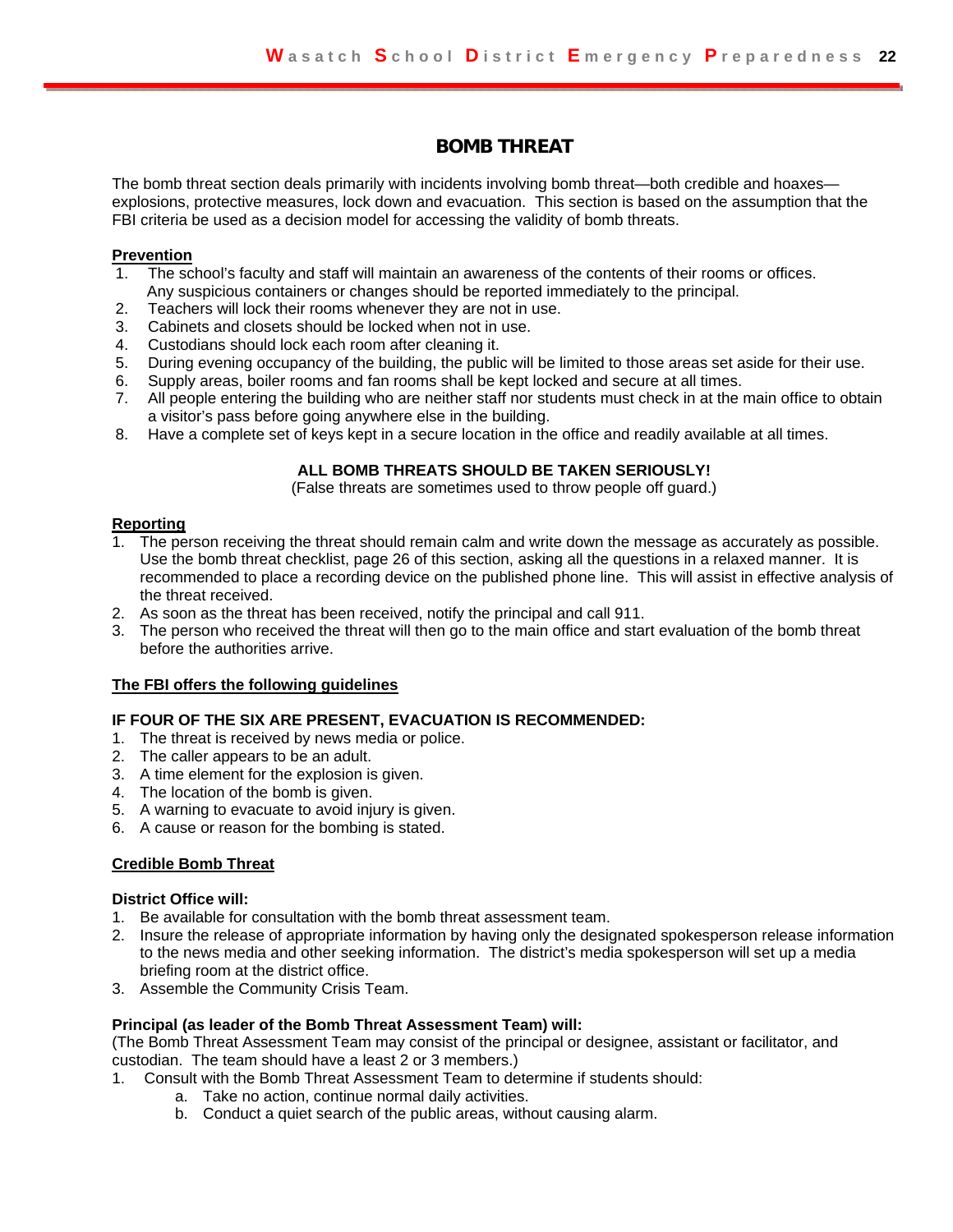- c. Be placed under lock down
	- General lock down: Teachers gather students into classrooms and class activities continue. The doors are secured and no one enters or exits until an "all clear" announcement is given.
	- Partial lock down/partial evacuation: Students in immediate area of possible device are evacuated and the rest of the school is locked down.
- d. Evacuation
	- Evacuate to the Emergency Assembly Area (EAA). Evacuation may include just the area or building threatened or the entire school campus.
	- Evacuate to another location.
	- Release students according to policy.
- e. Return to the building.
- 2. Call 911 to notify the police. Notify the district office, 654-0280.
- 3. Consult with the district office and police bomb squad as needed.
- 4. Consult with the district office, the bomb squad personnel, and the bomb threat assessment team about
- evacuating. The threat assessment should not be delayed by waiting for consultation with police.
- 5. If the decision is to **evacuate:**
	- a. Check evacuation routes for unusual packages (possible explosive devices) to make sure that the evacuation route is safe before any announcement is given.
	- b. Announce to teachers and staff that a bomb threat has been received and to look for any unfamiliar objects as they evacuate the building. Tell them not to touch anything unfamiliar and report any such object to the office. Sound the fire alarm to evacuate the building.
- 6. If it is determined that the threat **is real** and that the **building should not be evacuated** because the evacuation route is dangerous or the threat is to part, but not the entire building:
	- a. Inform the faculty, staff and students to initiate a school lock down.
	- b. Announce for all mobile phones to be turned off.
	- c. Not allow people in the halls except as authorized by the principal, district personnel or law enforcement personnel.
	- d. With the custodial staff, in groups of two, search out the public areas of the building for the possible location of any device.
	- e. After a careful search of the building, if no device is found, school will continue as usual.
- 7. In the event that a device is discovered:
	- a. Isolate and guard the area.
	- b. Assign a faculty or staff member to check the assembly area. (1)
	- c. If safe, evacuate to the assembly area at least 500 feet from the building. (2)
	- d. Announce for all mobile phones to be turned off. (3)
	- e. Re-enter the building only after being advised to do so by the police.
- 8. If the threat is judged to be a hoax, a quiet search of the public areas of the building should still be made.
- 9. Be prepared to receive additional threatening calls. The individual making the threat often calls back with additional information.
- 10. Follow directions from the law enforcement Incident Commander once the police arrive.
- 11. Prepare a fact sheet to answer calls from parents, including the location of evacuated students.
- 12. Notify the district office about the outcome of the bomb threat.
	- (1) It is important to check the safety of the outdoor assembly area. Faculty or staff members may be assigned the responsibility to position themselves at exits to look for problems and to help students back into the building if necessary.
	- (2) Due to the risk of secondary devices, the evacuation routes must be checked before evacuating. If a suspicious item is found, an alternative route must be used. An alternate assembly area may be needed if the primary location is unsafe.
	- (3) Mobile phones transmit radio waves that can potentially set off explosive devices. It is safe to use PA systems for announcements. During an emergency it is imperative to keep phone lines open for emergency needs.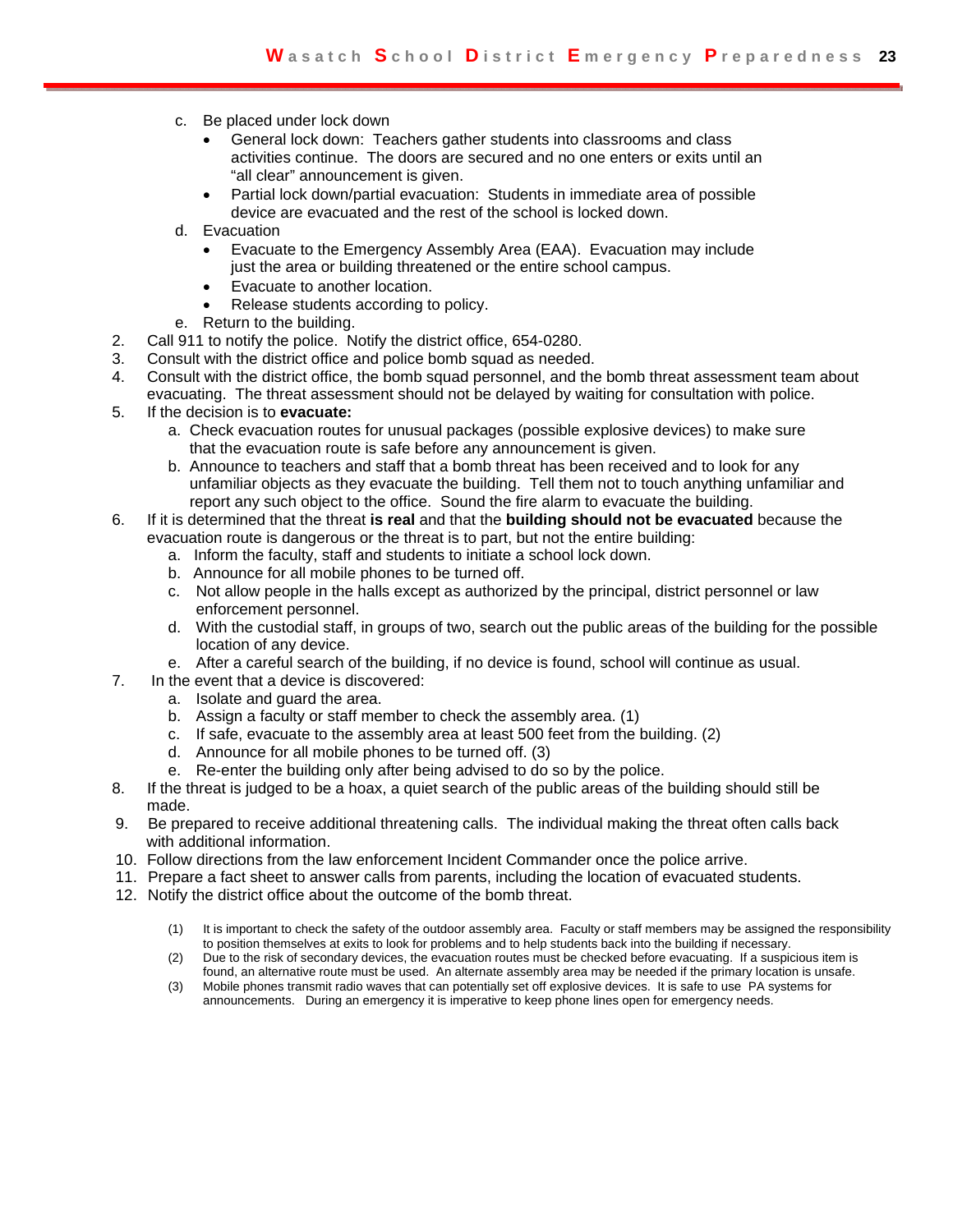#### **Teachers will:**

- 1. Remember the safety of the students is the first and greatest priority.
- 2. Instruct students to sit at their desks and not move around the classroom. (1)
- 3. Search room for any unfamiliar object. Visually look but **do not touch**. Report findings to the principal following the search. (2)
- 4. Continue class activities as much as possible under lock down. (3)
- 5. If protective measures are necessary, instruct students to drop, cover and hold.
- 6. No one should leave the classroom until an "all-clear" announcement is given.
	- 1. Keeping the students in their seats will help the teacher maintain control and reduce the risk of students touching hazardous objects or leaving the classroom.
	- 2. Think if anyone has brought an unfamiliar object, parcel or project into the classroom. Take a quick glance around the room. **Do not touch** any unfamiliar objects; do not open drawers or cabinet doors. If you see an unfamiliar object, make sure that the students do not get near it and move them to another location.
	- 3. Statistics have shown that over 95% of all bomb threats are false. Based on this and the assessment that classrooms provide protection in case an explosion occurs in the hallways or public areas, the students are safe sitting in their seats and classroom activities can continue within these confinements.

#### **Other faculty and staff will:**

- 1. Under the direction of the principal or next in command, set up two-person search teams to search assigned areas in the building. (1)
- 2. Immediately proceed to the nearest room, checking the area first for any dangers, and follow lock down procedures.
- 3. Turn off mobile phones and radios. Regular telephones should be for emergency use only to avoid tying up phone lines. (2)
- 4. Conduct a visual search of their office or classroom for any unfamiliar objects. Visually look but **do not touch**. (3)
- 5. Take protective cover (drop, cover and hold) if necessary.
- 6. Stay in lock down until an "all-clear" announcement is made by the principal or police.
	- Principal will assign teams to visually search areas they are most familiar with.
	- (2) Mobile phones and portable radios transmit radio waves can potentially set off explosive devices.
	- (3) All areas in the school should be visually searched. Do not touch any unfamiliar objects; do not open drawers or cabinets.

#### **Protective Action**

The degree of protective cover depends upon the situation. In most cases, a general lock down is advisable rather than evacuating the staff and students into areas of potential danger. The following protective cover is advisable for the following situations:

**Credible bomb threat:** A general lock down should be announced. Teachers should gather students into the classroom and instruct them to sit in their seats until an "all-clear" announcement is given. Students should not leave the classroom for any reason and regular classroom activities continue.

**Explosive device found in hallways, cafeteria, etc:** Students in the immediate area should be evacuated and the rest of the school put under lock down. The type of device and location will determine which other areas of the school are in danger and if they should be evacuated. Students and staff located in unsafe areas may consider evacuation through windows.

#### **Notification of a Bomb Threat and Order to Evacuate**

#### **Teachers will:**

- 1. Quickly check classrooms while evacuating for any unfamiliar objects, parcels, etc. Report any unfamiliar objects immediately to the principal. **Do not touch** an unfamiliar object. Take the classroom emergency kit to the assembly area.
- 2. Let students take the personal items they have with them—backpacks, coats, etc. They may not get items from coat racks or lockers.
- 3. Leave the door open after exiting the room if possible.
- 4. Check with buddy teacher while evacuating.
- 5. Check evacuation route for unfamiliar objects.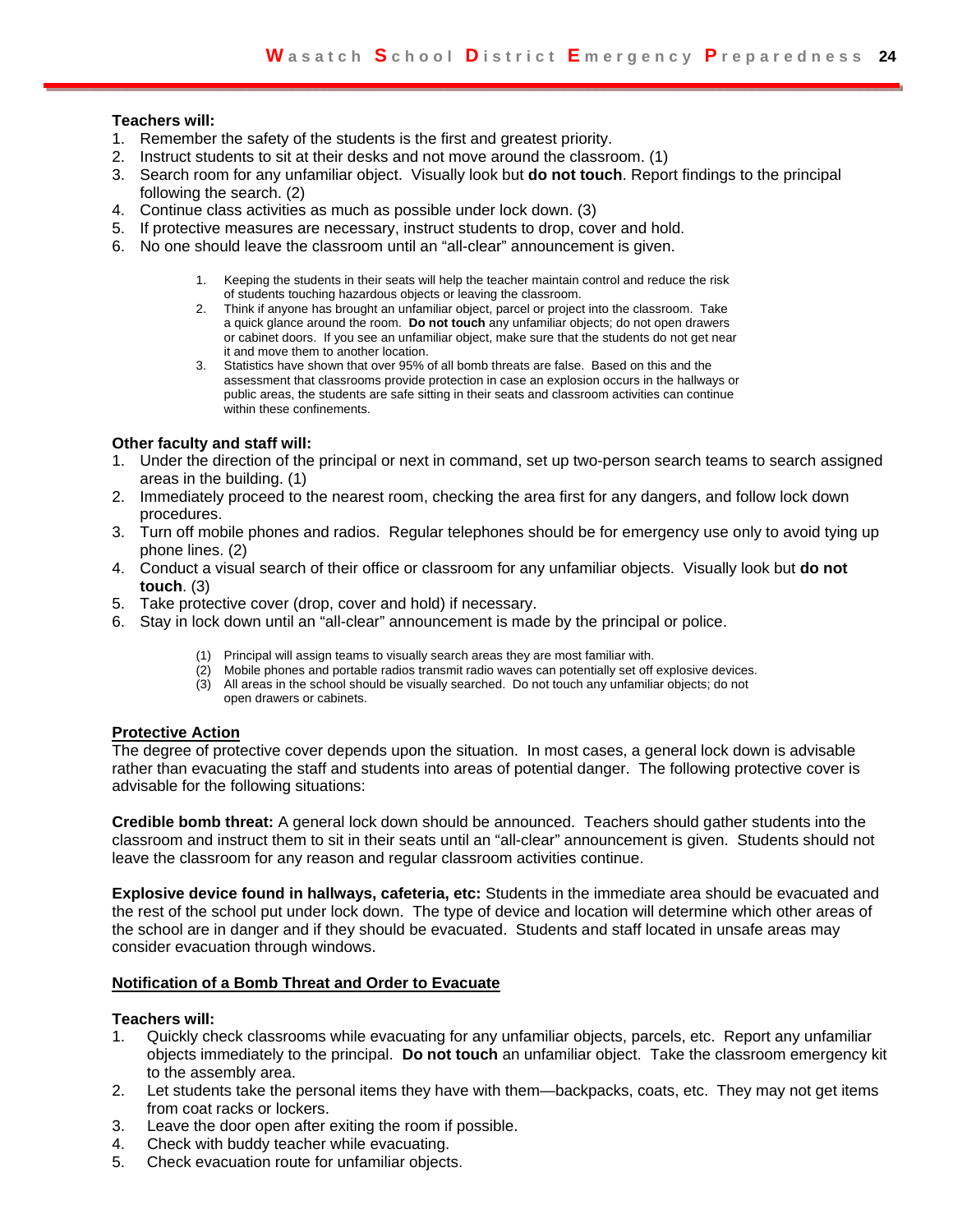- 6. Have students go to the assembly area and account for all students. Report to the command post if all students were evacuated or if any are missing.
- 7. Reassure and calm students.

#### **Staff will:**

- 1. Check their own offices and immediate locations of responsibility. Any unfamiliar object should be reported to the principal. **Do not touch** any unfamiliar object.
- 2. Custodians will check their work areas such as the boiler room, fan rooms, roof, tunnels and around the outside of the building.
- 3. Lunch room personnel will quickly check their own offices, kitchen, and food storage area and then evacuate the building.
- 4. Secretaries will check the office area for unfamiliar objects, secure the cash, and take release forms to assembly area.
- 5. Leave doors and windows open to reduce effects of an explosion.
- 6. Look for unfamiliar objects along evacuation route.
- 7. Report to the assembly area and assume responsibilities given in the Emergency Operations Plan as directed by the principal.

#### **Unknown Object Found in the School**

#### **Person finding the object will:**

- 1. **Not get near or touch the object.**
- 2. Assign someone to notify the principal and call 911.
- 3. Ask others in the vicinity if they know who the object belongs to.
- 4. Evacuate everyone immediately from the adjacent area.
- 5. Consider safety of students in nearby classrooms. If in danger evacuate through the safest route, hallway or windows. If there is no safe evacuation route, order lock down with protective action, keeping students away from the area of potential danger. Students may drop, cover and hold behind sturdy walls or structures and barricade themselves as much as possible. (1)
- 6. Call the district office, 654-0280, about the situation.
- 7. Secure the area by assigning someone to keep others away. (2)
	- (1) Consult with bomb experts on the safety of students in nearby classrooms.
	- (2) Cordon off both ends of the hallway where the object was found. Faculty and/or staff securing the hallway need be at a safe distance and take cover around corners.

#### **Explosion – Bomb goes off:**

- 1. Everyone immediately take protective cover behind solid structures, walls, etc.
- 2. Check for injuries and administer first aid.
- 3. Stay in place until instructed to evacuate.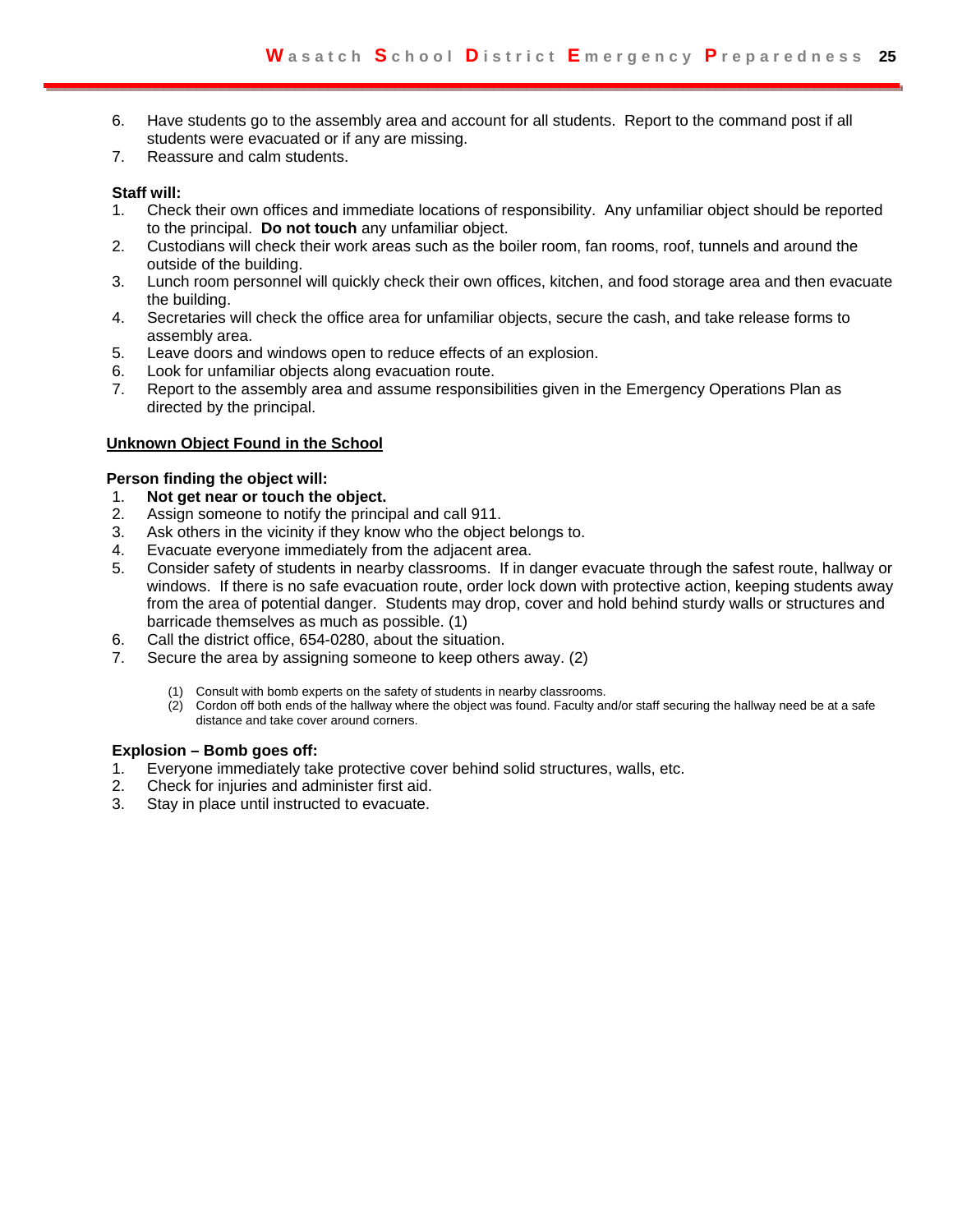#### **Bomb Threat Checklist**

#### **Questions to ask:**

| 8. What is your address? |
|--------------------------|
|                          |

\_\_\_\_\_\_\_\_\_\_\_\_\_\_\_\_\_\_\_\_\_\_\_\_\_\_\_\_\_\_\_\_\_\_\_\_\_\_\_\_\_\_\_\_\_\_\_\_\_\_\_\_\_\_\_\_\_\_\_\_\_\_\_\_\_\_\_\_\_\_\_\_\_\_\_\_\_\_\_\_\_\_\_\_\_\_\_\_\_\_ \_\_\_\_\_\_\_\_\_\_\_\_\_\_\_\_\_\_\_\_\_\_\_\_\_\_\_\_\_\_\_\_\_\_\_\_\_\_\_\_\_\_\_\_\_\_\_\_\_\_\_\_\_\_\_\_\_\_\_\_\_\_\_\_\_\_\_\_\_\_\_\_\_\_\_\_\_\_\_\_\_\_\_\_\_\_\_\_\_\_

#### **Exact wording of the threat:**

| Number at which call was received: ___________ |               |                         |                  | Date: $\_\_$                       |            |
|------------------------------------------------|---------------|-------------------------|------------------|------------------------------------|------------|
| <b>Caller was:</b> (Circle answers)            |               | Male                    | Female           | Adult                              | Juvenile   |
| <b>Caller's voice:</b><br>Loud                 | Deep          | Persistent              | Raspy            | Soft                               | Lisp       |
| Slow                                           | Fast          | <b>Distinct Stutter</b> | <b>Distorted</b> | Nasal                              | Angry      |
| Crying                                         | Laughter      | Calm                    | Slurred          | Angry                              | Emotional  |
| Profane                                        | Obscene       | Irrational              | Rational         | Coherent                           | Deliberate |
| Incoherent                                     | Emotional     | Laughing                |                  |                                    |            |
| <b>Caller's accent:</b><br>Local               | Latino        | Asian                   | Foreign          | Other:                             |            |
| <b>Background sounds:</b><br>Factory           | Music         | <b>Machines</b>         | Animal           | Planes                             | Machinery  |
| PA System                                      | Motor         | Street noises           |                  | Long distance Local distance Local |            |
| Voices                                         | Office equip. | Other:                  |                  |                                    |            |

**Name of person taking the call: \_\_\_\_\_\_\_\_\_\_\_\_\_\_\_\_\_\_\_\_ Position: \_\_\_\_\_\_\_\_\_\_\_\_\_\_\_\_\_\_\_\_\_\_\_\_\_\_\_\_\_\_\_\_\_\_**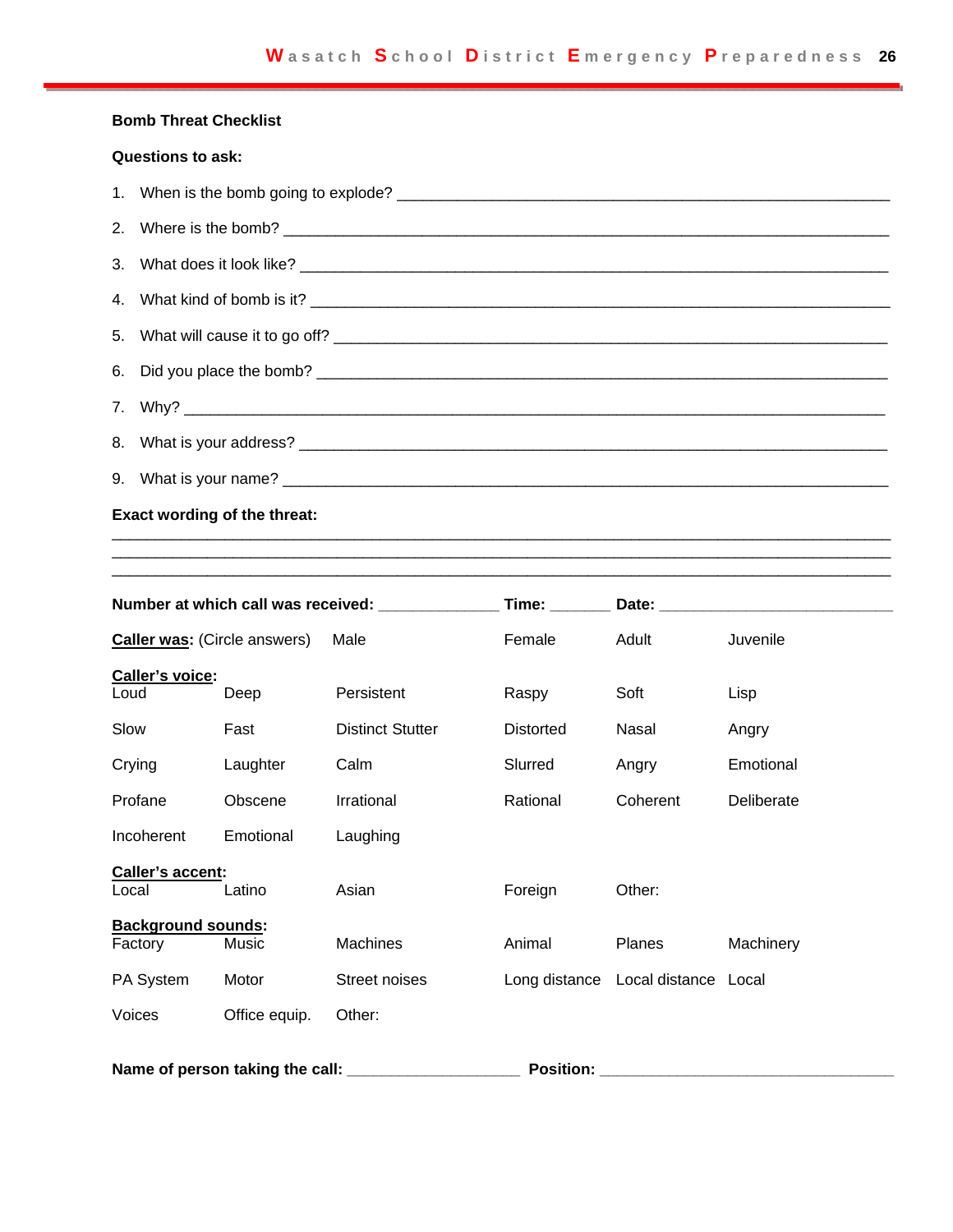#### **CHEMICALS AND HAZARDOUS MATERIALS SPILLS**

#### **Accident in the school:**

All chemicals in the building are to be identified and securely stored in case of an earthquake. (See Part B Earthquake Section) Information on the type and location of the chemicals should be specified on a school map, filed in this binder and updated as changes are made. All personnel using the chemicals are to be trained in their proper use.

#### **Principal will:**

- 1. Be aware of the chemicals stored and used at the school.
- 2. If a spill occurs, gather pertinent information and call 911. Notify the district office, 654-0280.
- 3. Evaluate the danger of the spill and determine the safest action to take:
	- a. a. Evacuate the building
- b. Evacuate the area
- c. Remain in the building under "IN-PLACE SHELTERING."
- 4. Await instructions from the fire department.
- 5. If necessary to evacuate, alert the school population using the PA system. Once evacuated, set up the Emergency Operations Plan.

#### **In-place sheltering procedure**

- 1. Close all external doors and windows.
- 2. Turn off heaters, air conditioners, and close all vents.
- 3. Seal gaps around windows and vents with duct tape.
- 4. Don't operate electrical equipment off switches.
- 5. Observe all students and staff members for signs of adverse reactions or illness.
- 6. Maintain communication with the district office and emergency services.
- 7. Remain in place until an "all-clear" announcement is given by the fire department.

#### **Teachers and staff will:**

- 1. Keep students calm.
- 2. Follow instructions from the principal.
- 3. If ordered to evacuate, take the classroom emergency kit and, if winter, have students take their coats to the assembly area. Check buddy teacher while evacuating. Account for all students and send a student runner to the principal's command post to report on the status of the students.
- 4. Assume responsibilities in the Emergency Operations Plan as directed by the principal.
- 5. Help implement in-place sheltering if needed.

#### **Accident outside of the school:**

Schools may be affected by an accident involving a hazardous material carrier. Warning of a hazardous material incident is usually received from the fire department, police department or emergency management agency official.

#### **District Office will:**

- 1. Consult with authorities and the principal to determine the need for evacuating the school population or initiating in-place sheltering.
- 2. Advise the principal on early or late dismissal.
- 3. Set up a media briefing room at the district office.
- 4. Assemble Community Crisis Team if necessary.

#### **Principal will:**

- 1. Alert the school population using the PA system to:
	- a. Evacuate the building to an alternate location. Move cross wind, never directly with or against the wind that may be carrying fumes.
		- b. Set up in-place sheltering. (see above)
- 2. If necessary to evacuate, set up the Emergency Operations Plan as needed.
- 3. Keep school population away from the school until the fire department declares the area to be safe.
- 4. Consult with the district office, 654-0280, about early or late dismissal.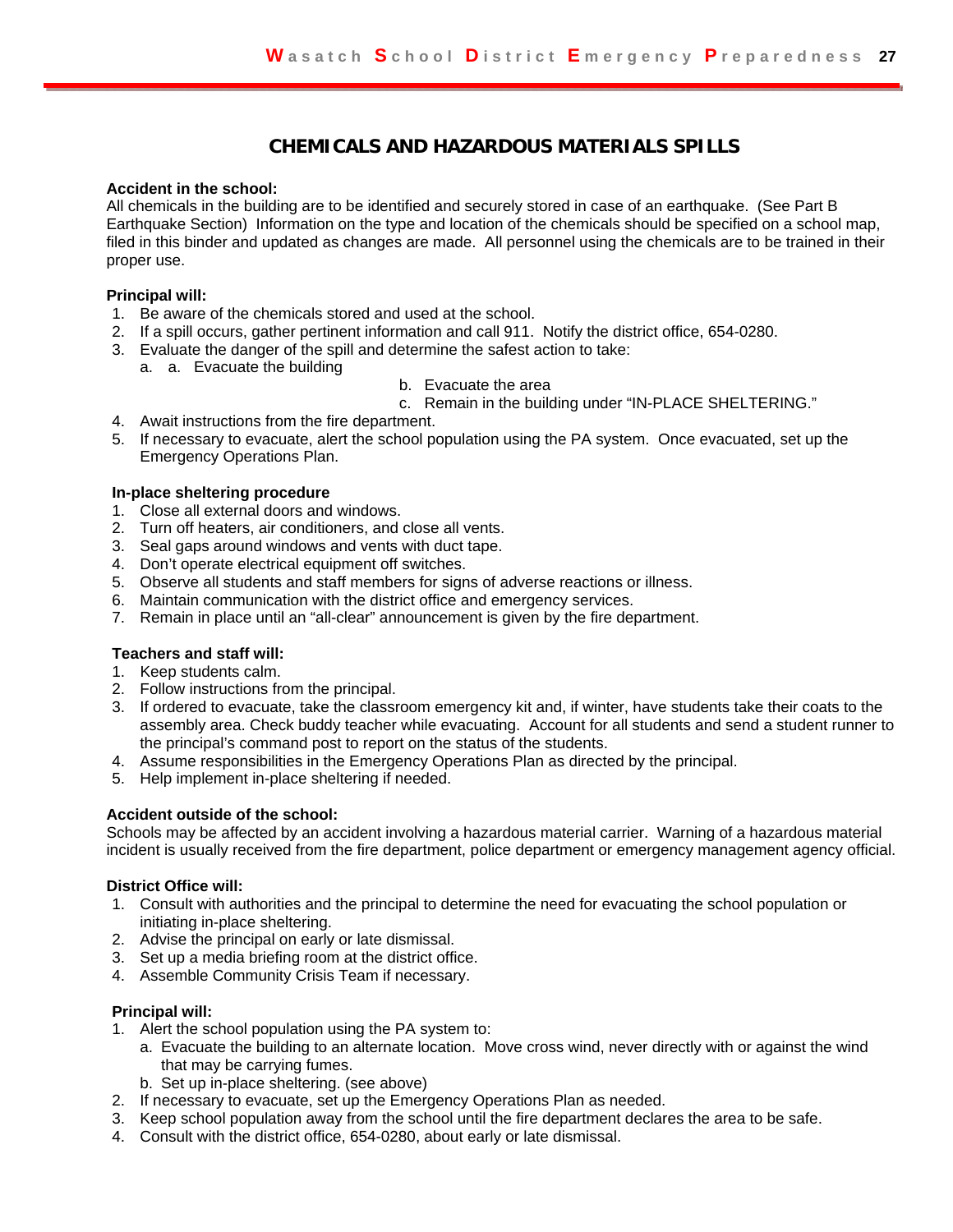#### **Teachers and staff will:**

- 1. Keep students calm.
- 2. Follow instructions from the principal.
- 3. If ordered to evacuate, take the classroom emergency kit and, if winter, have students take their coats to the assembly area. Check buddy teacher while evacuating. Send student runner to principal's command post to report if all students were evacuated.
- 4. Assume responsibilities in the Emergency Operations Plan as directed by the principal.
- 5. Help implement in-place sheltering if needed.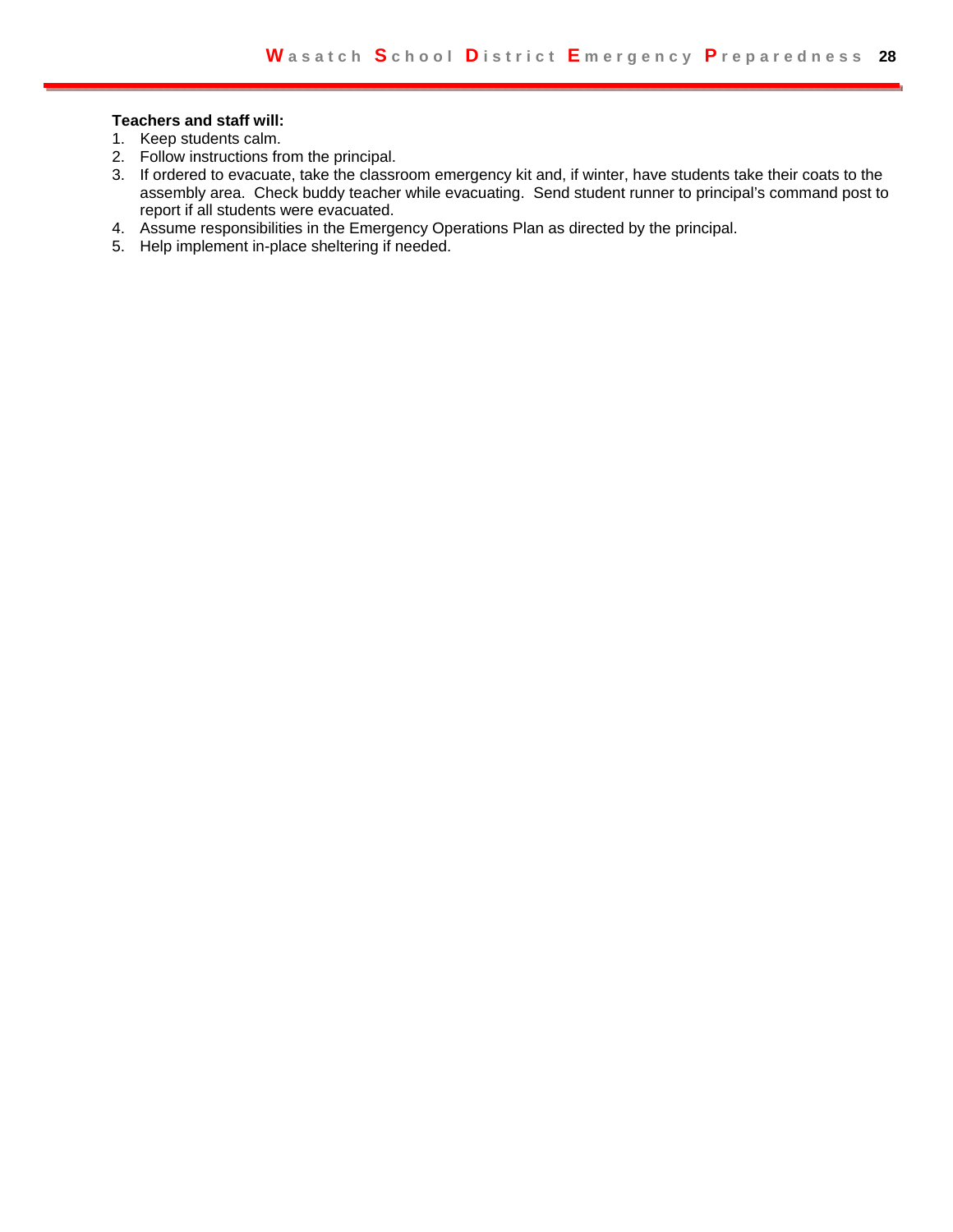# **EARTHQUAKE**

Schools that are ready for an earthquake will be better prepared for other emergencies. Since earthquakes affect the entire community, emergency services may not be readily available to a school. School personnel may need to rely on their own resources and preparedness efforts to care for their students for several hours.

#### **District will:**

- 1. Develop an earthquake plan for the employees at the district office.
- 2. Set up a command post at the district office.
- 3. Communicate with each school on their status following an earthquake.
- 4. Consult with principals on possible busing needs.
- 5. Set up a media briefing room at the district office.
- 6. Assemble Community Crisis Team.

#### **Principal will:**

Depending on the magnitude of an earthquake and the amount of damage, there may be limited or no communication with the district office or emergency personnel. The principal may have to rely on his/her own judgment to ensure the safety of the students, faculty and staff.

- 1. Hold one earthquake drill each year. (See Student Preparation, Part A of this section.)
- 2. Encourage faculty and staff to have family preparedness plans.
- 3. Mitigate and minimize non-structural hazards. (See Identification and Reduction of Nonstructural Earthquake Hazards in Schools Part B of this section.)
- 4. Encourage teachers to train students in earthquake safety. (See Student Preparation Part A)
- 5. Take protective cover during an earthquake.
- 6. Following an earthquake set up command post at the Emergency Assembly Area (EAA).
- 7. Initiated the Emergency Operations Plan as needed.
- 8. If possible, inform the district office, 654-0280, on the status of the school and its population.
- 9. If possible, consult with the district office on possible early release.
- 10. Debrief with the school crisis team.

#### **Teachers will:**

- 1. Develop a family plan.
- 2. Instruct and train students to be earthquake safe. (See student preparation, Part A of this section.)
- 3. Identify classroom hazards with the students, reduce the hazards that can be made without outside help, report hazards that are left to the principal. (See Part B of this section.)
- 4. When an earthquake occurs, tell the students to "drop, cover and hold".
- 5. When the shaking stops, check the students for injuries.
- 6. Quickly check to see if exit is clear before evacuating.
- 7. Take classroom kit to the Emergency Assembly Area (EAA).
- 8. Check with buddy teacher.
- 9. Initiate the Emergency Operations Plan.

#### **Custodians & Staff will:**

- 1. Take protective cover during an earthquake.
- 2. Custodian will turn off utilities only if necessary. For example: gas, if you smell gas; water if there are broken pipes. Notify utility companies of any shut offs.
- 3. Evacuate to the Emergency Assembly Area and report to the command post.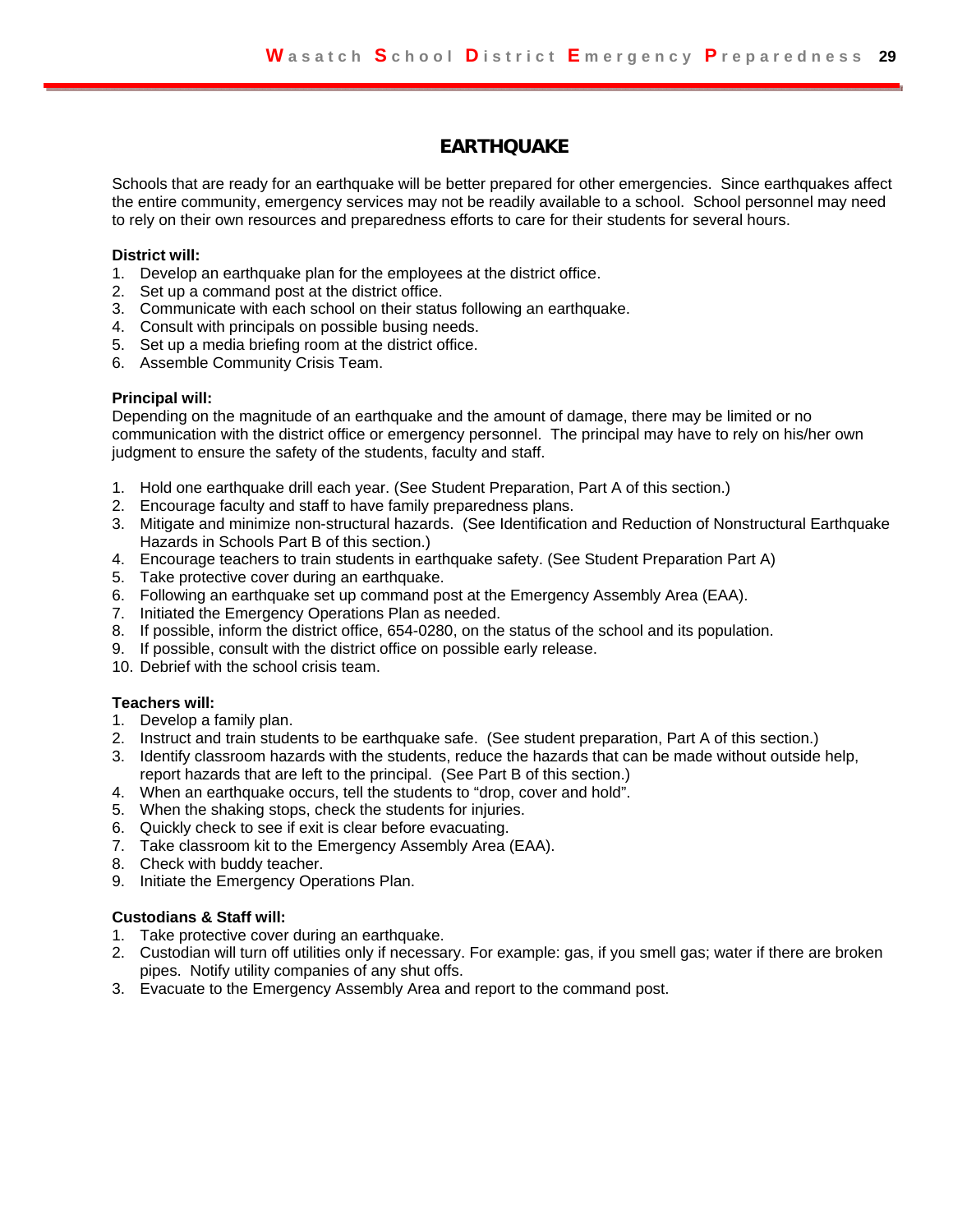#### **Student Preparation for an Earthquake**

#### **Guidelines for teachers:**

- 1. Inform students that all emergency procedures are developed to avoid confusion, prevent injury and save lives in case of a disaster.
- 2. Discuss with students the realities of an earthquake.
- 3. Instruct students on how to "drop, cover and hold" and about other protective positions.
- 4. Let students assist in identifying and reducing nonstructural hazards.
- 5. Discuss with students places that are safe or unsafe in an earthquake.
- 6. Encourage students to earthquake-proof their homes.
- 7. Help students know and use the safest and most direct routes to and from school.
- 8. Encourage students to learn first aid.
- 9. Encourage students to know the persons designated by their parents on the release forms to care for them.
- 10. Discuss with students their responsibilities in the event of any emergency.

#### **Drop, Cover and Hold Earthquake Drill Procedures**

#### 1. **Students response to an earthquake drill if inside the classroom**

- a. Upon command, drop under a desk, chair, table, etc., with one hand hold on a piece of the furniture and cover head with other hand.
- b. Keep body under or below the furniture.
- c. Turn away from windows.
- d. Upon instructions from the teacher, check each other and evacuate to the emergency assembly area.
- 2. **Students response to an earthquake if outside of the school buildings**
	- a. Get clear of all buildings, power lines, light poles, etc.
	- b. Drop to the ground and cover the head.
	- c. Upon instructions, or when the shaking stops, move to the emergency assembly area.

#### **Information for classroom discussion following an earthquake drill:**

#### **1. Discuss what if situations:**

- Eating lunch drop, cover and hold under lunch tables.
- $\bullet$  In the bathroom drop by wall and cover head.
- In the hallways drop by inside wall, turn away from windows and cover head.
- On the way to school or home drop and cover, stay away from buildings, and continue or return to school if that's the closest location and if no one is home.
- Discuss judgment decisions children may have to make in regards to the safest place to go if they are not with an adult.
- Home alone follow drop, cover and hold procedure, evacuate house, seek help from neighbors.
- Teacher injured students seek assistance from buddy teacher and evacuate to the assigned location at the emergency assembly area.

#### **2. Discuss indoor and outdoor hazards:**

- Possibility of blocked exits
- Not to run when evacuating the building
- Stay clear of downed power lines, stress all power lines
- Not to touch chain link fences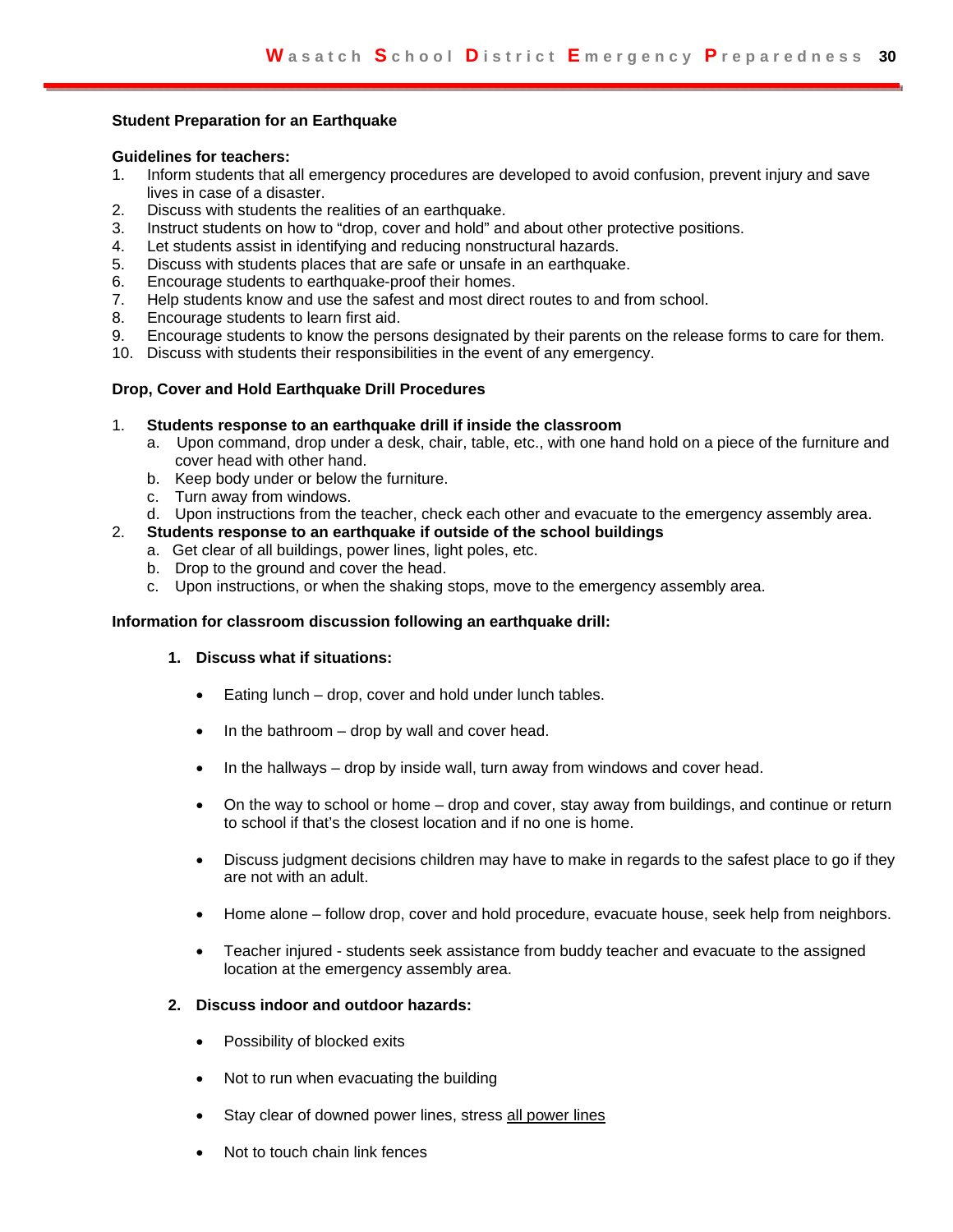- Not to re-enter any building because of after shocks
- Not to run home from the assembly area, but to sit down and remain calm.
- These are a few ideas; please use some of your own.

#### **Earthquake Drill Evaluation**

- Are all students and staff familiar with the "drop, cover and hold" procedure?
- Have all students demonstrated their ability to take immediate and correct actions?
- \_\_\_\_\_ Do teachers take cover with students during drills?
- Is there sufficient shelter space under tables, desks, and counters for all students?
- Do all students know how to protect themselves if no shelter is available?
- Are teachers and students prepared to remain in quake-safe positions for up to 45 seconds?
- Are students encouraged to be silent during drills?
- \_\_\_\_\_ Are teachers prepared to maintain relative calm and reassure their students?
- \_\_\_\_\_ Are students evacuated from classrooms to a safe outdoor area following a simulated earthquake?
- Does your post-earthquake building evacuation procedure consider the very real possibility that strong after-shocks may occur within minutes after the main event?
- Do teachers remember to take the classroom kit to the outdoor assembly area during all drills?
- Have maintenance staff and all others assigned response duties practiced their roles during earthquake drills?
- \_\_\_\_\_ Have students been given ample opportunity to discuss their fears and concerns about earthquakes?
- \_\_\_\_\_ Are earthquake drills viewed as an opportunity to discuss earthquake preparedness in the home?
- \_\_\_\_\_ Have parents been informed about your earthquake safety procedures?
- Have teachers and other staff members been encouraged to prepare their families to cope effectively during and after an earthquake?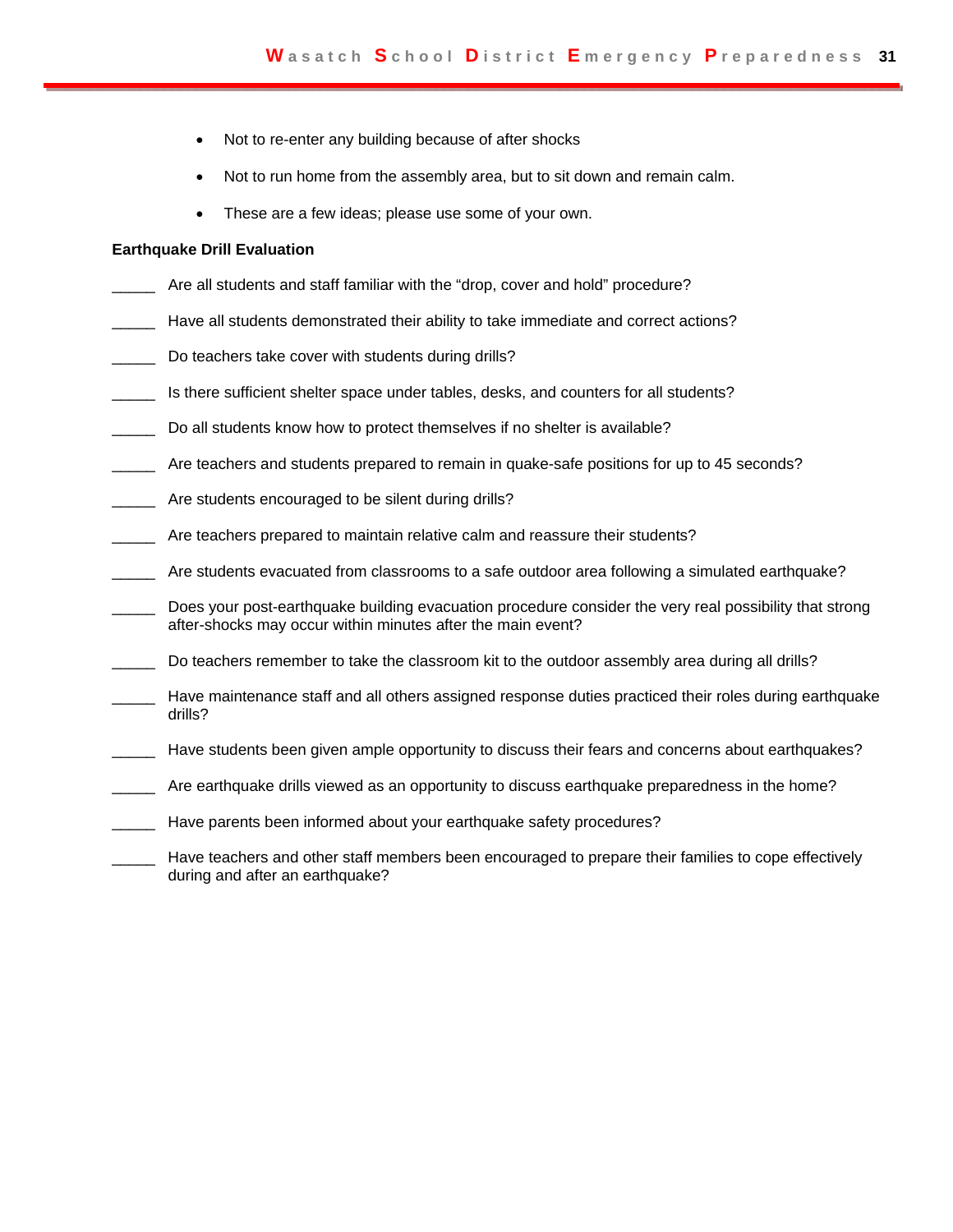# **FALLEN AIRCRAFT**

#### **District will:**

- 1. Notify the school of danger due to a fallen aircraft.
- 2. Consult with the principal about proper safety procedures for the school population.
- 3. Set up a media briefing room in the district office.
- 4. Assemble the Community Crisis Team if necessary.

#### **Fallen aircraft on the building**

#### **Principal will:**

- 1. Take cover
- 2. After falling sound stops, call 911.
- 3. Initiate the Emergency Operations Plan.
- 4. Notify the district office, 654-0280.

#### **Teachers will:**

- 1. Give drop and cover command.
- 2. Once falling sound stops, evacuate the students to the Emergency Assembly Area.
- 3. Check with buddy teacher. Take rolls and classroom emergency kit.
- 4. Initiate the Emergency Operations Plan.

#### **Staff will:**

- 1. Take cover until falling sound stops.
- 2. Evacuate the building and assume responsibilities in the Emergency Operations Plan.

#### **Fallen aircraft near the building**

#### **Principal will:**

- 1. Call 911.
- 2. Assess proximity of crash site to school. Decide whether to initiate the Emergency Operations Plan.
- 3. Move students in classrooms near the crash site to safer locations in the school.
- 4. Notify the district office, 654-0280.
- 5. Consult with the district office on possible early dismissal.

#### **Teachers will:**

- 1. Give drop and cover command.
- 2. Continue class unless otherwise directed from the principal.

#### **Staff will:**

- 1. Assess possible damage to work area.
- 2. Report to principal.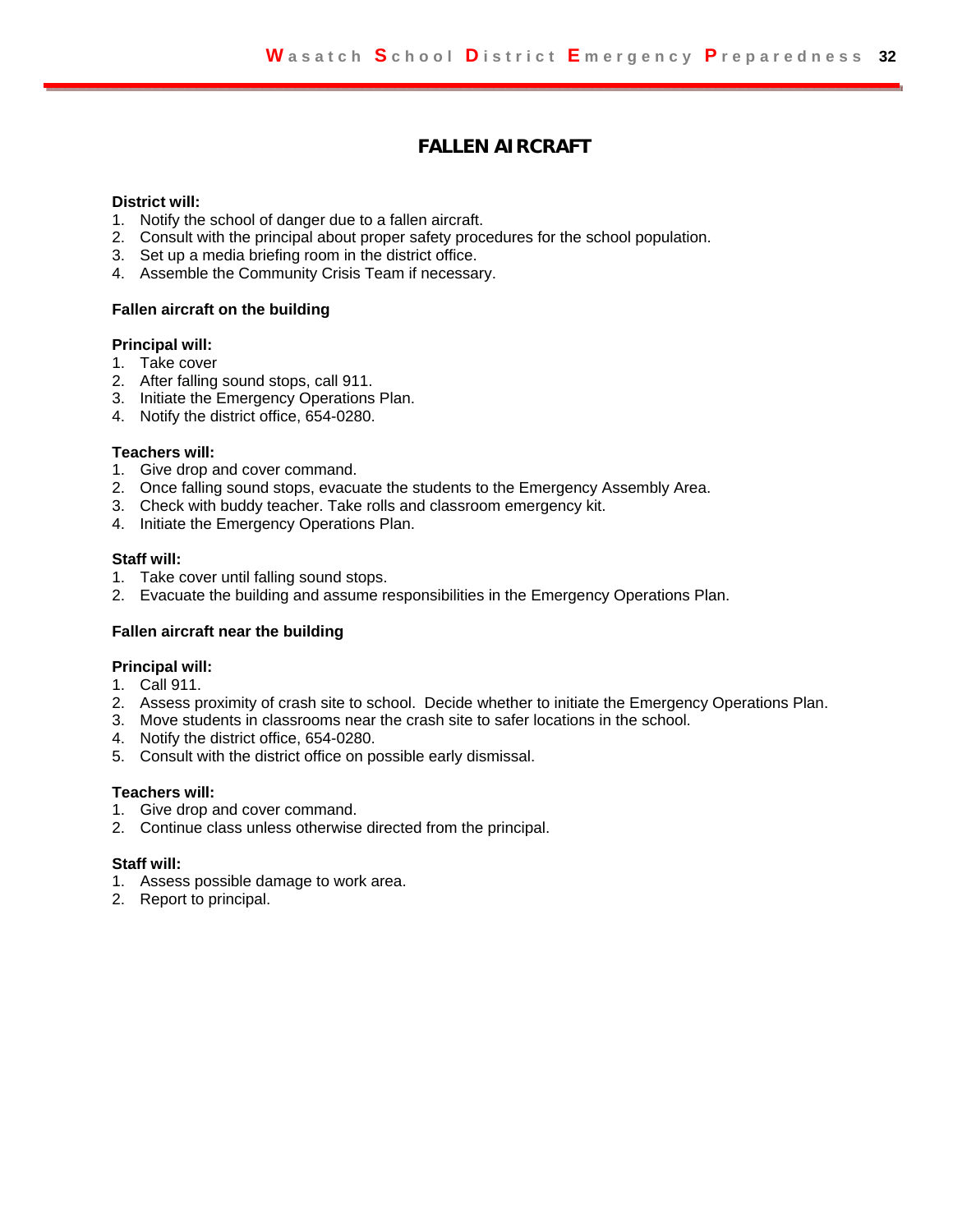#### **FIRE**

#### **Fire Drill Procedures**

The Fire Department believes that fire drills should always be announced to teachers. The time and manner of announcement to students depends upon the drill scenario, the students' ages, and the classroom activities. An example of this is announcing a drill date and time in staff meeting, and allowing the teachers to inform their individual classes on an "as needed' basis, either on the day of the alarm or when the alarm sounds. This allows students to be prepared for inclement weather and teachers to anticipate the scheduled interruption of daily activities.

Announced fire drills better prepare staff for a real emergency. Actual fire incidents illustrate that it is the school staff, not the students, who do not respond correctly. In an emergency, the staff needs to react positively and make good decisions under pressure and in many different circumstances. The students' actions are more routine.

Announced drills teach students and staff the differences between a drill, an emergency and a false alarm. The staff will be allowed to use the announced drill as an instructional opportunity to teach their students correct procedures, routes and attitudes. Announced drills allow for all-weather drills so students can have their coats with them during winter drills.

Students and staff are conditioned to respond appropriately to any unannounced fire alarms. All fire drill procedures should prepare students and staff to evacuate their building in an orderly manner in the event of a fire.

#### **Fire Drills**

#### **District will:**

- 1. Require schools to conform with procedures outlined in Utah Administrative Code R277-400.
- 2. Assist custodians with extinguisher repairs and replacement.

#### **Principal will:**

1. Elementary\*: Conduct fire drills at least once each month during school sessions.

Secondary\*: Conduct a fire drill at least every two months for a total of four fire drills during the nine month school year.

 The first fire drill shall be conducted within the first two weeks of the school year for both elementary and secondary schools. An exception may be made, subject to the approval of the local fire chief, to postpone a fire drill due to severe weather conditions.

2. \*Insure that fire drills include the complete evacuation of all persons from the building or portion thereof used for educational purposes. An exception may be made for the staff members responsible for notifying the local fire department and handling emergency communications.

> \*Taken from: Utah Administrative Code R277-400. Emergency Preparedness Plan, section R277-400-7 Plan Content – Emergency Training, located in the Introduction Section.

#### 3. Conduct drills:

- At different hours of the day
- During the changing of classes or when students are at an assembly
- During recess or lunch
- By randomly blocking a normal exit route with yellow police or fire tape or a poster which reads, "Fire Drill Test – Find the Next Closest Exit"
- By emphasizing that each drill be conducted in a brisk, quiet and orderly manner
- By having students practice using all available exits
- By informing food services staff of scheduled drills
- 4. Include in this section a map showing the location of all fire extinguishers and highlighting all the exits. Require teachers to post all possible exits for their class next to their door(s).
- 5. Keep a log of when drills are held.
- 6. Set up annual fire extinguisher training with the custodian for all school personnel.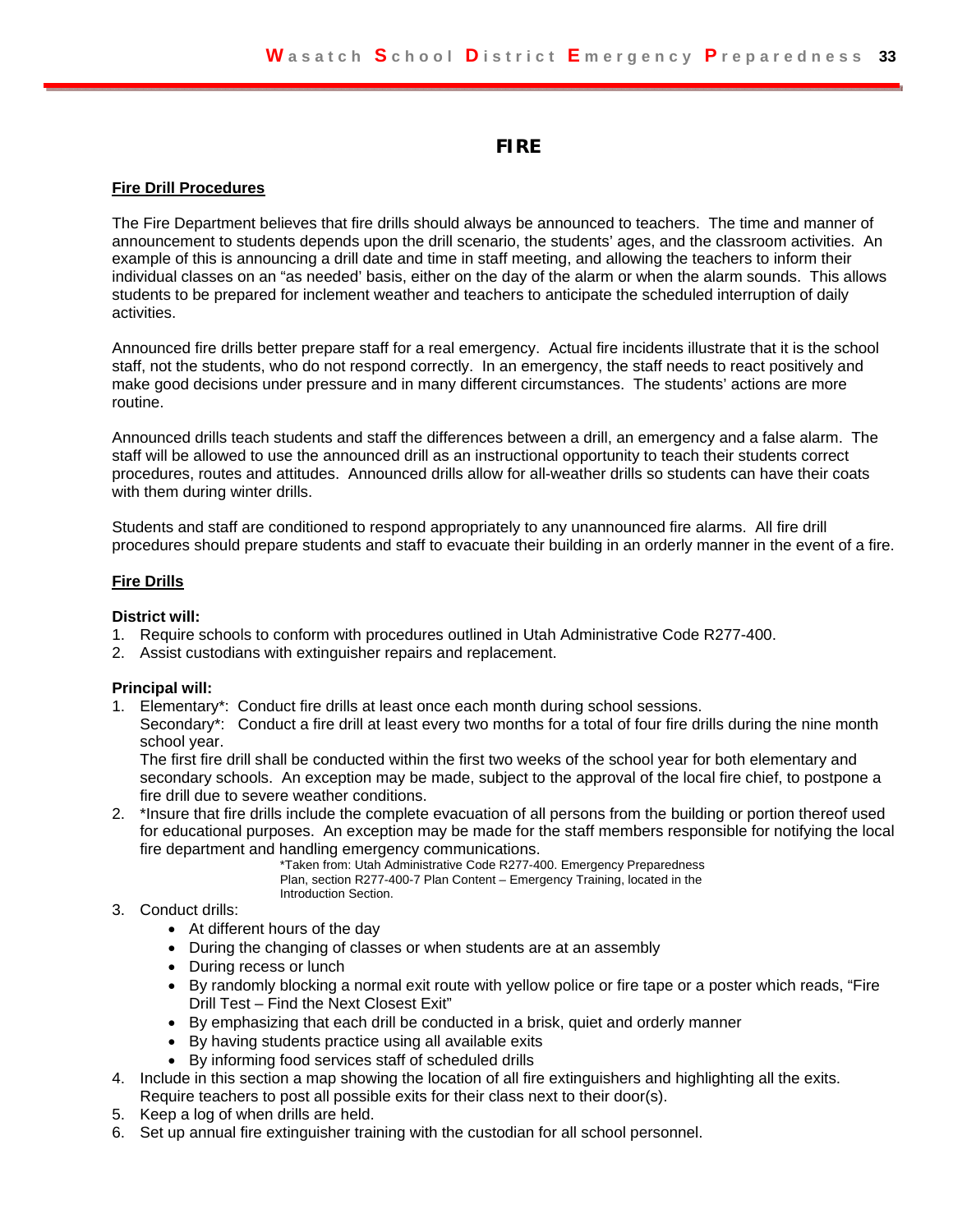#### **Teachers will:**

- 1. Instruct students on how to:
	- a. Orderly evacuate the building when they hear the alarm. No running.
	- b. Help each other, such as hold doors open while evacuating or help a handicap student.
	- c. Find alternate exits, if the main exit is blocked. Have students practice reverse-marching to another exit. Post a map of exits next to door(s).
- 2. Upon hearing the fire alarm, instruct students to line up quietly to evacuate the building. If winter time have them quickly take their coats but not to spend time looking for other things.
- 3. Take the classroom emergency kit.
- 4. Check buddy teacher.
- 5. Have the students go to their assigned place at the Emergency Assembly Area.
- 6. Take roll and have a student runner report to the command post (principal) that all students are accounted for or if any are missing.

#### **Custodian will:**

- 1. Check exits daily to make sure they are clear and that doors function properly. All exits should be obvious, maintained and clear of obstructions.
- 2. Check fire extinguishers monthly:
	- a. Check gauge for full charge. Report discharge or overcharge readings immediately to state Fire Sales & Service at: 801-228-2100 or 800-523-4300.
	- b. Check seal for breakage.
	- c. Check hose for cracks, leaks, tears, etc. Give status report to principal.
- 3. Train school personnel annually on how to use fire extinguishers.
- 4. Observe how drills are conducted and report concerns to the principal.

#### **Secretary will:**

- 1. Notify the alarm company of fire drills dates and times if the school is connected with a private alarm company.
- 2. Secure cash and take release forms to the assembly area when evacuating. Meet at the command post.

#### **Food Service Staff will:**

(Emergency preparedness to control fire in kitchen area)

- 1. Have heavy blankets readily accessible to smother fire.
- 2. Have automatic extinguishers over deep fryers and grills. Check every six months.
- 3. Keep hoods clean.
- 4. Have fire extinguishers for all types of fires in proper locations.

#### **Whether it's a real fire or a drill, the goal is to evacuate the building in less than two minutes.**

#### **Actual Fire**

#### **The person locating the fire will sound the school fire alarm and call 911.**

#### **District will:**

- 1. Consult with the principal about early dismissal.
- 2. Set up media briefing room at the district office or assist with the media at the scene.
- 3. Advise principal on when to resume school.
- 4. Assemble Community Crisis Team if needed.

#### **Principal will:**

- 1. Set up the Emergency Operations Plan once evacuated as needed.
- 2. Not allow students, faculty or staff back in the building.
- 3. Consult with the fire department and the district office, 654-0280, about releasing students or resuming school.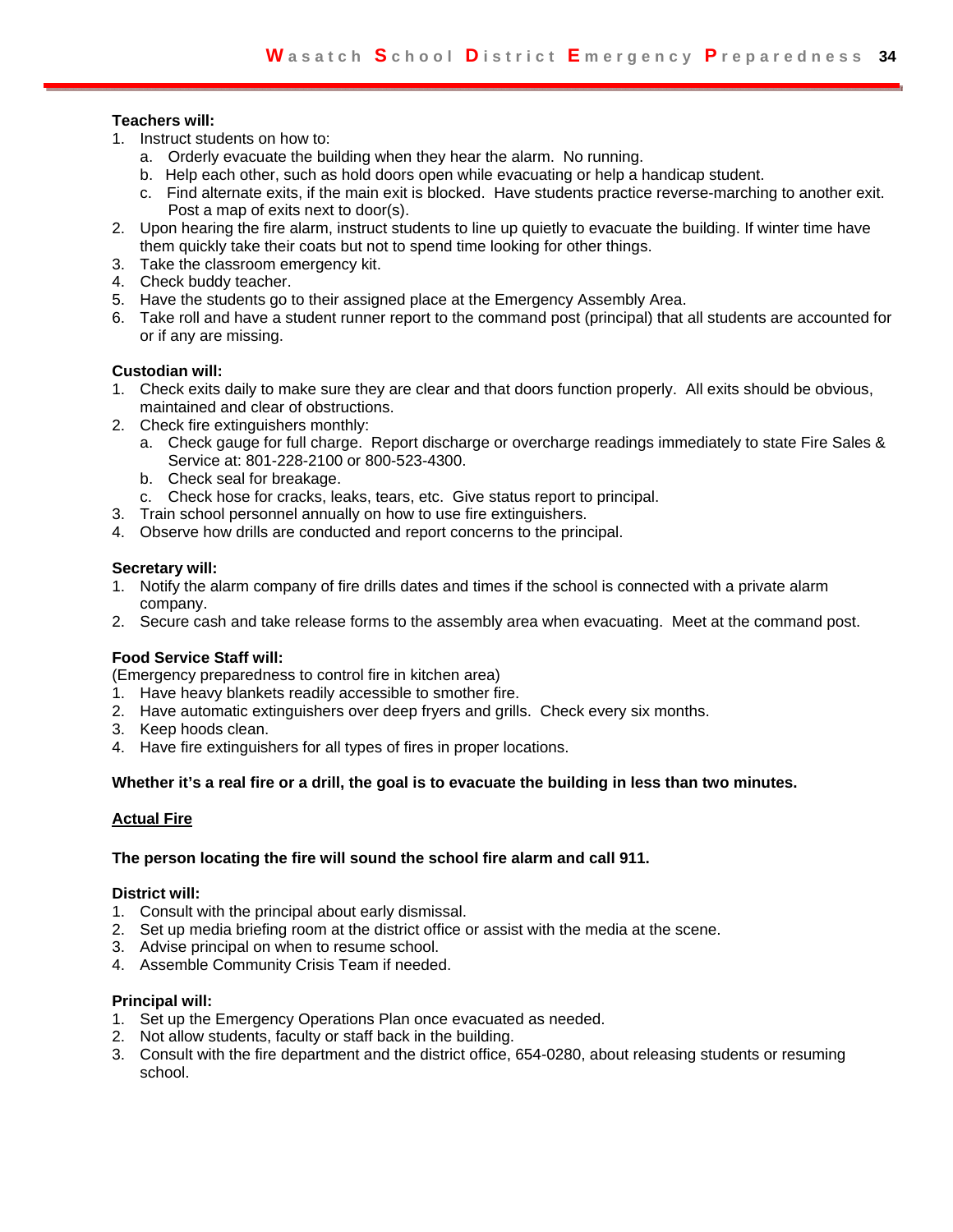#### **Teachers will:**

- 1. Upon hearing the fire alarm, instruct students to line up quietly, check hallway before evacuating.
- 2. Take the classroom emergency kit.
- 3. Check buddy teacher.
- 4. Be prepared to use alternate evacuation routes.
- 5. Have the students go to their assigned place at the Emergency Assembly Area.
- 6. Take roll and have a student runner report to the command post (principal) that all students are accounted for or if any are missing.

#### **Custodian will:**

1. Verify utility companies have been notified. 911 dispatchers have a protocol to notify utilities.

|                                                                                                                                                                                                                               | <b>Customer Service</b> | 24 Hour Service |
|-------------------------------------------------------------------------------------------------------------------------------------------------------------------------------------------------------------------------------|-------------------------|-----------------|
| Heber City                                                                                                                                                                                                                    | 654-3275                | 911             |
| Questar Gas                                                                                                                                                                                                                   | 654-3600                | 800-541-2824    |
| the company of the company of the company of the company of the company of the company of the company of the company of the company of the company of the company of the company of the company of the company of the company |                         |                 |

2. Assist in evacuation and report to the command post.

#### **Secretary will:**

Secure cash and take release forms to the assembly area. Meet at the command post.

#### **Food Service Staff will:**

Turn off appliances, evacuate to the assembly area, and report to the command post.

#### **References for Announced Fire Drills:**

National Fire Protection Association. "Traffic and Exit Drills." Fire Protection Handbook, 16<sup>th</sup> Edition, 1986, pg.s 3.15-3.16.

1987 Uniform Fire Code. "Article 13 – Emergency Procedures." Group E Occupancies, section 1303.3.3. pg. 1-51 to 1-52.

National Fire Protection Association #101, "Emergency Egress and Relocation Drills." Life Safety Code Handbook, 2000 edition, pg. 101-134, section 15.7.1 – 15.7.3.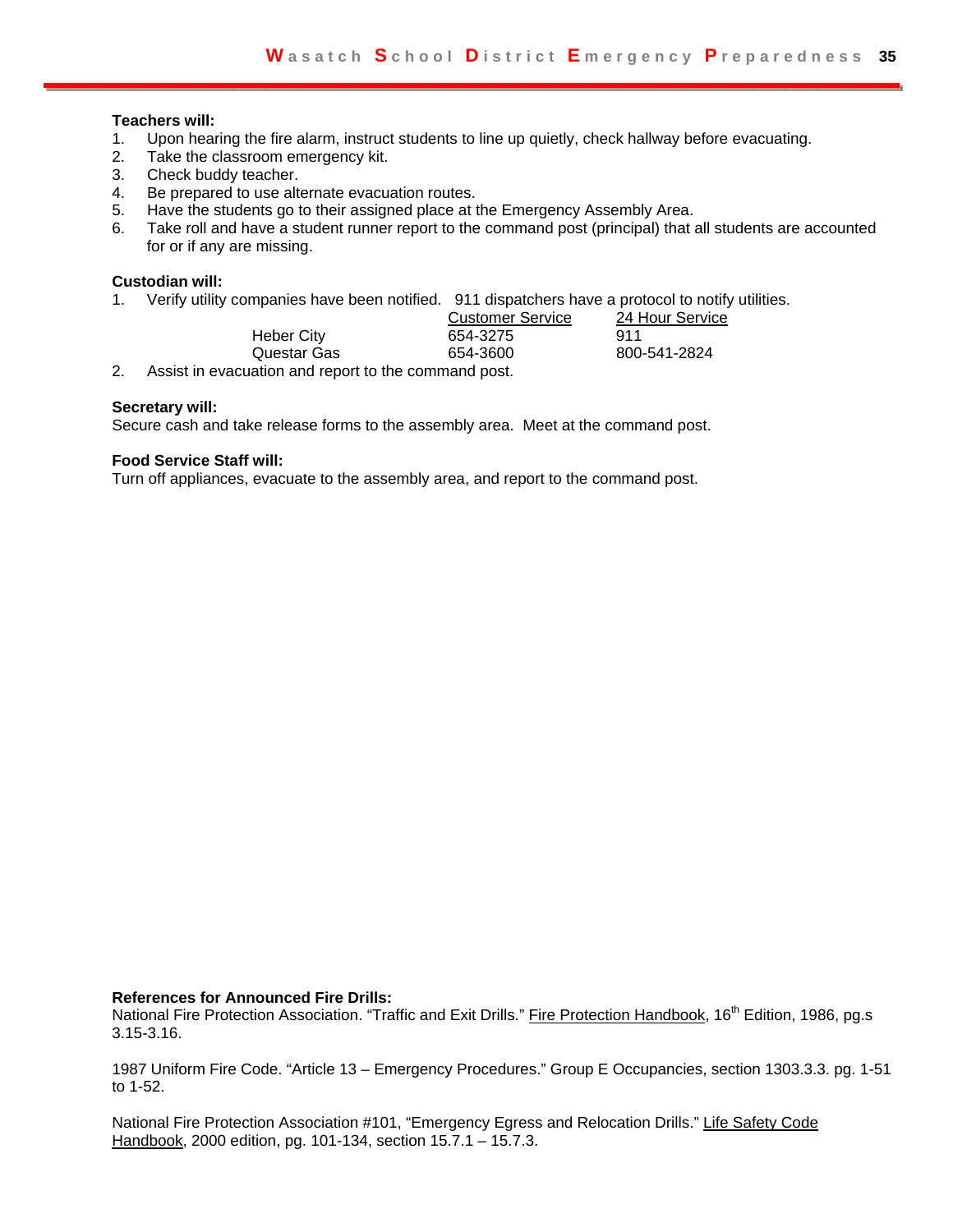#### **FLOOD**

Many areas in Utah are subject to floods. Flooding may be caused by heavy rain, dam breaks or the sewer system backing up. Except in the case of flash floods, the onset of most floods is a relatively slow process. Each school needs to examine its surrounding area to determine the threat of possible floods.

#### **District will:**

- 1. Notify schools if informed by authorities of possible flooding.
- 2. Consult with the principals about evacuation procedures.
- 3. Instruct bus drivers of responsibilities and alternate bus routes in case of flooding.
- 4. Assist the principals in notifying parents via radio, television, and PTA calling tree.
- 5. Set up a media briefing room at the district office or alternate location if district office is in danger. Alternate location:
- 6. Determine when school may resume.
- 7. Assemble Community Crisis Team if necessary.

#### **Principal will:**

- 1. If minor flooding occurs within the school:
	- a. Assess damage and notify the district office, 654-0280.
	- b. Evacuate school population in flooded area to another part of the building.
	- c. Evaluate situation to determine the need to shut off the electricity to prevent electrical shock.
	- d. Consult with the district office about clean up procedures.
- 2. If the school is in danger of major flooding:
	- a. Consult with the district office on evacuating procedures and school cancellation. In case of a severe flood, school will evacuate to:
	- b. Announce danger by intercom or runner.
	- c. Set up the Emergency Operations Plan once evacuated as needed.
	- d. Notify parents of situation.
	- e. Consult with the district office on when to resume classes.
- 3. In case of a water line break occurs, call Water Resources at 654-3275.

#### **Teaches and Staff will:**

- 1. Follow instructions from the principal.
- 2. Assist in evacuation procedures. If winter, have students take their coats. (Teachers take rolls and classroom kit)
- 3. Check buddy teacher.
- 4. Turn off the electricity, if necessary. (Custodians)
- 5. Secure the cash and take the release forms. (Secretaries)
- 6. Set up Emergency Operations Plan after evacuation as directed by the principal.

If your school is designated an emergency shelter, and if time permits, check all supplies and provisions prior to emergency operations.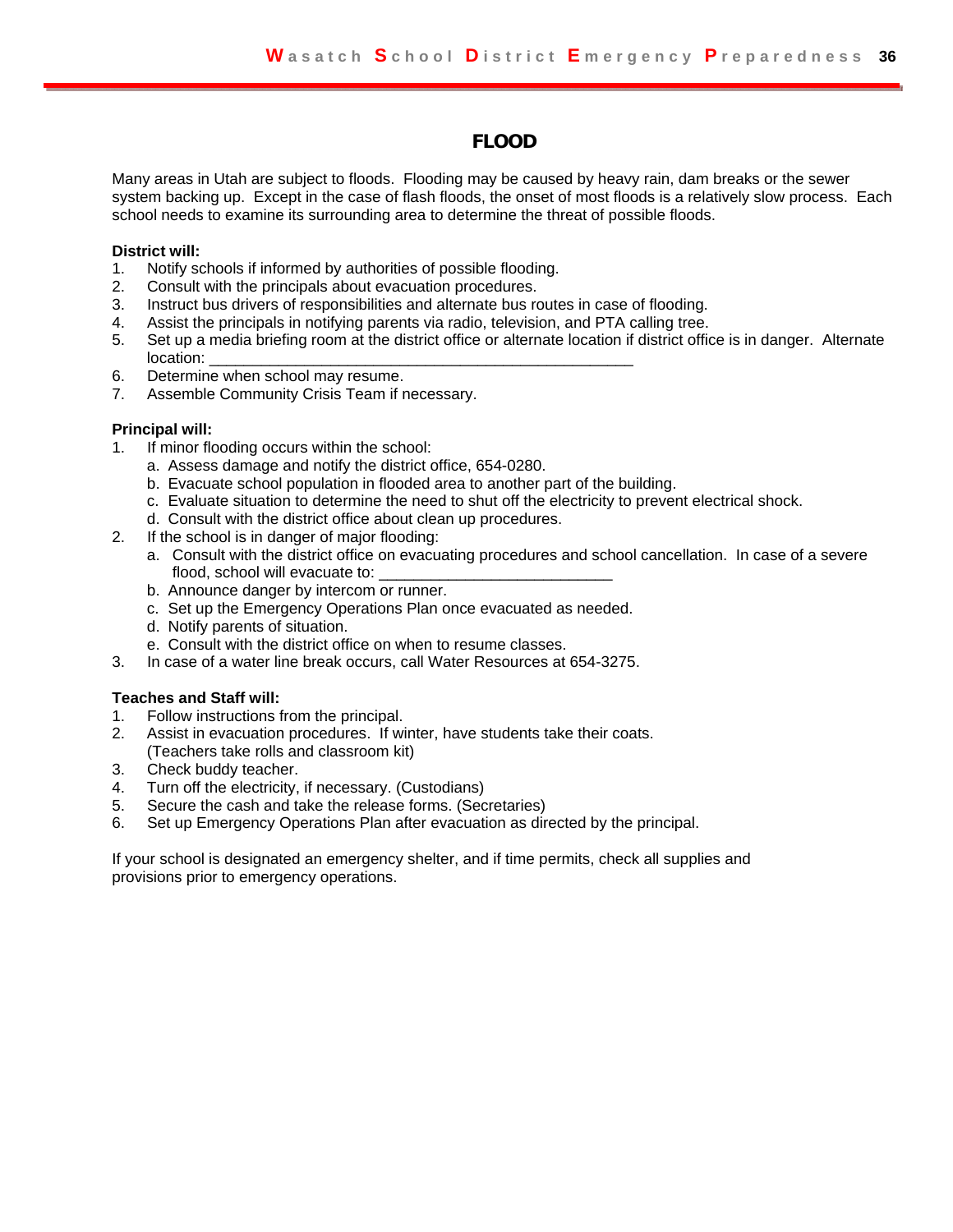#### **HOSTAGE SITUATION**

The hostage section is primarily geared toward an incident involving an armed intruder in the school who takes or attempts to take hostages or makes demands of school officials. If a hostage situation takes place in the school, a lock down should be initiated immediately. This will give the students and staff maximum security behind locked doors and avoid students accidentally walking into a dangerous situation. Based on the situation, the school officials should consider announcing a Code Red Lock Down.

#### **Hostage Situation in a Classroom (teacher and students taken hostage)**

#### **The teacher will:**

- 1. Keep calm and reassure the students. Remember the SAFETY OF THE STUDENTS IS THE FIRST AND GREATEST PRIORITY. (1)
- 2. Keep the students together in a group. (2)
- 3. Be calm and courteous when communicating with the hostage taker. Comply with demands within reason.
	- (1) It is vital to avoid adding further stress to the situation. The first 15-30 minutes are especially critical when stress is high and hostage takers are prone to violence. Reassure and calm the students. Identify mentally strong students to help calm and take care of the other students. Discourage any moves or postures that might be conceived as threatening to the hostage taker and trigger a violent reaction. Be aware of students that might attempt to attack or overpower the hostage taker and discourage any such action.
	- (2) Teaches and students that stick out in a group may be targeted as victims by the hostage taker. Keep the students together in a group as much as possible.

#### **Principal and/or other School Personnel become Hostage(s)**

#### **The school employee will:**

- 1. Be calm and courteous when communicating with the hostage taker. (1)
- 2. Be cooperative and comply with requests within reason. Stall to buy time.
- 3. Try to initiate conversation with the hostage taker and find out what is wanted. If conversation aggravates the hostage taker, discontinue conversation.
	- i. It is vital to avoid adding further stress to the situation. The first 15-30 minutes are especially critical when stress is high and hostage takers are prone to violence.

#### **Hostage taker/intruder enters the principals office and the office employees are not involved as hostages**

#### **The school employees will:**

- 1. Disconnect the telephone and the computer in the principal's office.
- 2. Evacuate to nearby offices.
- 3. Go to a safe location.
- 4. Call 911 and the district office, 654-0280.
- 5. Initiate school lock down.

#### **Dealing with Hostage Demands**

#### **When a hostage taker demands that the hostage produces a student**

#### **The hostage will:**

- 1. Be calm and courteous when communicating with the hostage taker.
- 2. Be cooperative. Tell the hostage taker that you will assist them as much as possible.
- 3. Try to stall for time; state that you are trying to locate the student or that the student and their class are on a field trip and not expected until the end of the day.
- 4. Do not exchange hostages. This may escalate the potential for violence. (1)
	- (1) The true intentions of the hostage taker may not be known. Exchanging hostages may give them an advantage.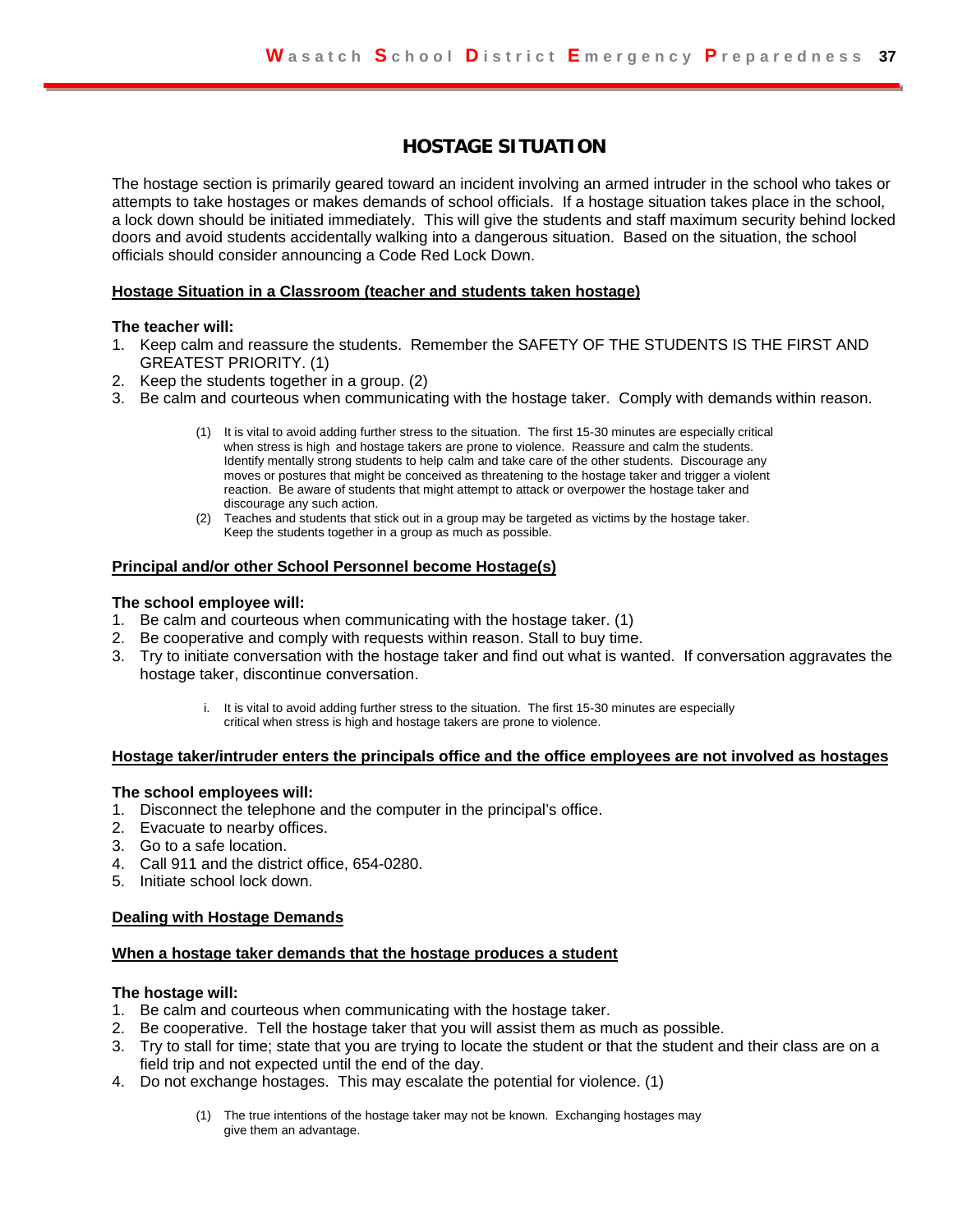#### **Alert and Stress Codes**

During a hostage situation it is important that the police get as much information as possible. The following should be followed by a hostage while communicating with someone on the "outside".

- 1. First name/last name alert code In order to indicate that you are in trouble and need help, address the person you are talking to by addressing them by their first name but substitute their last name with yours. (1)
- 2. In order to communicate the gender and number of hostage takers, use key words such as he, she, they, the both of them, etc. (2)
- 3. Communicate the type of weapons the hostage takers have. Examples: "He/she/they has/have a gun...", "He/she/they have a bomb around their waist...", There is a bomb on the table, by the door, etc."
- 4. Express what the hostage taker asks for. Examples: "He/she/they want(s) a .....", "He/she/they want(s) to."
- 5. Indicate the hostage taker's mood. Examples: "He/she/they is/are calm/scared, etc."
	- (1) Addressing the person on the phone using their correct first name and your last name is a very simple way to communicate that you are in danger and need help without alerting the hostage taker(s). If someone answer the phone that you do not know, ask for a specific person and give them the stress code.
	- (2) It is very important for the police to have as much information as possible. Examples: "he or she", indicating a lone male or female; "them", indicating more than one; "all three of them", indicating the number of hostage takers.

#### **Behavior During a Hostage Situation**

#### **The hostage should:**

- 1. Be calm and keep others calm. THE SAFETY OF THE STUDENTS IS THE FIRST AND GREATEST PRIORITY. The students will take their cues from the teacher. (1)
- 2. Be cooperative and comply with all requests within reason.
- 3. Carry on a conversation with the hostage taker if possible. Assure the hostage taker that "everything will be all right". It's ok to express fear to the hostage taker. Discontinue conversation that aggravates the hostage taker.
- 4. Ask permission for the students to take protective measures (drop, cover, and hold). Advise the hostage taker that "it will calm them" and they will be easier to deal with. (1)
- 5. Make eye contact with the hostage taker but don't stare.
- 6. Personalize conversation.
	- Ask the hostage taker for their name.
	- Introduce yourself.
	- Use the first names of your students.
- 7. Avoid behavior that may be perceived as threatening by the hostage taker or that may add stress to the situation. Pay attention to body language, both yours and the hostage taker.
	- (1) It is vital to avoid adding further stress to the situation. The first 15-30 minutes are especially critical when stress is high and hostage takers are prone to violence. Stay calm so students may follow your example. Discourage any moves or postures that might be conceived as threatening. Be aware of students that might attempt to overpower the hostage taker and discourage any such action.

**The intent is to get the students out of the way in case of police entry, explosion or gunfire.**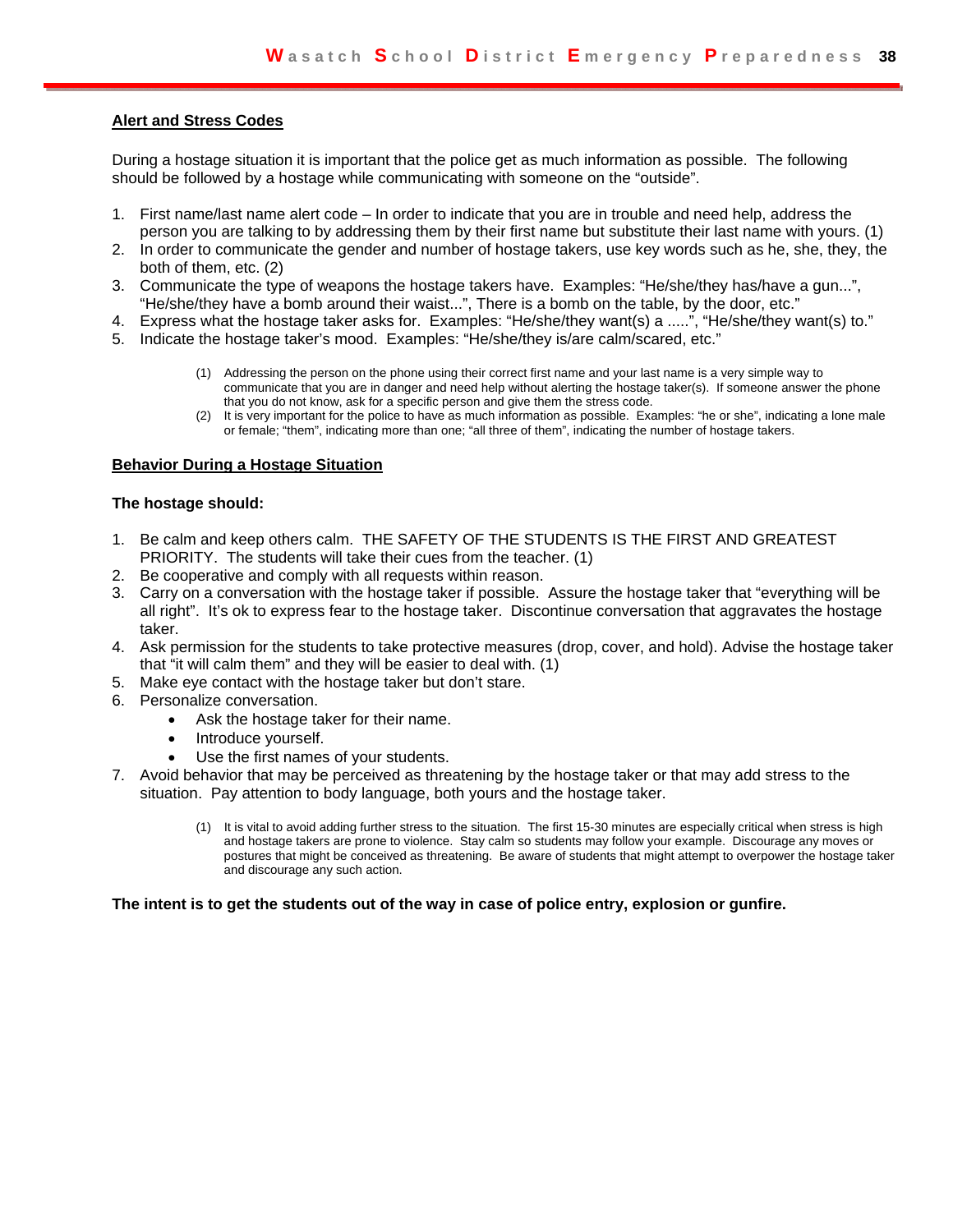# **MEDICAL EMERGENCIES**

#### **District will:**

- 1. Encourage school personnel to receive first aid training.
- 2. Provide a statement of legal responsibilities and liabilities, including insurance restrictions to principals.
- 3. Consult with the principal if the medical emergency is severe or involves many students.
- 4. Assemble Community Crisis Team if necessary.
- 5. Set up a media briefing room if necessary.

#### **Principal and Staff will:**

- 1. Maintain a current stock of first aid and sanitation supplies (See suggested list of supplies in this section.)
- 2. Keep a list of school personnel trained in first aid and/or CPR.
- 3. Keep a list of students and staff with known medical problems, including handicaps, and instructions for emergency actions.
- 4. Non-critical illness or injury (can be handled by school personnel):
	- a. Administer first aid.
	- b. Notify parents. If parents cannot be found, notify another adult authorized on the release form.
	- c. If no one can be found, have the student lie down in the sickroom or the student may return to class if there is no threat to other students.
	- d. Keep a record of the time the injury or illness occurred and the action taken.
- 5. Critical illness or injury (professional assistance needed):
	- a. Assure safety of the scene and isolate those who are uninjured from the area.
		- 1. Stay away from hazardous materials, electrical lines or weapons.
		- 2. Keep bystanders away from the area.
	- b. Call 911 if the situation is life-threatening or if the child is in need of immediate medical intervention. All staff actions will focus on saving lives. Give the incident location in the building, number of persons injured and condition of those injured. Send a runner to meet the responding ambulance. Transportation of any life threatening conditions will be to the closest appropriate medical facility by professional medical responders. If time, write the name(s) of the injured on their clothing or forehead for identification at the hospital.
	- c. Administer first aid
		- 1. Keep calm and stay with the injured party.
		- 2. Control crowds by isolating the injured party.
		- 3. Secure the area from other hazards.
	- d. Notify parents.
	- e. Notify the District Office, 654-0280.
	- f. Keep a record of the time the injury or illness occurred and the actions taken. Prepare a list of names of those injured to send to the medical facility.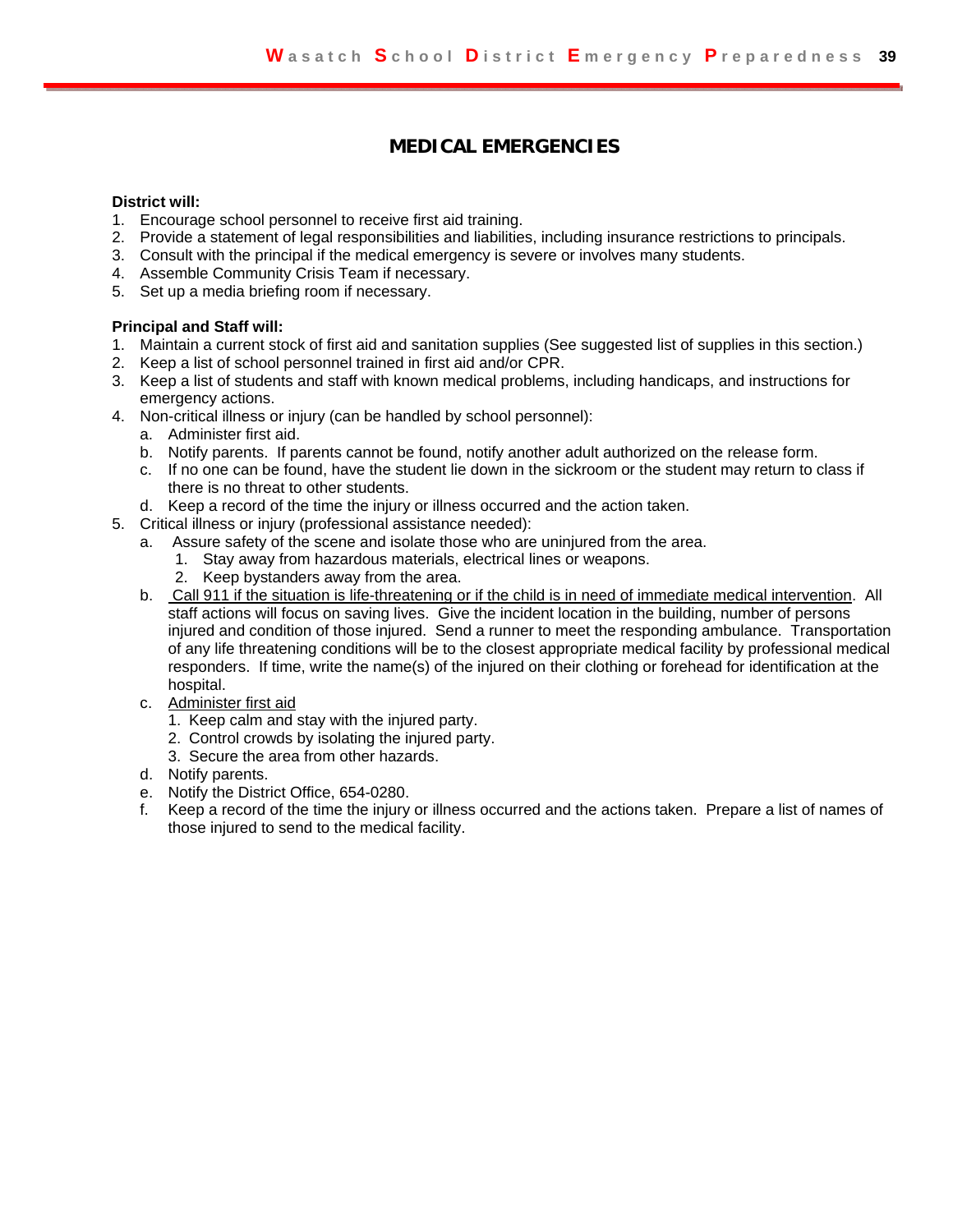#### **Specific first aid treatment can be found in Part A of this section.**

It is important to remember the resource of 911 and to call early for assistance. 911 dispatchers can give valuable information over the phone while medical help is on the way. The medical responders will be able to provide additional assessment of the condition, as well as treatment for anything life threatening. Please consider making a 911 call for the initial treatment of the following conditions:

- Altered mental status
- Attempted suicide
- Breathing difficulty or no breathing
- Choking
- Critical burns
- Drowning
- **•** Electrocution
- Head injury
- Imminent child birth
- Open or displaced fractures
- Paralysis
- Poisoning
- Possible heart attack
- Seizures
- Severe bleeding
- Significant falls (a fall from a distance greater than the patient's height)
- Spine injury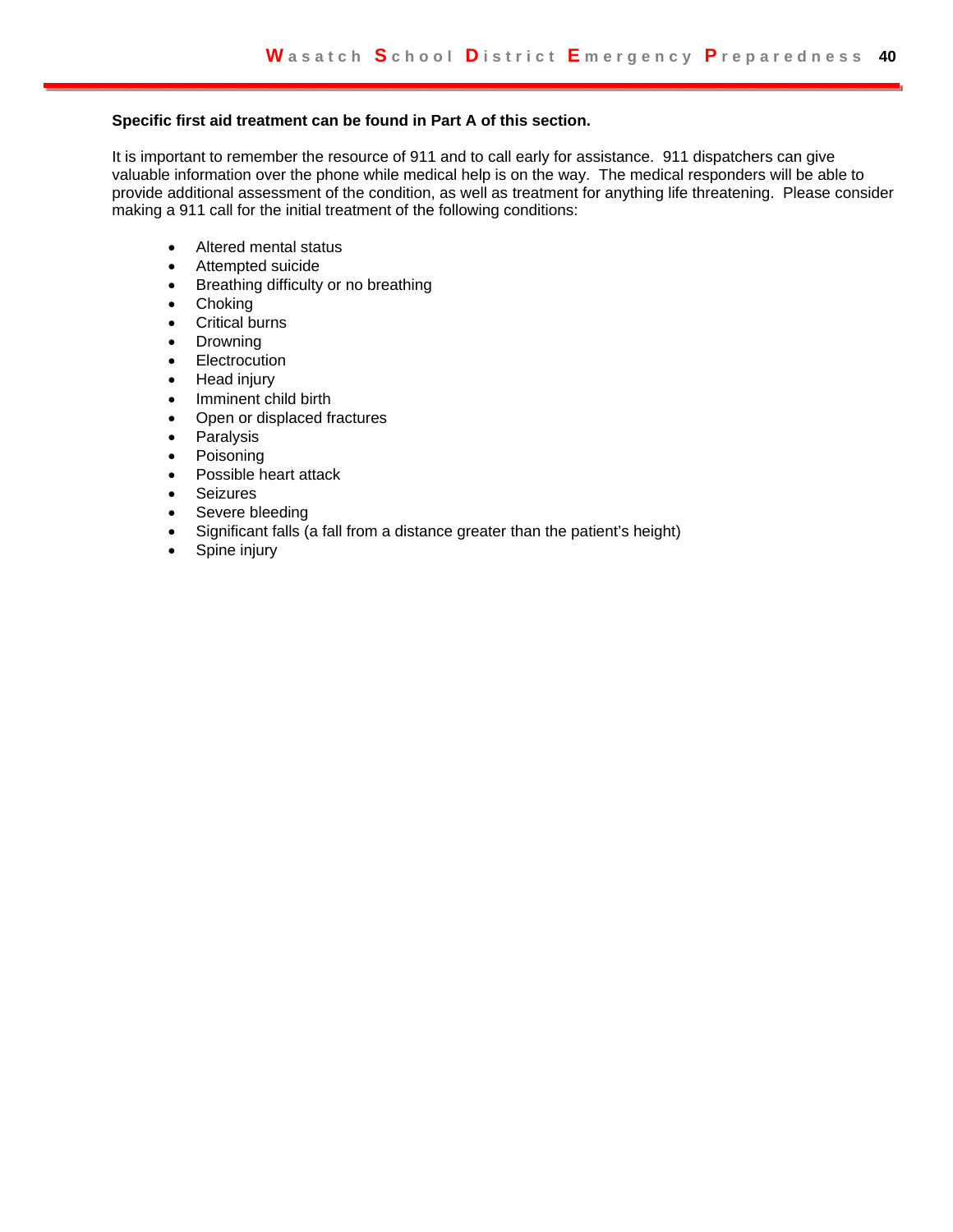# **RECOMMENDED BASIC FIRST AID EQUIPMENT AND SUPPLIES**

| <b>Item</b>                               | <b>Size</b>                                | <b>Quantity</b>                  | <b>Amount</b><br><b>Suggested for</b><br>30 People for<br><b>One Day</b> | <b>Amount</b><br><b>Suggested for</b><br>500 People for<br><b>One Day</b> |
|-------------------------------------------|--------------------------------------------|----------------------------------|--------------------------------------------------------------------------|---------------------------------------------------------------------------|
| Band-Aid, flexible<br>Fabric              | $1" \times 3"$<br>$\frac{3}{4} \times 3$ " | 100/Box<br>100/Box               | $1/3$ Box<br>$1/3$ Box                                                   | 5 Boxes<br>5 Boxes                                                        |
| Steripads, Johnson &<br>Johnson           | $2" \times 2"$<br>$3" \times 3"$           | 100/Box<br>100/Box               | $1/3$ Box<br>$1/3$ Box                                                   | 5 Boxes<br>5 Boxes                                                        |
| Steripads, non-stick<br>Johnson & Johnson | $2" \times 4.5"$                           | 50/Pkg.                          | 1 Package                                                                | 10 Packages                                                               |
| Surgical tape,<br>Fabric                  | $1" \times 5"$<br>$\frac{1}{2}$ " x 10"    | 1 Roll<br>1 Roll                 | 1 Roll<br>$\frac{1}{2}$ Roll                                             | 50 Rolls<br>25 Rolls                                                      |
| Gloves, vinyl                             | Small<br>Medium<br>Large                   | 100/Box<br>100/Box<br>100/Box    | 10 Gloves<br>40 Gloves<br>10 Gloves                                      | 2 Boxes<br>6 Boxes<br>2 Boxes                                             |
| Antiseptic soap                           | Pint                                       | 1 Pint                           | $\frac{1}{2}$ Pint                                                       | 5 Pints                                                                   |
| Alcohol, isopropyl                        | Pint                                       | 1 Pint                           | 1 Pint                                                                   | 100 Pints                                                                 |
| <b>Cotton Balls</b>                       | Standard                                   | 65/Box                           | 1 Box                                                                    | 5 Boxes                                                                   |
| <b>Cotton Swabs</b>                       | Standard                                   | 1000/Box                         | 50 Swabs                                                                 | 1 Box                                                                     |
| Tongue depressor                          | 5.5" x 5/8"                                | 500/Box                          | 30 Blades                                                                | 1 Box                                                                     |
| Gauze Bandage                             | 2" x 10 yd.                                | 1 Roll                           | 1 Roll                                                                   | 50 Rolls                                                                  |
| <b>Elastic Bandage</b>                    | 3" x 62"<br>4" x 62"<br>6" x 62"           | 1 Roll<br>1 Roll<br>1 Roll       | 1 Roll<br>1 Roll<br>1 Roll                                               | 5 Rolls<br>5 Rolls<br>5 Rolls                                             |
| <b>Cervical Collar</b>                    | Small<br>Medium<br>Large                   | 1 Collar<br>1 Collar<br>1 Collar | <b>NA</b><br>ΝA<br><b>NA</b>                                             | 1 Collar<br>1 Collar<br>1 Collar                                          |
| Thermometer, oral<br>Thermometer covers   | Standard<br>Standard                       | 1<br>50/Box                      | 1<br>5 Covers                                                            | 1<br>2 Boxes                                                              |
| <b>Bulb syringe</b>                       | Small                                      | 1                                | 1                                                                        | 5                                                                         |
| Triangle-shape sling                      | Standard                                   | 1                                | 1                                                                        | 50                                                                        |
| Cold pack, instant                        | 6" x 9"                                    | 1                                | 1                                                                        | 50                                                                        |
| Hot pack, instant                         | $6" \times 9"$                             | 1                                | 1                                                                        | 50                                                                        |
| Splint, cardboard                         | Arm 12"<br>Leg 24"                         | 1<br>1                           | <b>NA</b><br><b>NA</b>                                                   | 5<br>5                                                                    |
| Tidy towels                               | 13" x 19"                                  | 500/Case                         | 30 Towels                                                                | 1 Case                                                                    |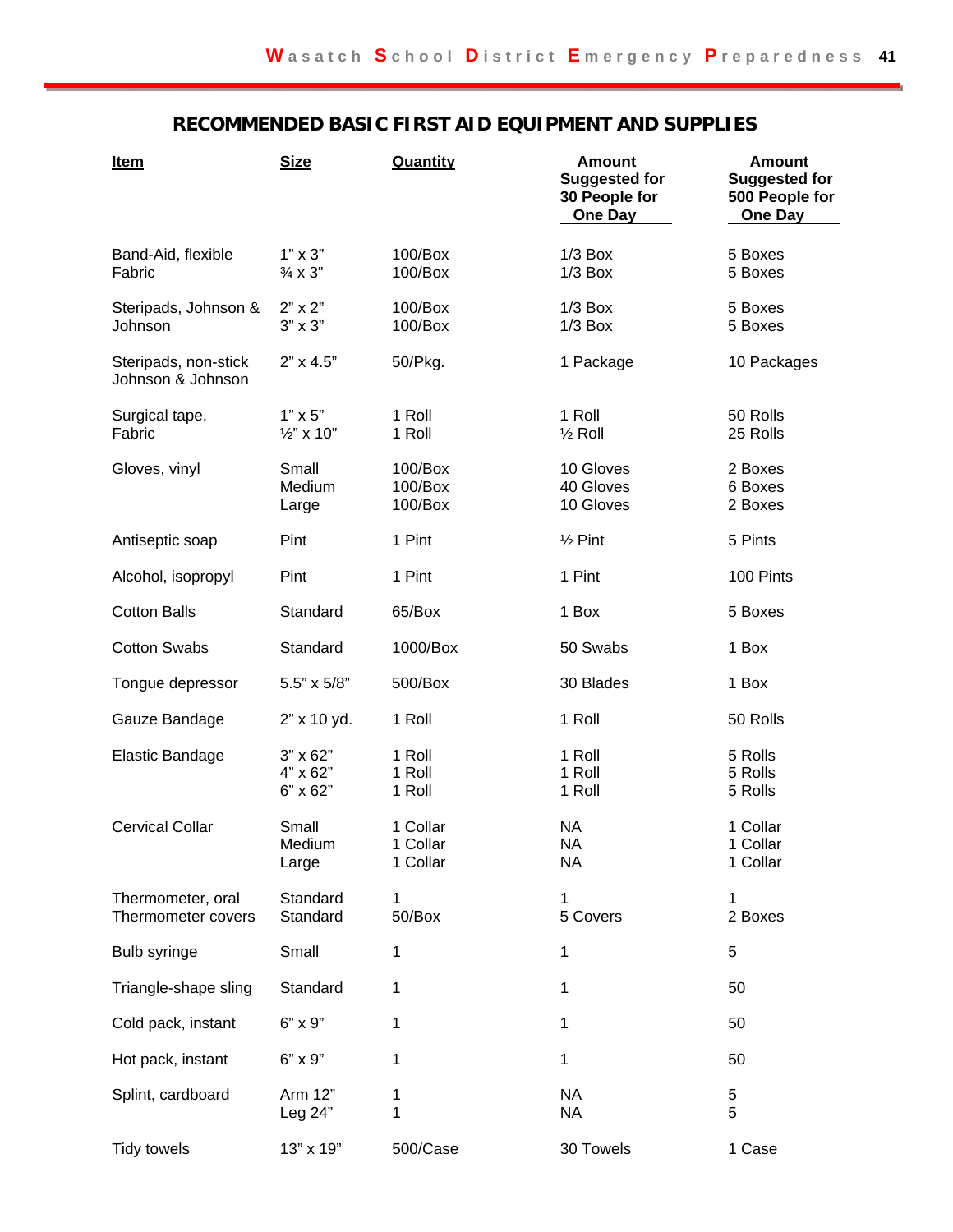| <u>Item</u>                                            | <b>Size</b> | Quantity   | <b>Amount</b><br><b>Suggested for</b><br>30 People for<br><b>One Day</b> | <b>Amount</b><br><b>Suggested for</b><br>500 People for<br>One Day |
|--------------------------------------------------------|-------------|------------|--------------------------------------------------------------------------|--------------------------------------------------------------------|
| Plastic trash bags                                     | All Sizes   | NA         | 1 Bag Medium                                                             | 100 Bags Med.                                                      |
| <b>Tissues</b>                                         | Standard    | 150/Box    | 1 Box                                                                    | 5 Boxes                                                            |
| Pen light/battery                                      | Standard    | 1          | 1                                                                        | 10                                                                 |
| Sanitary napkins<br>(also use as pressure<br>bandages) | Standard    | $100/B$ ox | 5 Napkins                                                                | 1 Box                                                              |
| Safety pins                                            | Medium      | $100/B$ ox | $\frac{1}{4}$ Box                                                        | 2 Boxes                                                            |
| <b>Tweezers</b>                                        | Standard    | 1          | 1                                                                        | 5                                                                  |
| Stretcher                                              | Standard    | 1          | NA                                                                       | 1                                                                  |
| Backboard                                              | Standard    | 1          | ΝA                                                                       |                                                                    |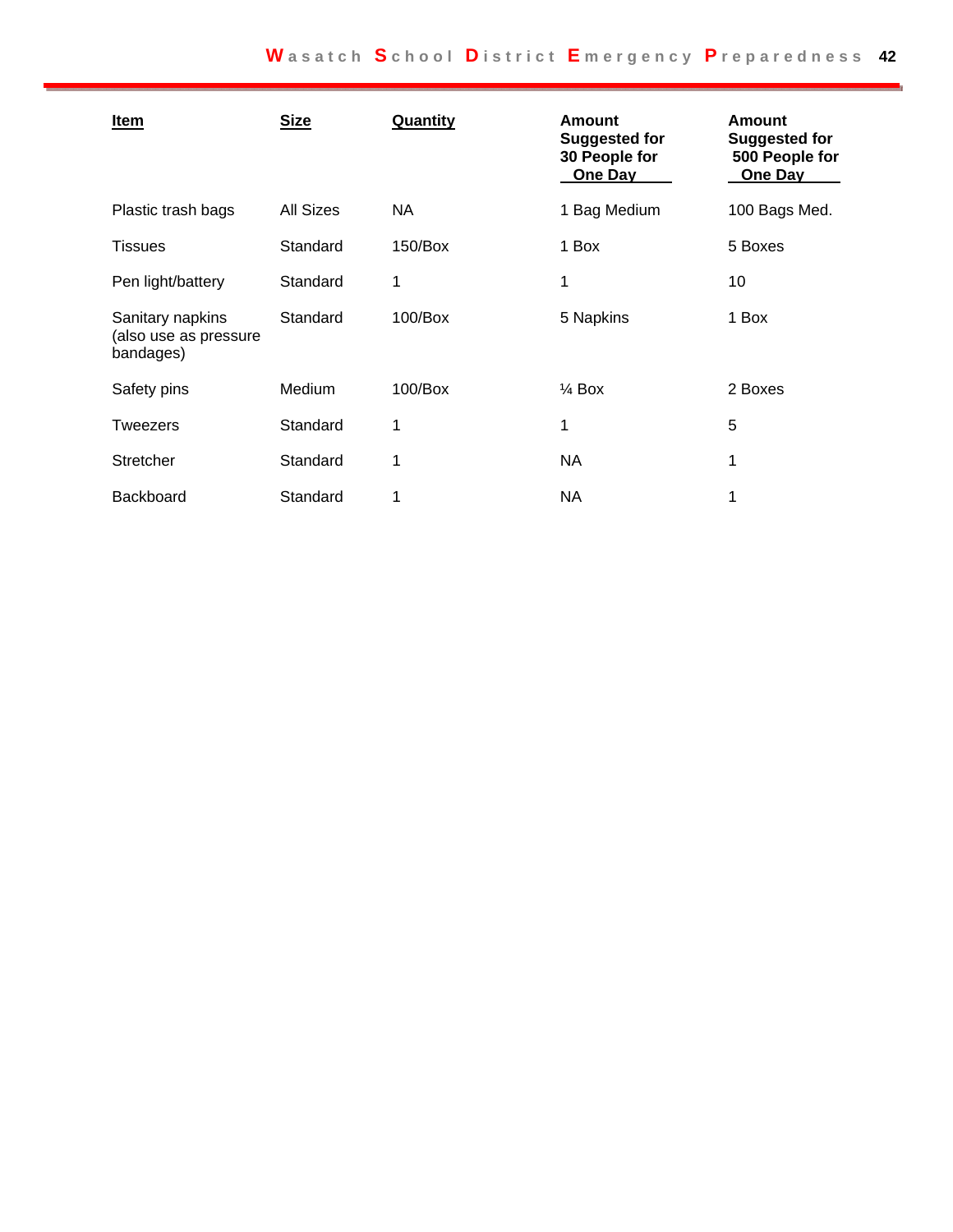# **FIRST AID INSTRUCTIONS**

The following section outlines basic first aid instructions for an alphabetized list of possible medical problems. It is important to remember the resource of 911 and to call early for assistance. 911 dispatchers can give valuable information over the phone while medical help is on the way. The medical responders will be able to provide additional assessment of the condition, as well as treatment for anything life threatening. Please consider making a 911 call for the initial treatment of the following conditions:

- Altered mental status
- Attempted suicide
- Breathing difficulty or no breathing
- Chokina
- Critical burns
- Drowning
- Electrocution
- Head injury
- Imminent child birth
- Open or displaced fractures
- Paralysis
- Poisoning
- Possible heart attack
- Seizures
- Severe bleeding
- Significant falls (a fall from a distance greater than the patient's height)
- Spine injury

#### **Abdominal Pain**

Any sudden, severe abdominal pain warrants a call to 911 for medical evaluation. Abdominal pain may be due to food poisoning, appendicitis, hernia, ulcer, gallstones or kidney stones. The symptoms are so similar that medical assistance should be obtained if the pains continue for several hours. Do not give fluids or food.

#### **Artificial Respiration**

- 1. Steps for mouth to mouth artificial respiration:
	- a. If you are alone, call 911 first in persons over age 8. Otherwise, send someone to call 911.
	- b. Clear airway.
	- c. Tilt head back (use head tilt, chin lift)
	- d. Pinch nostrils or use the pocket mask provided in the first aid kit to make a seal
	- e. Seal mouth with pocket mask and blow for 1½ 2 seconds
	- f. Watch for chest to rise
	- g. Listen for air to escape from mouth
	- h. Watch for chest to fall
	- i. Repeat: 12 times per minute for adults, 20 times per minute for children
- 2. If victim's tongue obstructs airway
	- a. Tilt the head (head tilt, chin lift), or
	- b. Jut the jaw forward (jaw thrust also used with possible neck injury)
- 3. If facial injuries make it impossible to use mouth to mouth method:
	- a. Use mouth to nose if airtight seal impossible over victim's mouth.
	- b. Small child cover both mouth and nose.
- 4. Continue artificial respiration until victim begins to breathe on their own or until help arrives.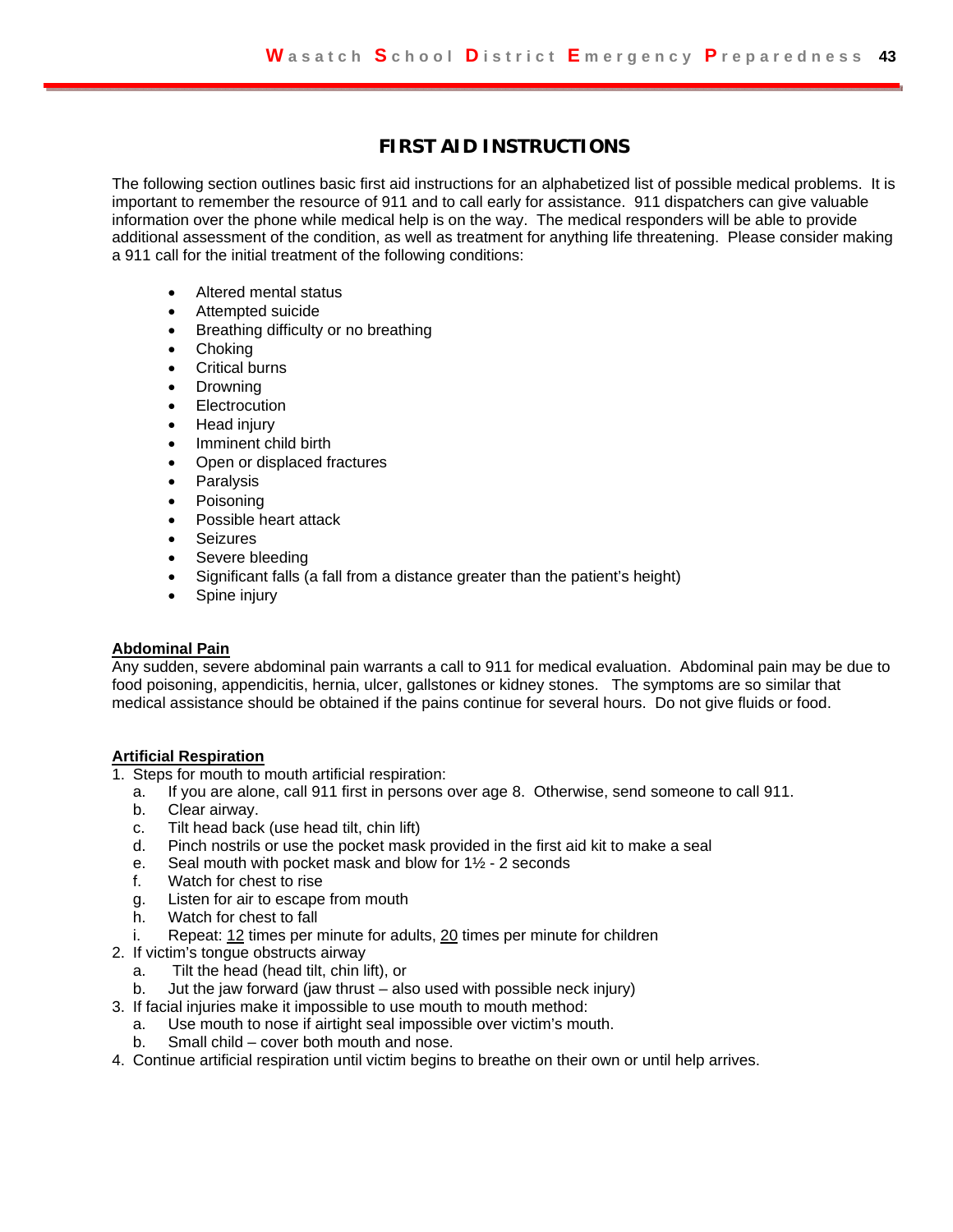#### **Bleeding**

- 1. Wear gloves. Apply direct pressure on the wound. For severe bleeding, call 911.
- 2. Continue pressure and elevate the injured area if an arm or leg is bleeding.
- 3. Apply pressure on the supplying artery of the arm or leg if steps 1 and 2 do not stop bleeding.

#### **Internal Bleeding**

Treat for shock. Contact 911 for medical help right away. Time may be critical with internal bleeding to save a life. You may only suspect internal bleeding from shock symptoms or from the victim's history.

**Bone Injuries** – Bone injuries are listed in the order of potential severity:

- 1. Dislocations: fingers, thumb, shoulder, hip, knee, ankle, toe
- Keep the affected area from moving. Immobilize arm or leg in position of comfort.
- 2. Suspected sprains: (injury to soft tissue around a joint):
	- a. Always immobilize
	- b. Elevate joint
	- c. Apply cold packs during first half hour
	- d. Treat the same as closed fractures
	- e. X-ray may be necessary
- 3. Fractures:
	- a. Signs of a closed fracture:
		- Swelling
		- Tenderness to touch
		- Deformity call 911 for medical help
		- Discoloration
	- b. Treatment (closed fracture no bleeding wound or broken skin)
		- Keep broken bone ends from moving
		- Keep joints above and below the possible fracture from moving
		- Treat for shock
	- c. Treatment (open fracture broken bone and broken skin)
		- Call 911 for medical help
		- Do not move protruding bone end(s)
		- Do not pull bone ends back under the skin. Use a sterile, moist dressing on bone ends and leave in place
		- If bleeding, control bleeding by direct pressure on wound
		- Treat the same as closed fracture after bleeding is controlled
	- d. Splinting
		- Place one hand above and one hand below fracture to support it
		- Have someone grasp end of limb and pull steadily until splints are in place
		- Splint the limb
		- Give care for shock

#### **Burns**

- 1. Degrees
	- a. Skin red  $(1<sup>st</sup>$  degree)
	- b. Blisters develop  $(2^{nd}$  degree); never break or puncture blisters
	- c. Deep tissue damage  $(3<sup>rd</sup>$  degree; tissue blackened or white/leathery and pain free)
	- d. Call 911 for medical help for critical burns which are large and/or affect the following areas: face, hands, feet, genitalia
- 2. First Aid for thermal burns  $-1<sup>st</sup>$  and  $2<sup>nd</sup>$  degree burns
	- a. Submerge in cold water or apply a cold pack; don't use ice.
		- b. Cover with a moist dressing.
	- c. After using cold water, cover burned area with a thick, dry, sterile dressing and bandage.
- 3. First Aid for  $3<sup>rd</sup>$  degree burns
	- a. Call 911 for medical help.
	- b. Apply dry, sterile dressing and bandage.
	- c. If large area, wrap with a clean sheet or towel.
	- d. Keep burned hands and feet elevated and get medical help immediately.
	- e. Treat the same as shock victim; warm if necessary.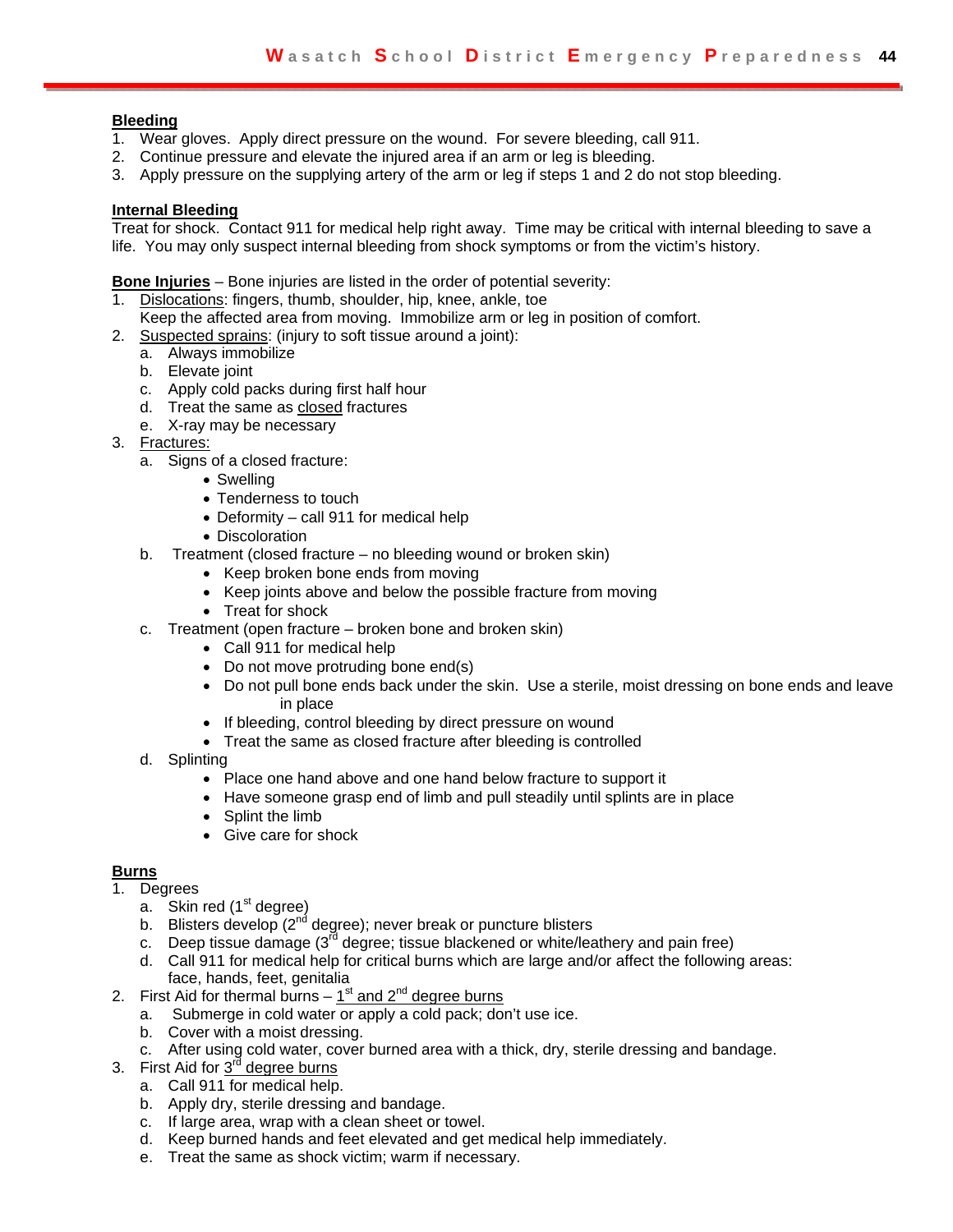- 4. First Aid for chemical burns
	- a. Call 911 for medical help
	- b. Wash chemical away with water for 20 minutes. If dry, brush off first then wash for 20 minutes. Remove clothing as necessary.
	- c. Chemicals to the eye (also burns)
		- Wash eye thoroughly with plain water for 20 minutes.
		- If victim is lying down, turn head to side. Hold the lid open and pour from inner corner outward. Make sure chemical isn't washed onto the skin.
		- Have victim close the eye, place moist dressing, cover both eyes with bandages, and get medical help.

#### **Choking** (Heimlich maneuver)

Call 911 right away. If the air passage is blocked by food or other foreign material, remove with your finger if possible. Be careful not to force it deeper into the throat. If the person is coughing and he is getting some air, stay with him and make sure the airway is cleared. If the person is coughing and not getting air, the passage is treated as completely blocked. In a completely blocked airway, the person can't breathe or speak. IMMEDIATELY DO THE FOLLOWING:

- 1. Stand behind victim; wrap your arms around his/her waist below the diaphragm.
- 2. Grasp your wrist with the other hand.
- 3. Place your fist against the victim's abdomen, slightly above the navel and below the rib cage.
- 4. Press your fist strongly and quickly in and slightly up into his abdomen. If necessary, may repeat five times. Recheck airway.

If the victim is on his back:

- 1. Kneel, facing him, astride his hips.
- 2. With one of your hands on top of the other, place the heel of the bottom hand on the victim's abdomen slightly above the navel and below the rib cage.
- 3. Press the heel of your hand forcefully into the abdomen with a quick, upward thrust. If necessary, repeat five times.
- 4. Check the airway following thrusts. May use a finger sweep of the mouth to victims over eight years old.

**Convulsions or Seizures** – Seizures are seldom life threatening, but they are frightening. If the victim has never had a seizure before, if the seizure is related to another injury, or if the seizure lasts longer than two minutes, call 911.

- 1. Symptoms
	- a. Jerking movements
	- b. Muscular rigidity
	- c. Blue around the lips
	- d. May drool, may bite tongue
	- e. High fever (possible, in children)
- 2. Causes
	- a. Head injuries (more serious sign of brain trauma, call 911)
	- b. Severe infections (requires medical treatment)
	- c. Seizure disorder (epilepsy)
- 3. Treatment: prevent patient from hurting himself by:
	- a. Loosen tight clothing
	- b. Move objects the patient may hit
	- c. Do not restrain
	- d. Do not put objects in patient's mouth
	- e. If breathing stops for over 30 seconds, apply mouth to mouth resuscitation
	- f. Do not give liquids or put patient in warm water
	- g. When the seizure is over, treat as for shock; keep patient warm and keep airway open. Prompt medical help is needed if the patient does not have a history of convulsive disorders.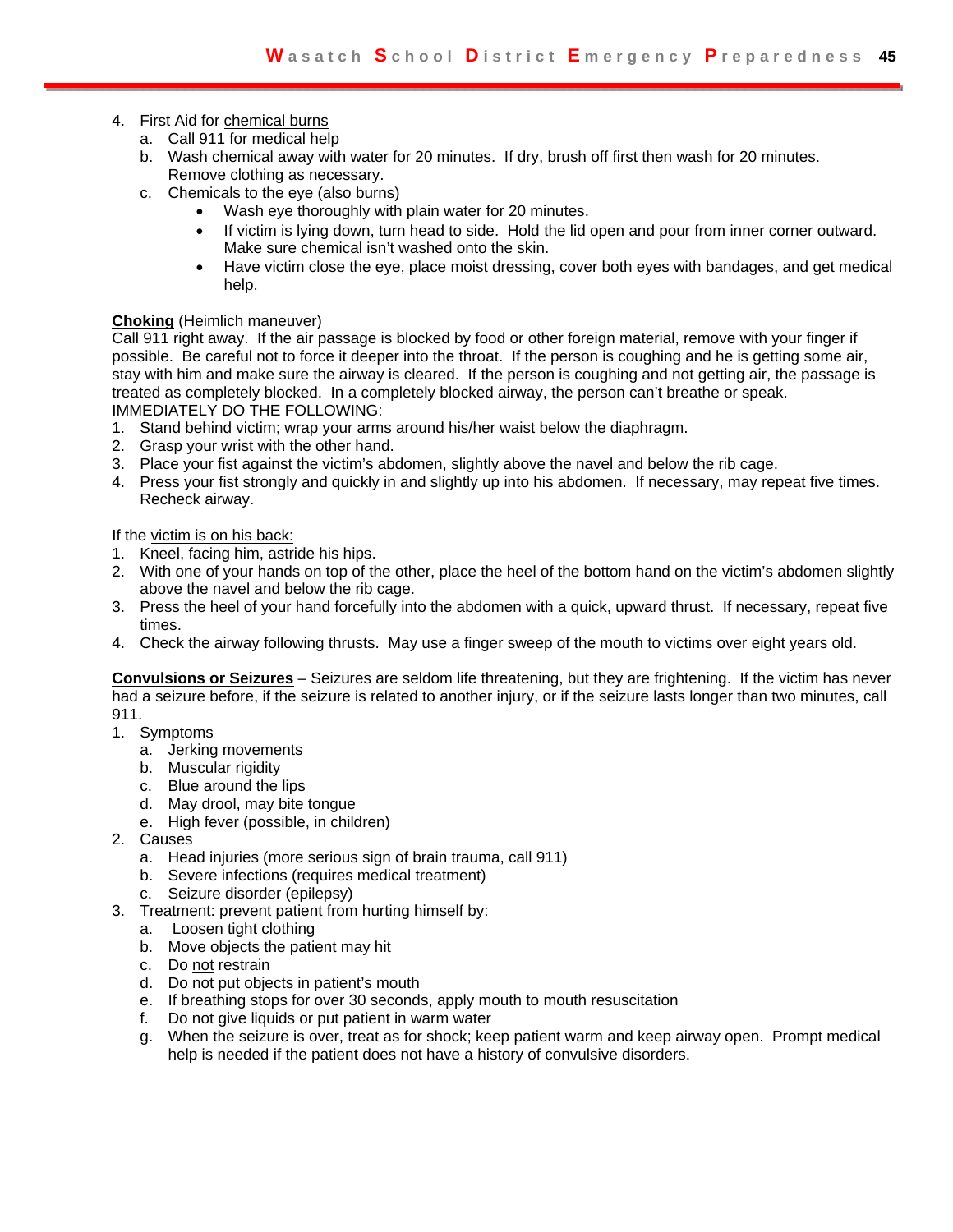#### **Diabetics**

Diabetics may lose consciousness when they have inadequate sugar in their blood stream. Unless you are thoroughly familiar with the victim's treatment, it is better to seek medical help rather than to attempt first aid. Diabetics often wear some type of medical identification.

Some guidelines for treatment:

- 1. If unconscious, call 911 and stay with the person.
- 2. If conscious, follow the directions on the victim's emergency card. If the victim can hold his own cup, he may be given a sugary drink or food. Consider calling for medical help.

#### **Ears**

Foreign objects usually require medical assistance. Insects may be removed by using warm mineral or olive oil. When the head is tilted, the insect and oil usually drain out. If an insect is removed, the victim should be evaluated by their medical doctor.

#### **Electric Shock**

- 1. Call 911. First consideration must be given to the safety of bystanders and rescuers. Turn off the power before approaching the area.
- 2. Do not touch the victim if he is still in contact with the electricity.
- 3. Turn off the main switch or pull plug.
- 4. Be aware of the possibility of a breathing emergency. Stay with the victim until medical help arrives and assist with breathing or CPR if needed.

#### **Eyes**

Contact a physician immediately if the foreign substance is metallic or abrasive. Particles can often be washed out with water or removed with the corner of a clean moist handkerchief.

#### **Fainting**

Fainting is due to a temporary decrease of blood and oxygen to the brain. It may be preceded by paleness, sweating, dizziness, disturbance of vision and nausea.

Lay victim down and treat as for shock. If a victim feels faint, have them sit or lie down and place their head between their knees, or lie down.

#### **Frostbite**

Frostbite is unlikely in a school setting. The frostbitten area will be slightly reddened with a tingling sensation and pain. The skin becomes grayish-yellow, glossy and feels numb. Blisters eventually appear.

Re-warm the area by submerging it in warm water. Start with 98 degrees and gradually warm to 102 –103 degrees. Don't rub the area or break the blisters.

#### **Head Injury**

Assume a head injury with any significant fall, which should be considered for any fall from a distance that is greater than the victim's height. Contact 911 without delay for medical evaluation and do not move the victim unless necessary to prevent further injury, especially to the neck.

- 1. Symptoms:
	- a. May or may not be unconscious
	- b. Vomiting, disorientation, amnesia
	- c. Unconsciousness may be delayed
	- d. Bleeding from mouth, nose or ear
	- e. Paralysis of one or more of extremities
	- f. One pupil bigger than the other pupil (a late finding)
- 2. First aid for head injuries:
	- a. Don't move victim; protect neck with any significant injury
	- b. Get medical help immediately (911)
	- c. No stimulants or fluids
	- d. Don't raise the victim's feet; elevate head and shoulders slightly
	- e. Observe carefully for stopped breathing or blocked airway
	- f. If needed, turn body to the side so secretions may drool from corner of mouth
	- g. Loosen clothing at neck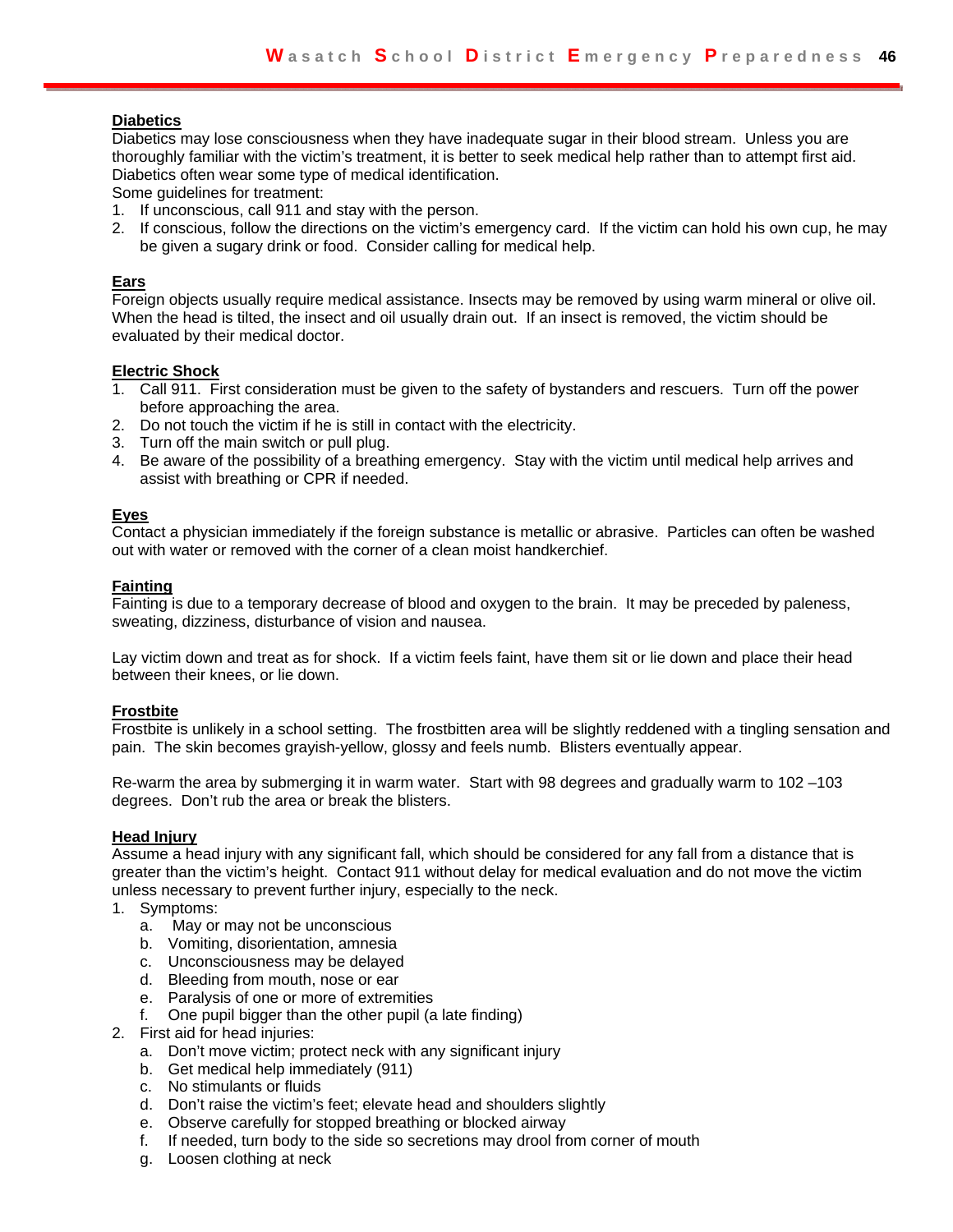#### **Heart Attack**

A heart attack may be identified by severe chest pains, pressure or discomfort, accompanied by shortness of breath, paleness and perspiration. These symptoms indicate shock. General weakness may also accompany the attack. The patient may breathe easier if he is propped up. Mouth-to-mouth resuscitation may be needed. Medical help with oxygen may be required. Call 911 if a heart attack is suspected for further evaluation and treatment. It is critical for victim survival to have defibrillation as soon as possible if the heart stops beating.

#### **Nosebleeds**

To remove any clots in the nose, it should be blown first. Then, nosebleeds can be controlled by grasping the nose firmly between the fingers and holding it continually for 10 minutes with the patient sitting upright. Nosebleeds are usually minor; but if bleeding can't be controlled, medical help is needed. Maintain pressure on nose until a doctor is present.

#### **Poisoning**

- 1. In oral poisoning with caustics or corrosives, give liquids to dilute the poison; otherwise, contact poison control at 1-800-456-7707. Also call 911 if substance ingested unknown.
- 2. Procedures for handling specific oral poisoning cases should be reviewed by teachers of classes in areas where poisoning may take place.
- 3. Carbon monoxide poisoning or asphyxiation (due to lack of oxygen) should be treated first by moving the person to fresh air, checking for breathing difficulties, and providing artificial respiration if needed. Call 911 for further treatment. Give oxygen, if available.

#### **Shock**

- 1. Symptoms
	- a. Pale, cold, clammy skin
	- b. Weak, rapid pulse
	- c. General body weakness
- 2. Ways of preventing shock and giving first aid
	- a. Keep victim lying down; elevate feet 8-12 inches
	- b. Maintain body temperature; cover if cold; uncover if warm
	- c. Get medical help as soon as possible
	- d. Raise head with blankets or pillows if victim has difficulty breathing

#### **Heatstroke**

A person with heatstroke may have nausea, weakness, headache, cramps, pounding pulse, high blood pressure and/or high temperatures (up to 106 degrees). The skin is warm to hot and dry. The armpits are dry; skin is flushed initially but later turns ashen or purplish. Delirium or coma is common.

This is a medical emergency, and medical help is crucial. While waiting for medical aid, reduce the temperature with a cold bath, sponging the head, armpits, and/or groin area with water or ice packs to the neck and groin until the temperature is down.

#### **Wounds**

- 1. An abrasion is a wound caused by scraping off the outer layer of skin. An abrasion is usually superficial with little bleeding but infection can occur unless the wound is cleaned with soap and water. Wash away from (not towards) the wound.
- 2. An incision is a cut caused by a sharp object such as a knife, razor blade or piece of glass. Bleeding can be a serious problem. Medical help is often necessary in case the wound must be sewn.
- 3. A laceration is a tear or jagged, irregular wound caused by a hard object such as a rock, machine tool, bicycle or automobile. Animal bites are also lacerations. Surrounding tissue is damaged and bleeding may be profuse. A minor laceration can be cleaned with soap and water; but if the bleeding is severe, a pressure dressing may be needed. If the laceration is caused by an animal, medical help is required for testing and treating of the animal. If the laceration is from a human bite, or if the cut comes in contact with human saliva, the injury should be evaluated by a physician within eight hours. Contact with human saliva can lead to serious infections if untreated.
- 4. A puncture wound is caused by deep penetration of a sharp object such as a pencil, nail, ice pick, bullet, spear or arrow. There may be little surface bleeding, but severe internal bleeding can result. A puncture wound is difficult to cleanse and may require a tetanus shot to guard against infection.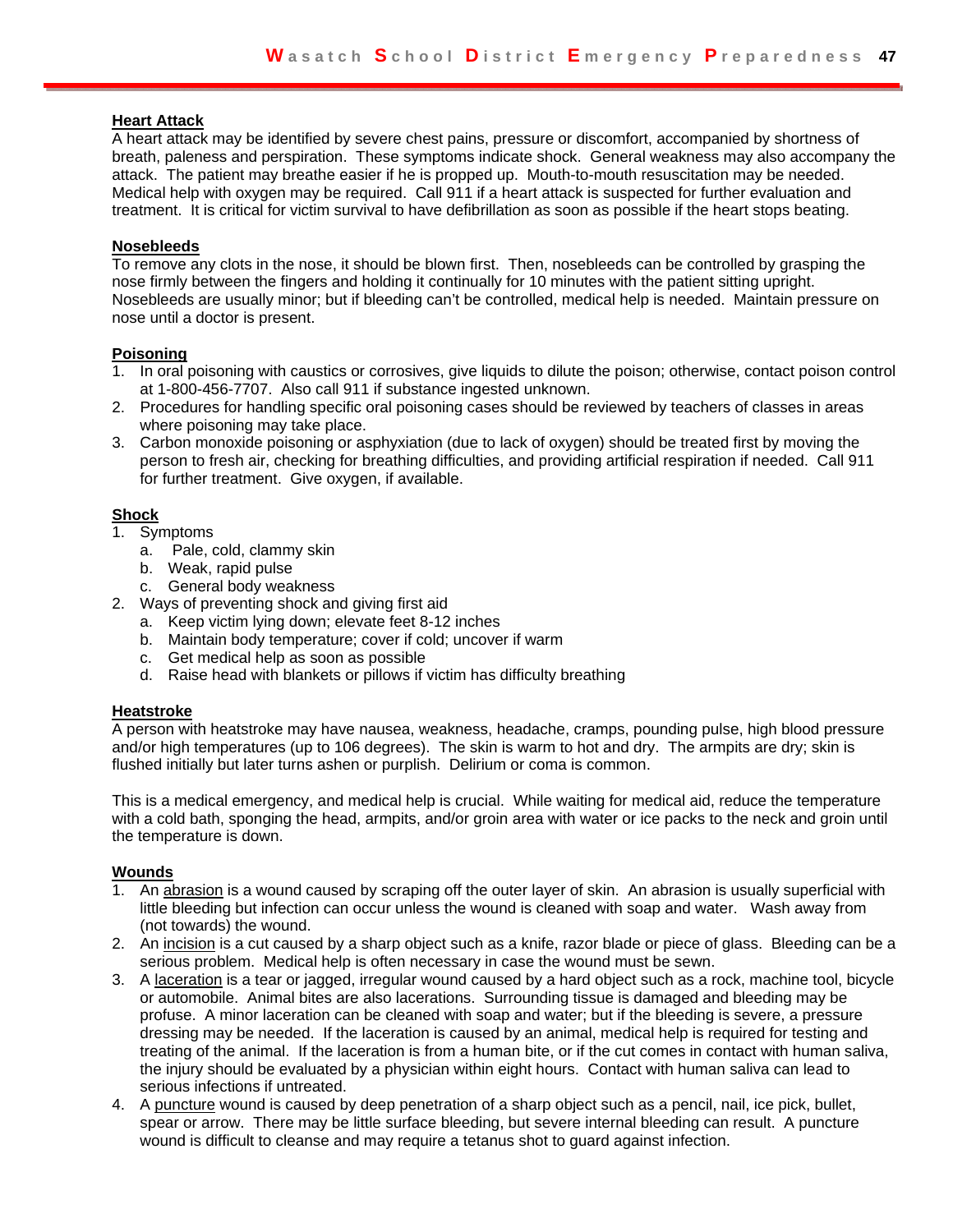#### **MAJOR NATIONAL INCIDENT OR DECLARATION OF WAR**

#### **District will:**

- 1. Verify information and notify schools.
- 2. Consult with principals about early dismissal.
- 3. Assemble Community Crisis Team if necessary.

#### **Principal and Faculty will:**

- 1. Share facts with the faculty via memo or meeting.
- 2. Discuss what happened with the students in small groups encouraging them to share their emotional reactions about the tragedy. Expect emotional reactions to vary with age and temperament.
- 3. Send letters to elementary school parents in appropriate languages. Describe what the school is doing and how the children may react. Include the phone numbers of the school for questions or for alerting the counselors about special problems children may have.
- 4. Hold an after-school faculty meeting to discuss how the students are responding and to clarify helpful approaches or further steps in dealing with the tragedy.

#### **Nuclear Explosion or Fall-Out**

#### **District will:**

- 1. Verify information and gather details.
- 2. Notify schools of possible impending danger.
- 3. Consult with principals about early dismissal.
- 4. Notify the public of school plans.

#### **School personnel will:**

If there is no time to move:

- 1. Teacher will give drop, cover and hold command. Tell students not to look at the blast.
- 2. All students and staff will drop, cover and hold until safe to move.
- 3. The school population will set up in-place sheltering until instructed to evacuate. (See Chemicals & Hazardous Materials Section, page 27)
- 4. Initiate the Emergency Operations Plan as needed.
- 5. Custodian and food service staff will conserve food and water.

If there is time to move:

1. The principal will announce over the intercom that all classes are to immediately meet in the

\_\_\_\_\_\_\_\_\_\_\_\_\_\_\_\_\_\_\_\_\_\_. (An enclosed part of the school that would give protection against a nuclear

blast.)

- 2. Close all windows and vents.
- 3. Teachers will take classroom kits and evacuate students in an orderly manner.
- 4. The principal will consult with the district office about early dismissal or in-place sheltering.
- 5. Initiate the Emergency Operations Plan as needed.
- 6. Custodian and food service staff will conserve food and water.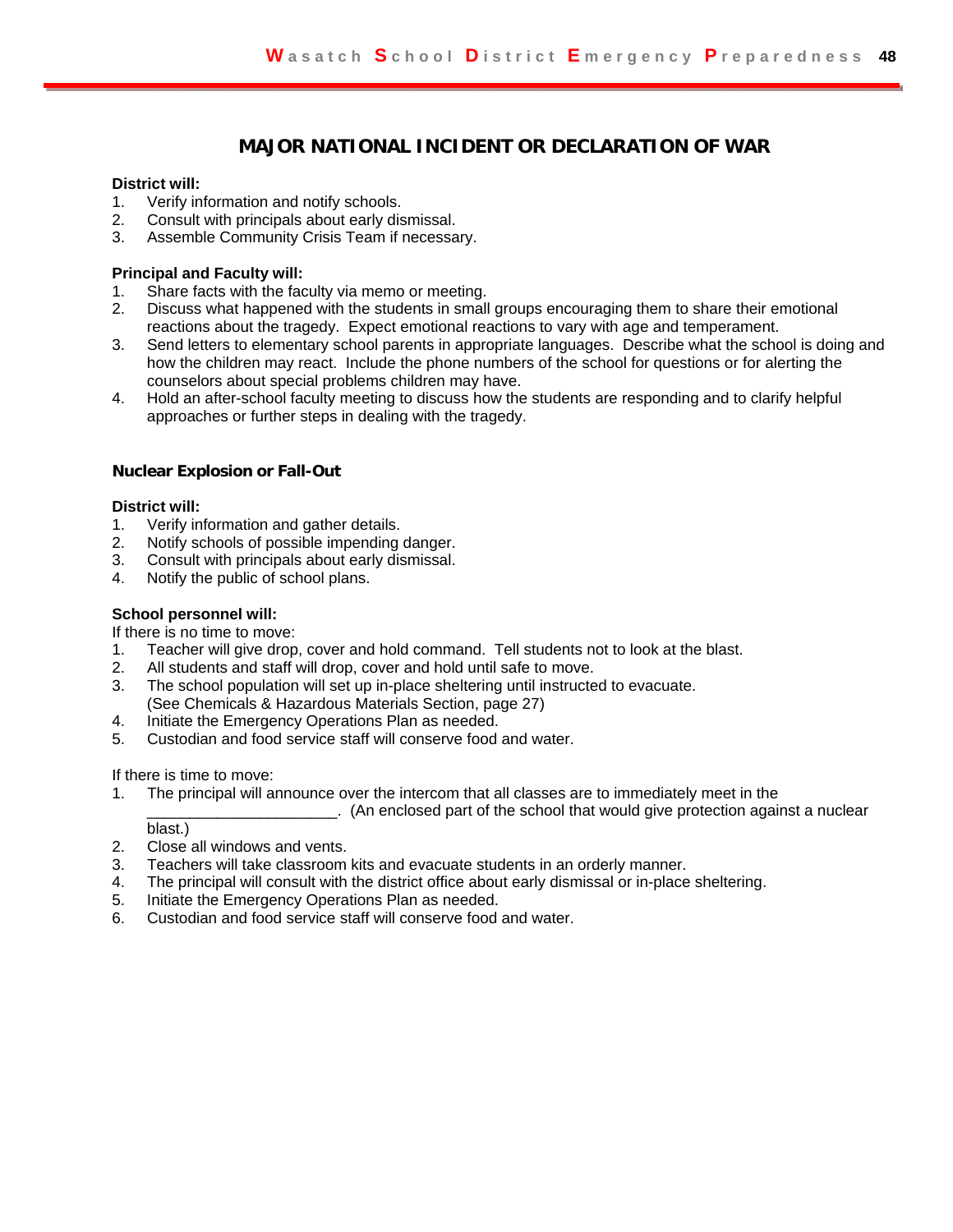#### **SEVERE WEATHER**

#### **District will:**

- 1. Monitor the latest developments via radio and keep in contact with the principals.
- 2. In case of school closures, notify radio stations and ask that school closure announcements be made which would specify the time students would be released.
- 3. Consult with transportation about busing routes.

#### **Principal will:**

- 1. Keep in contact with the district office on possible school closure or sheltering.
- 2. Announce closure or sheltering decision to the faculty and students.
- 3. Implement in-place sheltering if necessary. (See Chemical & Hazardous Materials Section page 27)
- 4. Notify parents.
- 5. Consider the safety of walking students.

#### **Teachers/Staff will:**

- 1. Follow directions from principal.
- 2. Ensure the students' safety.
- 3. Take protective measures to secure the building against storm damage, bursting pipes, etc.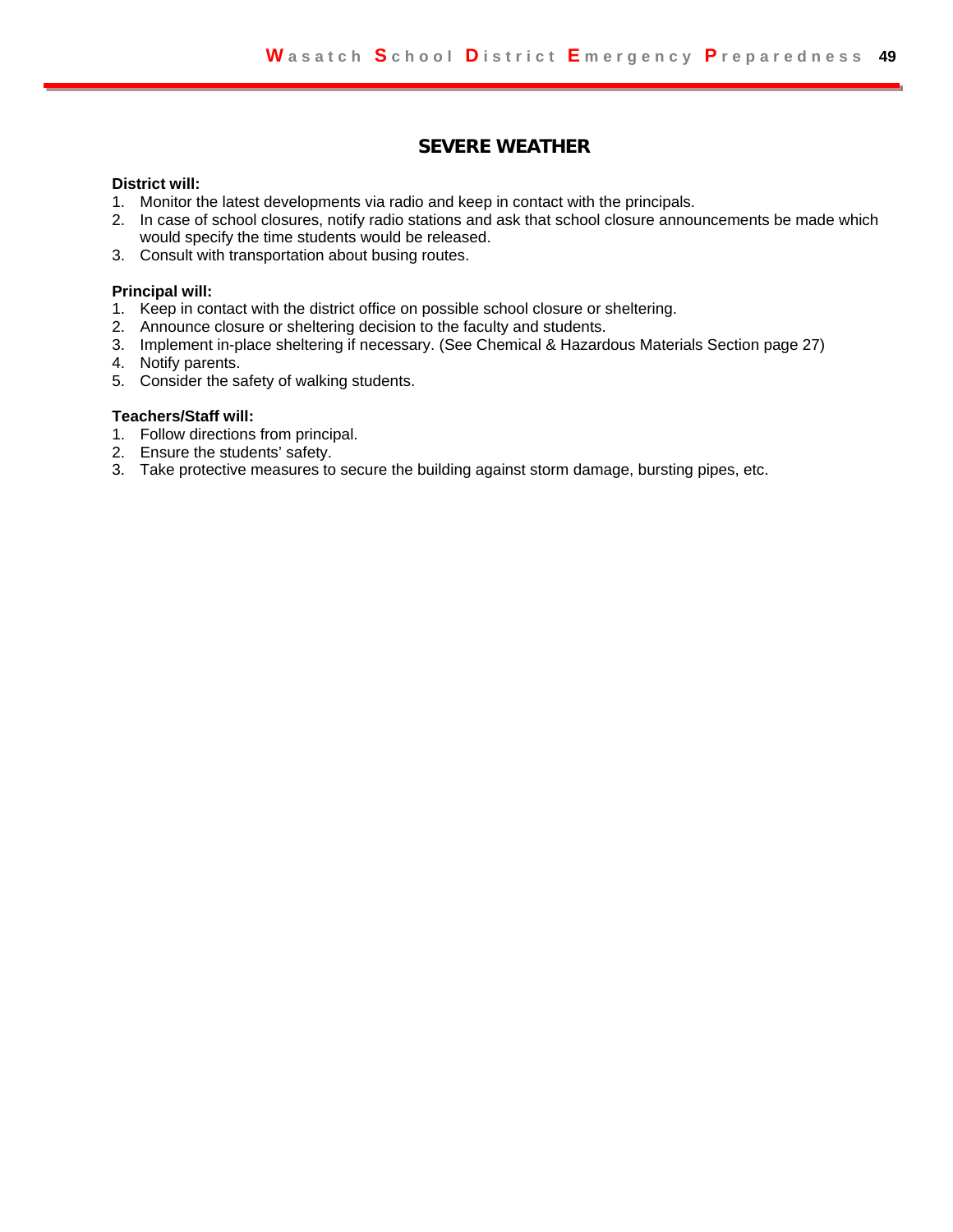# **SHOOTING, VIOLENCE, AND TERRORISM**

The school shooting, violence and terrorism section is primarily aimed at situations when an incident occurs involving an attack from armed intruders in the school that threaten the safety of students and staff. School personnel should always be on the alert for unfamiliar people within the school.

#### **The following would help reduce the potential for problems:**

#### **Principal will:**

- 1. Enforce policy for visitors to sign in at the office.<br>2. Be aware of substitutes in the building.
- Be aware of substitutes in the building.
- 3. Maintain open communication with students.
- 4. Be aware of community problems that may cause a threat to the school.
- 5. Assign school personnel to supervise the lunchroom and hallways daily.

#### **Teachers will:**

- 1. Be at their doors before and after all recesses, when students attend another classroom, and during class changes.
- 2. Attend assemblies and sit with their class.
- 3. Monitor doors near their classroom for unfamiliar people.
- 4. Report the presence of unfamiliar people to the principal.
- 5. Be aware of the general morale of the students.

#### **Staff will:**

- 1. Keep a daily list of substitutes in the building. (Secretaries)
- 2. Be alert for any unfamiliar people in the building.

#### **Lock Down Procedures, if an incident occurs**

Lock Down is the highest degree of alert indicating imminent threat to the lives and safety of students by an act of violence. The course of action is to immediately lock down the school in order to provide maximum protection to students and staff behind locked doors taking protective measures.

#### **District will:**

- 1. Maintain communication with the school and law enforcement agencies.
- 2. Arrange for buses if evacuation is necessary.
- 3. Set up media briefing room at district office.
- 4. Assemble Community Crisis Team.

#### **Principal will:**

- 1. Announce over the PA system, "We have an emergency situation; please follow CODE RED LOCK DOWN procedure." May also send a messenger to each classroom.
- 2. Confirm that 911 has been called.
- 3. Notify the district office, 654-0280.<br>4. Assign someone to meet police an
- Assign someone to meet police and give location of the incident.
- 5. Cooperate with and facilitate investigations conducted by the proper authorities.
- 6. Prepare a fact sheet for telephone inquiries.
- 7. Set up a location, outside of the police perimeter, for parents to gather. Assign a school employee to the location and notify police of location.
- 8. Assemble school crisis team or district crisis team if necessary.<br>9. Document incident and file report.
- Document incident and file report.
- 10. Debrief with school personnel.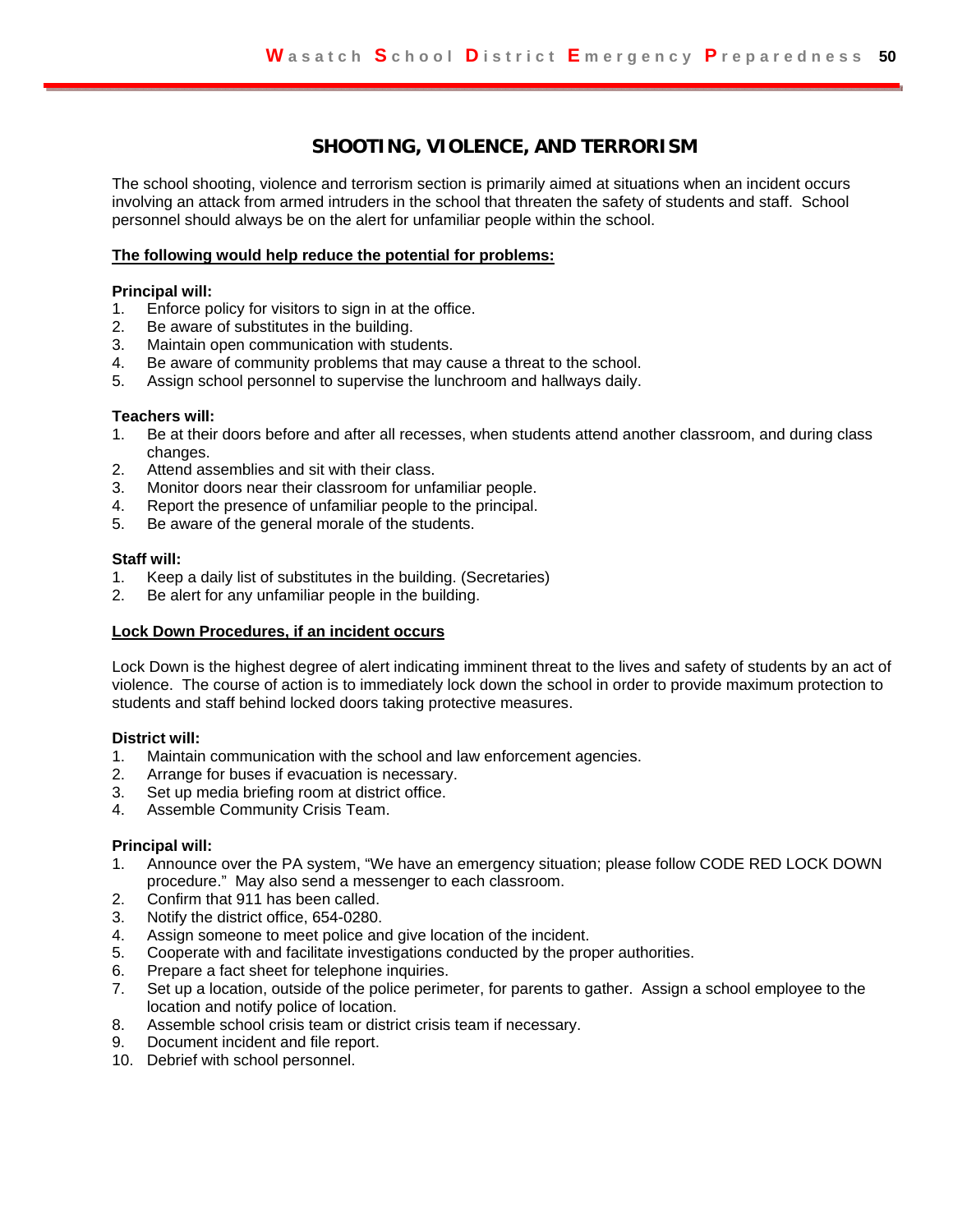#### **Teachers will (during class):**

- 1. Immediately look outside the classroom and get any students in the hall into the classroom. (1)
- 2. Students will, if possible and no teachers are present, lock the classroom immediately.
- 3. Turn lights off in the classroom if possible.
- 4. Have students take Code Red protective measures in a corner away from the door. (see diagram) (2)
- 5. Not open doors until an "all clear" announcement is made. (3)
	- (1) Use extreme caution when looking outside the classroom into the hallway. Students should immediately get into the nearest classroom upon hearing the "Code Red Lock Down" announcement.
	- (2) See Code Red Lock Down protective measures diagram.
	- (3) Do not open the door until an announcement is given to each individual classroom by phone, intercom or other communication by the principal (or his/ her representative) or police.

#### **Other faculty and staff will:**

- 1. Immediately look outside their office/room and get any employees and/or students in the hall into the office/room. (1)
- 2. Immediately lock the office/room.
- 3. Turn the lights off if possible.
- 4. Gather in a corner away from the door and take protective cover (see diagram). (2)
- 5. Doors should not be opened until an "all clear" announcement is given. (3)
	- (1) Use extreme caution when looking outside the classroom into the hallway. Students should know to immediately get into the nearest classroom upon hearing the "Code Red Lock Down" announcement.
	- (2) See Code Red Lock Down protective measures diagram.
	- (3) Do not open the door until an announcement is given to each individual classroom by phone, intercom or other communication by the principal or his/her representative.

#### **All employees and students during lunch hour, between classes, before or after school will:**

- 1. Evacuate the building immediately if in a public area, (1) through the nearest exit and proceed to the designated evacuation area. (2)
- 2. Do not take any objects or belongings. (3)
	- (1) Public areas such as the cafeteria, assembly, gym, halls, etc.
	- (2) Do not open the door until an announcement is given to each individual classroom by phone, intercom or other communication by the principal (or his/ her representative) or police.
	- (3) Students and employees should not carry anything as they evacuate; i.e., no backpacks, coats or other objects other than those necessary such as role sheets, emergency packs, etc. as called for by the Emergency Operations Plan.

#### **Maintenance will:**

Turn off the gas and electricity to the building.

#### **Protective measures during lock down**

#### **Classrooms:**

Students and teachers should take cover in a corner away form the door (see diagram) or if the classroom has two doors, students and teachers should take cover between the doors. Shield students out of sight. Protect them behind desks, filing cabinets, brick or cinder block walls.

#### **Offices:**

Employees and students should take cover in a corner away from the door (see diagram) or if office or room has two doors, employees and students should take cover between the doors. Shield employees and students out of sight. Protect them behind desks, filing cabinets, brick or cinder block walls.

#### **General areas:**

Students and teachers should take cover away from the doors. Shield students out of sight. Protect them behind desks, filing cabinets, brick or cinder block walls.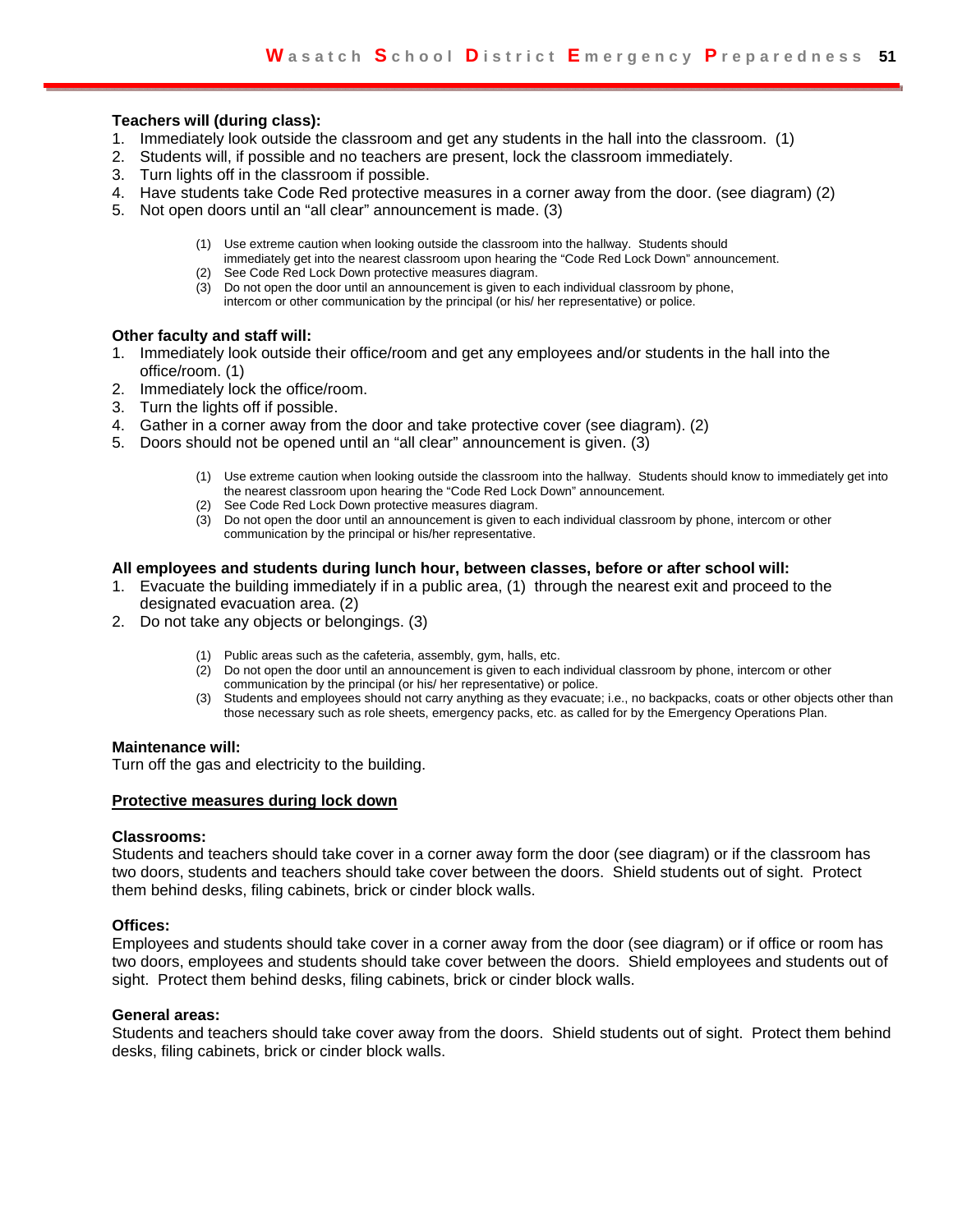#### **Forced entry into classrooms and offices by police/SWAT team**

**In case of a forced entry by Police/SWAT team the following procedures should be followed:**

- 1. The doors will be forced open by an explosion. (1) Keep away from the door.
- 2. Lay down flat on the floor, face down and cover your head with your hands. (2)
- 3. Don't stand up until instructed to do so by police/SWAT officers. (3)
- 4. Follow police/SWAT officer instructions as they are given.
	- (1) For immediacy under emergency conditions, the SWAT team will need to enter rooms as fast as possible. Where rooms are locked (classrooms, offices, etc.) the SWAT team will use a shotgun blast or a mechanical explosive device to blow open the doors. In order to avoid injuries during his process, the students and staff MUST take protective measures as indicated by Lock Down procedures (See Lock Down diagram).
	- (2) If SWAT or police believe that there is a perpetrator in the room, they will use a flash bang grenade. The device produces a loud bang and a flash of light that will disorient people in the room. It is very important that students and teachers drop to the floor and lay flat, face down with their hands on their heads (ears). This will protect students and teachers as well as give SWAT the benefit of seeing empty hands.
	- (3) Any sudden moves such as jumping up off the floor may be viewed as an aggressive act by the SWAT officers. Students and teachers MUST lay still until directed to do otherwise by SWAT officers.

#### **Evacuating under lock down conditions**

- 1. Follow evacuation instructions of police/SWAT officers. (1)
- 2. Do not carry anything as you evacuate. (2)
- 3. Place your hands on your head as you exit the building. (3)
- 4. Proceed to the area directed by the police/SWAT officers.
- 5. Once there sit down and follow instructions given by police/SWAT officers.
	- (1) The normal evacuation route may be compromised due to the incident. SWAT and police officers will give directions to different evacuation routes.
	- (2) It is important that students NOT carry anything with them out of the school and keep their hands above their heads so SWAT and other police officers see that they are not carrying any weapons.
	- (3) This area will be determined by SWAT or police officers at the scene based on the incident and circumstances involved in the incident.

#### **Ending a lock down procedure**

#### **When the danger has passed and ending the lock down procedure has been determined, the following procedures should be followed:**

- 1. Students and staff should remain under lock down until notified by the principal, other credible school administrator or police contact--either in person, by phone or intercom.
- 2. Once the proper notification is received, the teacher and students should evacuate the school and follow instructions as given by SWAT, police officers or school officials. (1)
- 3. When exiting the school, students should NOT take anything with them. (2)
- 4. Students should keep their hands on their heads and proceed immediately to the designated area. (3)
- 5. Once there, students should sit down and wait for instructions from SWAT, police or school officials.
	- (1) Students will be taken to a designated area where they will be searched for weapons, given medical care and identified. Once that process is completed the students will be taken to a permanent evacuation area. It is important to know that this process is very important to safeguard that no armed perpetrators or weapons leave the school undetected.
	- (2) It is important that students **NOT** carry anything with them out of the school and keep their hands above their heads so SWAT and police officers see that they are not carrying any weapons.
	- (3) This area will be determined by SWAT or police officers at the scene based on the incident and circumstances involved in the incident.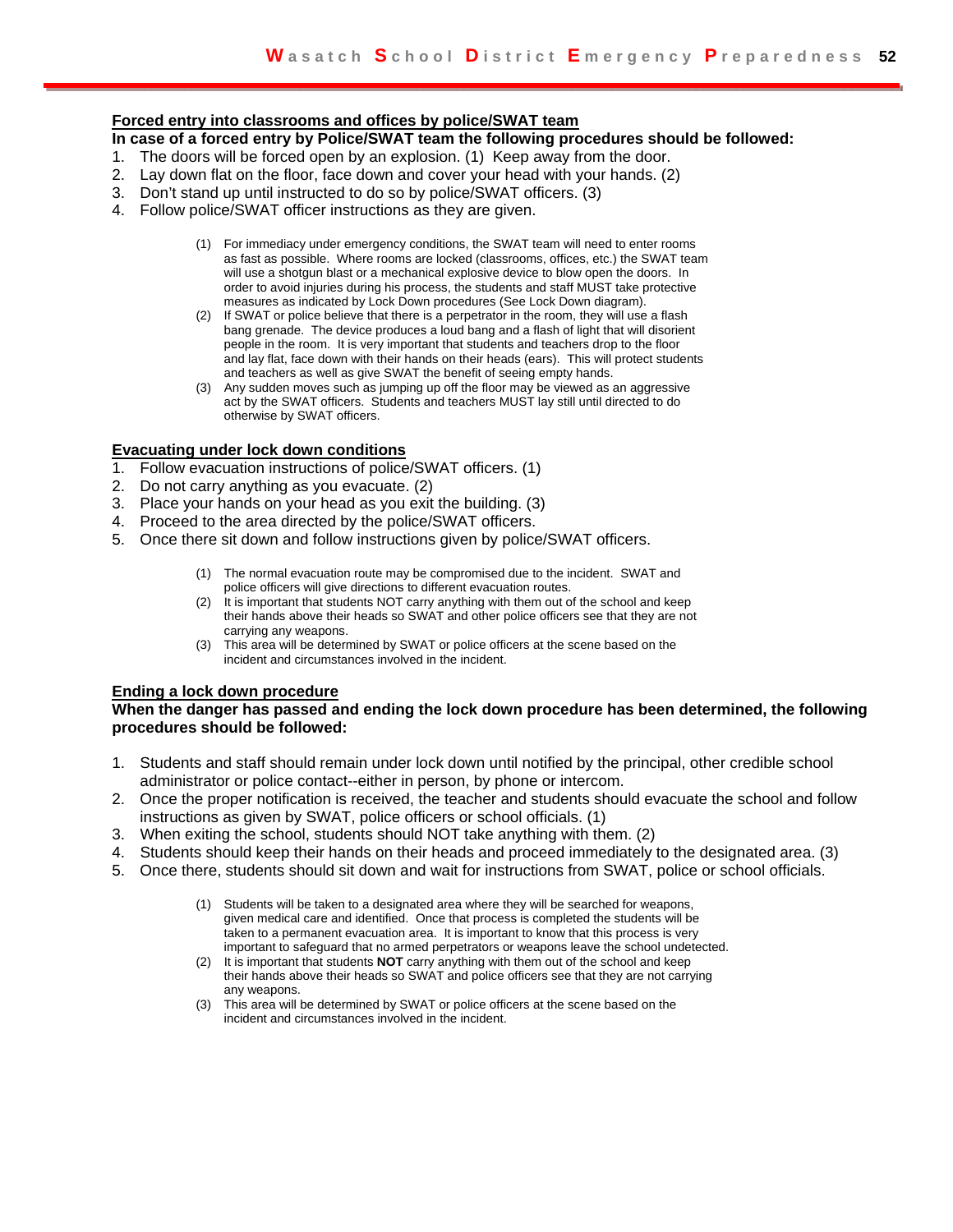#### **SUICIDE OR DEATH**

#### **Prevention Guidelines**

#### **Recognize clues from suicidal students:**

- 1. Statements such as:
	- I wish I were dead.
	- I have nothing to live for.
	- Complaints of being "rotten inside."
	- I won't be a problem for you much longer.
	- Nothing matters.
	- It's no use.
	- I won't see you again.
- 2. Actions such as:
	- Withdrawal from friends and regular activities
	- Violent/rebellious behavior
	- Drug/alcohol abuse
	- Unusual neglect of personal appearance
	- Boredom and difficulty concentrating
	- Complains of physical symptoms of emotional distress such as headaches, fatigue, etc.
	- Loss of interest in pleasurable activities
	- Not tolerating praise or rewards
	- Giving away personal belongings
- 3. Trust your own judgment.
- 4. Stay with a suicidal person.
- 5. Listen and sympathize. Don't give false reassurances such as "Everything will be okay."
- 6. Be supportive. Show you care.
- 7. Tell the principal or a school counselor as soon as possible. (No confidentiality)
- 8. Contact parent/guardian to discuss impressions, recommendations and referral source. Determine if police contact is necessary.
- 9. Work with parent/guardian to ensure arrangements for appropriate care.
- 10. Secure parent/guardian permission to share information with treatment provider to further assist student.
- 11. Document incident, meetings with parent/guardian and action taken.

#### **Aftermath of Suicide**

#### **The School and Postvention**

- 1. **Keep the school open** The school is a magnet in times of crisis. Collaborate with school crisis team. Establish bell schedules, crisis centers and provide services to students, staff, parents, and witnesses.
- 2. **Consult with Community Crisis Team, if needed**
- 3. **Contact the family** Contact and support from the school is greatly appreciated.
- 4. **Provide fact sheets** The death and the fact that it was a suicide should be acknowledged. Consult with deceased student's family about details. Keep parents informed as to warning signs, activities, services and support available at school. Consult with police (school and local law enforcement) as appropriate. Faculty fact sheets should also include information on bell schedule, debriefing meetings and crisis center locations.
- 5. **Determine intervention groups** Groups might include the deceased student's classes, friends, siblings (and their schools), teachers/staff, parents, and community. Direct at-risk youth/adults to crisis centers for triage. Provide mental health debriefing for traumatized individuals as appropriate. Relieve impacted staff. Provide daily staff and crisis team informational debriefing.
- 6. **Grief counseling** Students should be given every opportunity to express their grief in whatever setting is most comfortable: individual or small groups (in the crisis room); in classroom discussions with their teacher and crisis facilitator(s). Provide for expression of feelings and validate all expressions of grief. No large group assemblies. Provide referrals of community agencies and other available services.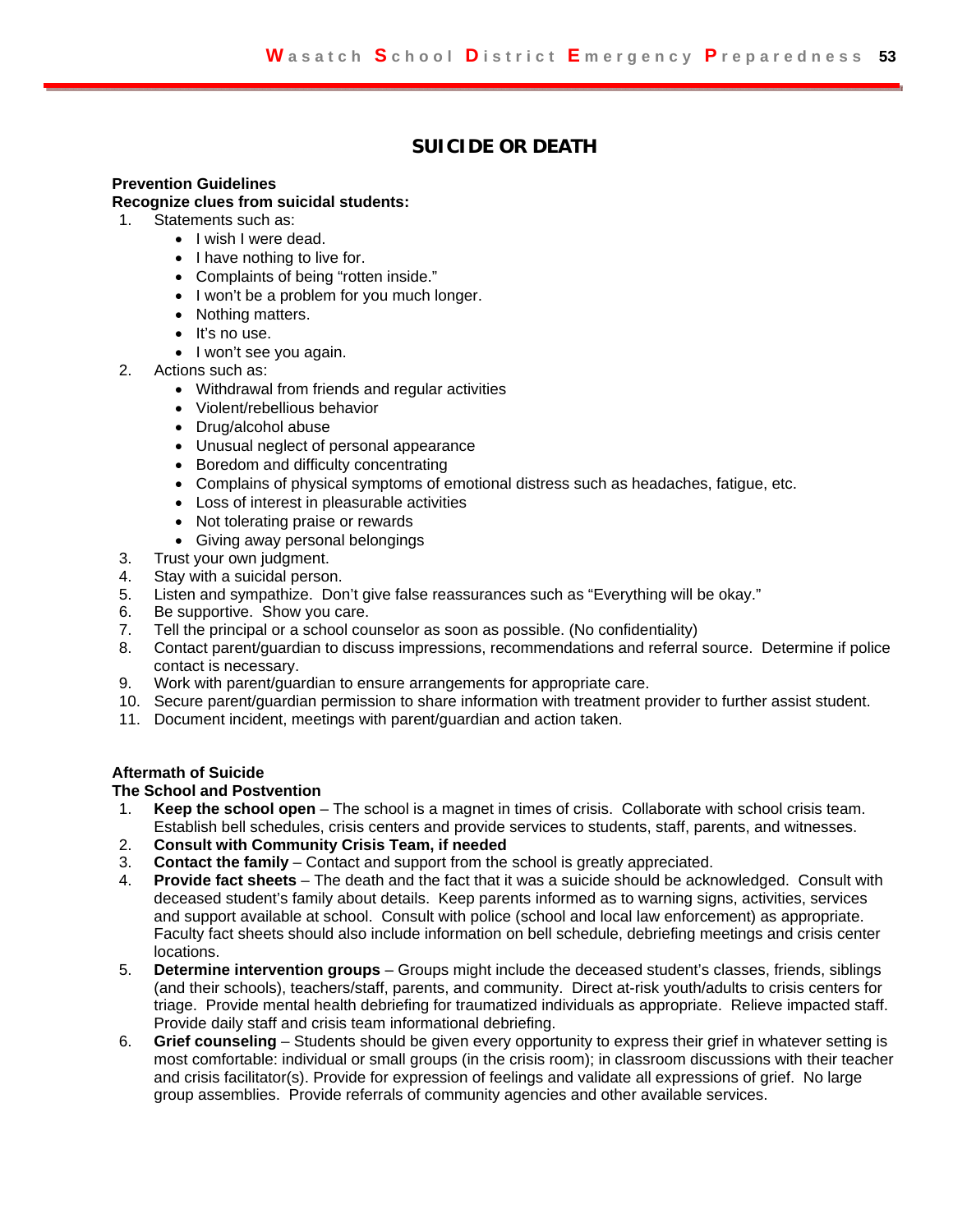- 7. **Media** Establish media control. Consult with the district office. Emphasize intervention and prevention efforts.
- 8. **No memorials/dedications/plaques** Appropriate activities include donations to the family, charity or suicide prevention efforts; establish support programs at the school.
- 9. **Emphasize no one/thing is to blame** Suicide is very complex and cannot be simplified by blaming individuals, drugs, music or the school.

(Taken from Los Angeles Unified School District Crisis Teams 98-99)

#### **Death at School: Natural, Accident, Homicide, or Suicide**

#### **District will:**

- 1. Consult with the principal on the details and assist with appropriate actions.
- 2. Assemble the Community Crisis Team.
- 3. Set up a media briefing room at the district office. Stress prevention with the media.

#### **Principal will:**

- 1. Call 911. Consult with law enforcement officers and the district office, 654-0280.
- 2. Secure the area surrounding the incident moving students to a neutral site.
- 3. Isolate any witnesses for police interviewing.
- 4. Assemble the school crisis team to work with the community crisis team. Send someone to the hospital (if the victim is transported) to meet with the family and friends who may congregate there.
- 5. Alert counselors at other schools where siblings are enrolled.
- 6. Decide if it would be best to restrict class movement (no bells) or continue with the normal schedule.
- 7. Inform the staff and student body. **Using the public address system or holding an assembly at this time to announce a death is not recommended.** Memos may be sent to the teachers or crisis team members may visit classrooms to convey the information.
- 8. Permit students to leave the campus only with parental permission. Release students only to authorized people.
- 9. Provide counseling, paying particular attention to friends of the deceased and those students with recent losses or a history of suicide threats or attempts. Some students will need to be seen individually; others may benefit more by sharing in a group.
- 10. Prepare a fact sheet for telephone inquiries. (Consult with family before giving out details.)
- 11. Prepare and send out a parent letter giving the facts. (See Sample Letters Section)
- 12. Hold a faculty meeting as soon as possible to process feelings and plan for the anticipated reactions of students.
- 13. Relay additional information (funeral arrangements, etc.) as it becomes available.
- 14. Permit students to attend the funeral with written permission from their parents.
- 15. Request assistance from the district should additional adults be needed to help in classrooms during the funeral. Teachers should not be responsible for taking students to a funeral.
- 16. Not glorify suicide with memorials.
- 17. Prepare to hold a community meeting if necessary.
- 18. Debrief with the school crisis team.
- 19. Plan for follow-up counseling for students and staff.
- 20. Call appropriate departments to delete student's name from rosters, etc.
- 21. Log all decisions and actions taken.

#### **Teachers will:**

- 1. Follow instructions from the principal.
- 2. Continue class instruction and help students to remain calm.
- 3. Share information with students and stay with the known facts. Down play rumor-type discussion.
- 4. Refer students to counseling when needed.
- 5. Attend faculty meeting to unify school personnel.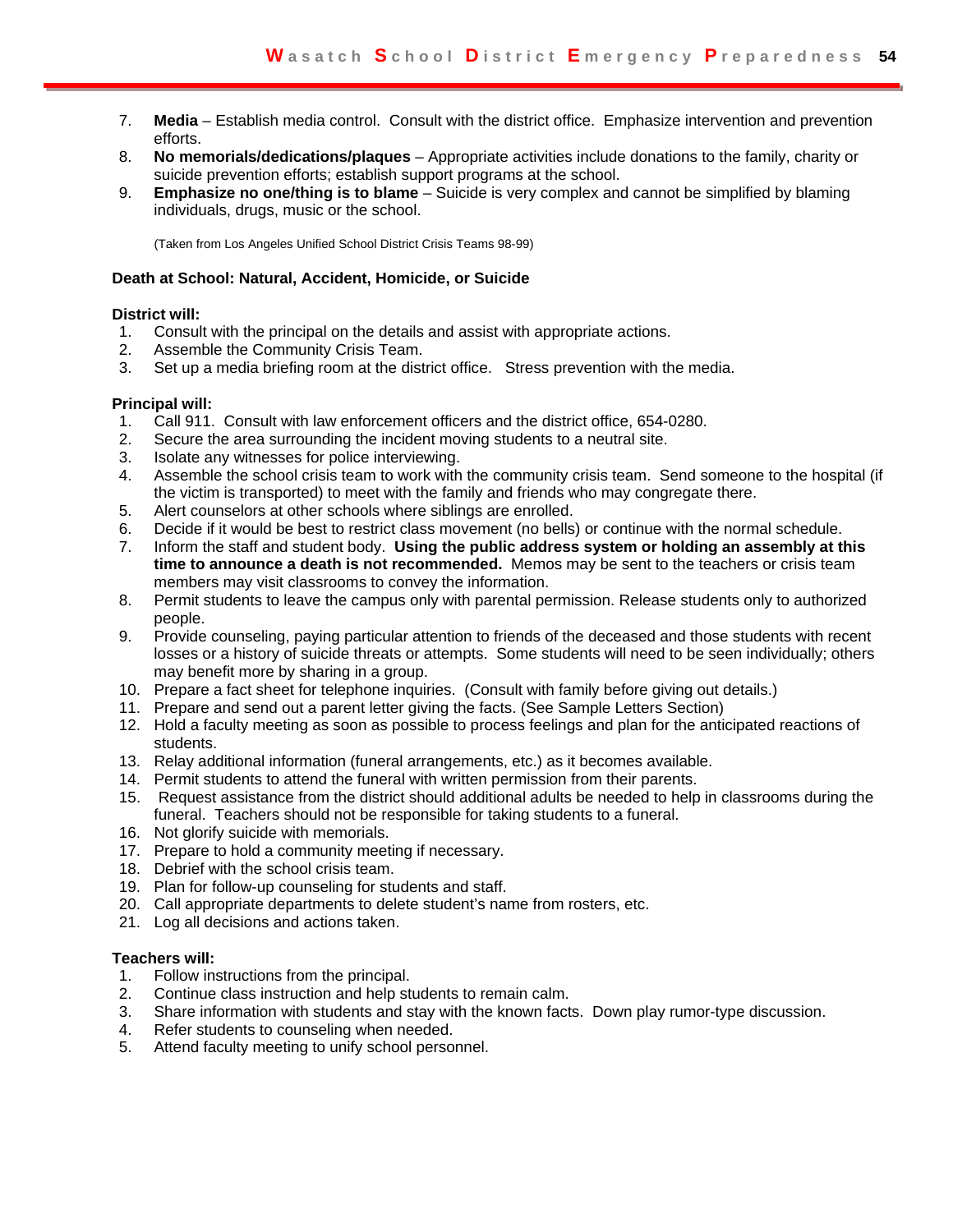#### **Secretaries will:**

- Monitor phone calls regarding the incident. Do not divulge information until directed to do so.  $1.$
- $2.$ Assist the principal in preparing fact sheets, memos, and parent letters.
- Assist law enforcement officers.  $3<sub>1</sub>$
- Assist principal in logging all actions and decisions. 4.

The difficult task of delivering death notifications is the responsibility of law enforcement personnel. They have the training and resources necessary in carrying out such a notification. In the event a victim survivor comes into contact with school personnel prior to law enforcement providing notification, escort the family to a private, comfortable setting until law enforcement personnel arrive.